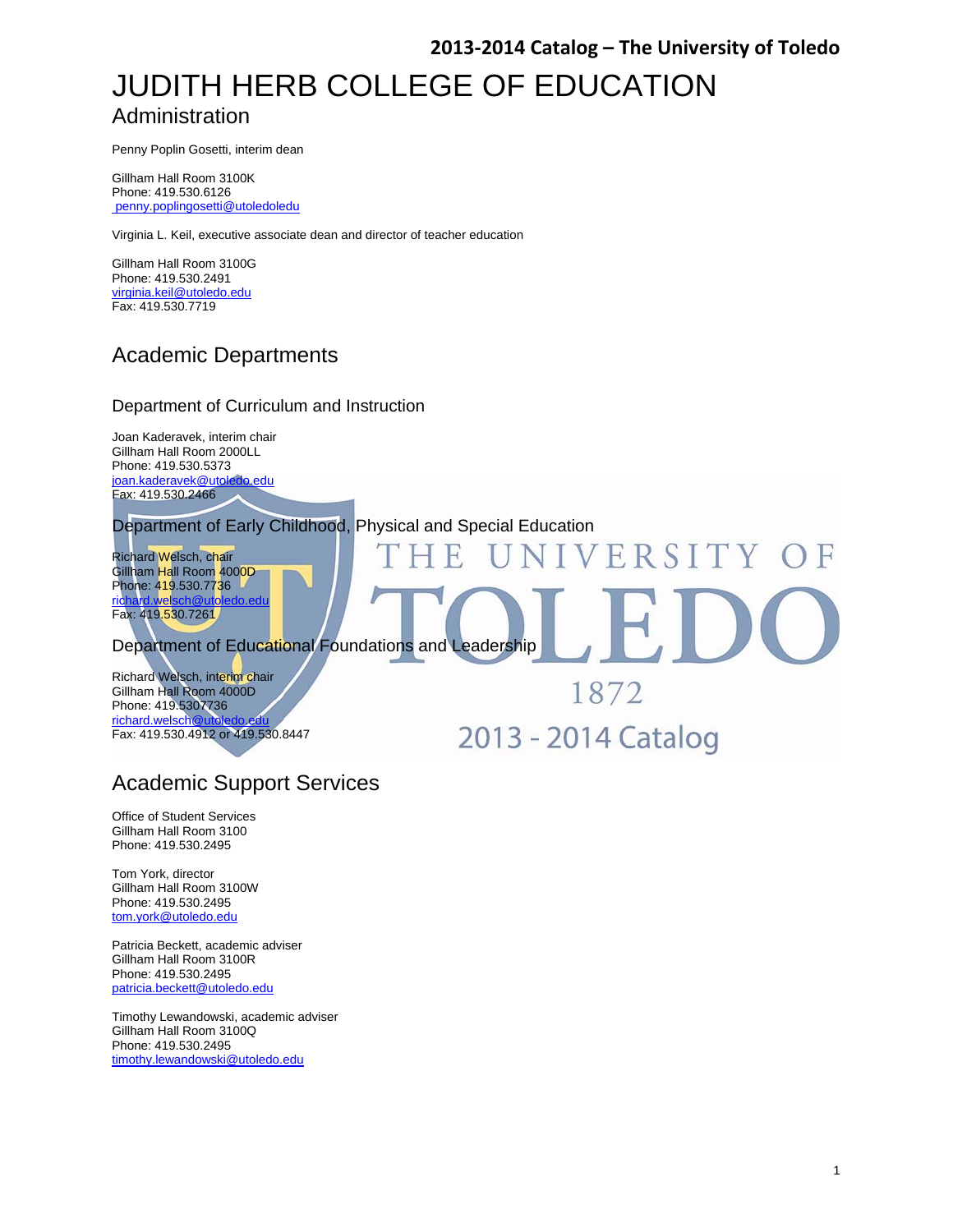# JUDITH HERB COLLEGE OF EDUCATION

## Degrees/Programs Offered

The college offers an array of bachelor's degrees.

The following undergraduate programs are open to students seeking teacher licensure:

#### **Early Childhood Education** (degree)

Ages 3-8/grades PreK-3 for children who are typically developing, at-risk and gifted, and who have mild/moderate educational needs.

#### **Special Education – Intervention Specialist (degree)**  Mild/Moderate Special Needs: Ages 5-21/grades K-12 Moderate/Intensive Special Needs: Ages 5-21/grades K-12 **Middle Childhood Education (degree)**  Ages 8-14/grades 4-9 with two of the following concentrations: Reading and Language Arts **Mathematics** Science Social Studies **Adolescence to Young Adult Education (degree)**  Ages 12-21/grades 7-12 in each of the following areas: Integrated Language Arts Integrated Mathematics Integrated Social Studies Science (five options) **Multiage Education (degree)**  Ages 3-21/grades PreK-12 in each of the following areas: Visual Arts Music VERSITY **Health** Foreign Languages (French, German and Spanish) **Early Childhood Education** (non-licensure) Admission Policies To be admitted to the Judith Herb College of Education at The University of Toledo, direct-from-high-school students need a minimum cumulative high school grade point average (GPA) of the following: Education majors:<br>
Health Science majors: GPA – 2.50 or ACT – 21 1872 Health Science majors: GPA – 2.50 or ACT – 20<br>Human Service majors: GPA – 2.50 or ACT – 20  $GPA - 2.50$  or  $ACT - 20$ Students not qualifying for admission to the Judith Herb College of Education will be admitted to The University of Toledo's

Transition Program which is part of the Gateway Programs. Students who want to transfer from any Gateway Program must earn 12 hours of college-level work with a minimum cumulative GPA of 2.3.

### Selective/Limited Admission

Students who are eligible for initial admission to the college are not guaranteed admission to the professional education program in the junior year. All licensure programs have specific additional requirements for admission to professional education. .

### Requirements for Students with an Associate's Degree

Students holding associate's degrees from accredited colleges are encouraged to enroll in the College. Students may earn a bachelor's degree upon completion of two or more additional years of full-time study; see the adviser in the major to determine a plan of study. The following regulations apply:

- 1. Students must complete the equivalent of the specified University core.
- 2. In all baccalaureate programs, a minimum of 64 hours must be taken at the 2000 to 4000 levels; of these a minimum of 32 hours must be taken at the 3000 and 4000 levels. Coursework from other institutions is accepted at the level at which the course was taught at that institution.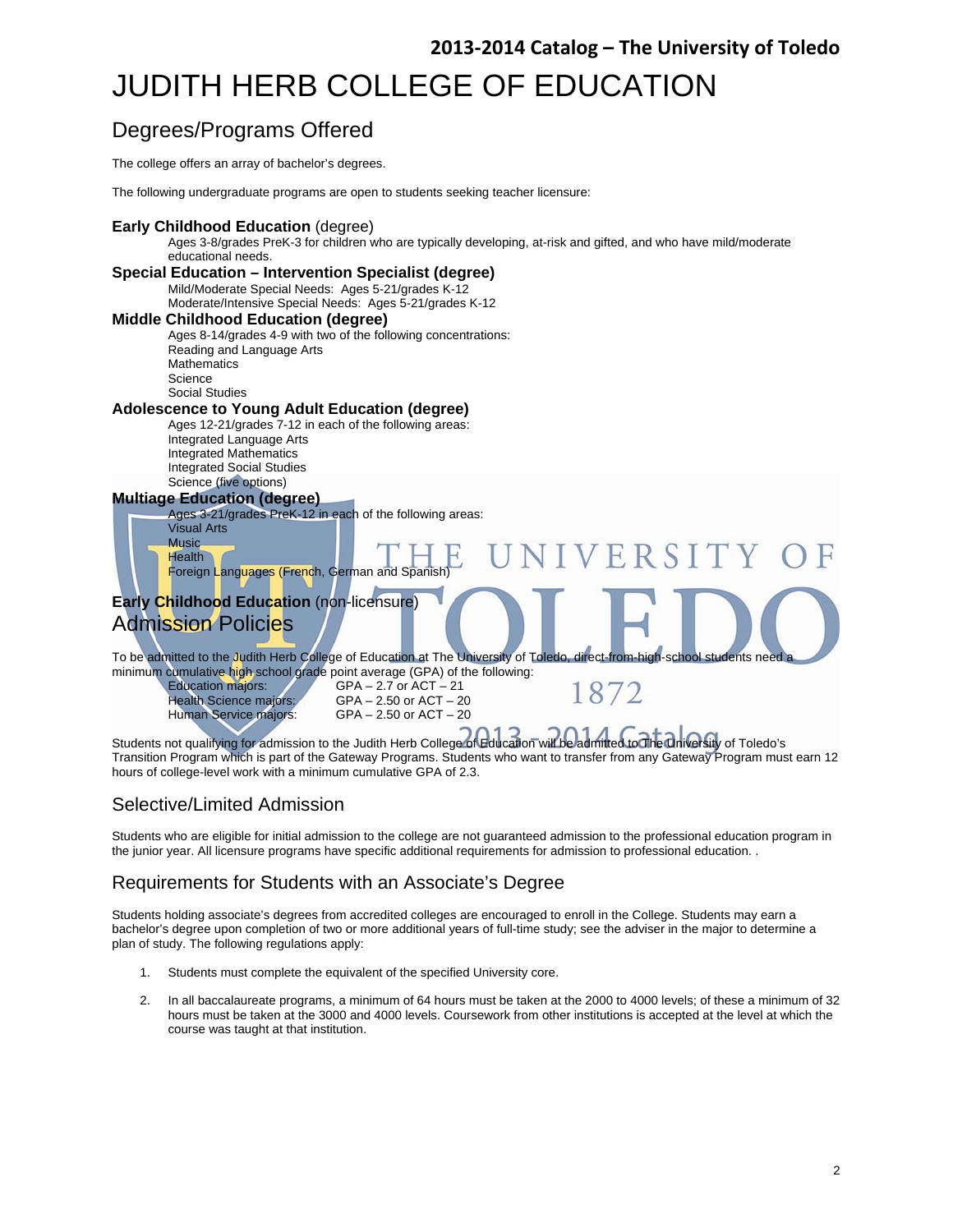### Admission with Transfer Credit from Another Institution

Students with satisfactory academic records wishing to transfer into the Judith Herb College of Education must meet the minimum entrance requirements of The University of Toledo. After submission of official transcripts from all colleges/universities attended and acceptance by the College, transfer courses are evaluated. The evaluation process must be completed before the end of the first term of attendance.

Number of credit hours and minimum required GPA for transfer students:

| Minimum required GPA                   |
|----------------------------------------|
| 2.3 overall                            |
| 2.5 overall                            |
| 2.7 overall and 2.7 in student's major |
|                                        |

### Readmission of Former Students

Undergraduate students who discontinue course work for a period of at least one academic year (not including summer) must request readmission to the University. If students have taken any course work at another institution during the time they have been away from the University (other than transient status), they must complete a new application in the Office of Undergraduate Admission and meet transfer admission requirements.

**Students who have not taken course work for more than 12 months must comply with the college requirements at the time of readmission.** When seeking readmission, students whose grade point average (GPA) is below 2.0 can only be readmitted on approval of the associate dean. Students with a GPA of 2.0 or higher may seek readmission in the college office.

### Change of College

Students in good standing (minimum cumulative GPA of 2.0) who wish to change from another college within The University of Toledo to the Judith Herb College of Education should make an appointment with a college adviser in the Office of Student Services to discuss the transfer and have academic records reviewed. All program requirements, including University core, must be fulfilled as specified in the catalog for the year in which the student enters the College. All undergraduate hours attempted and earned at the University of Toledo, as well as the GPA, will transfer.

### Honors Program

The Honors Program in the Judith Herb College of Education provides opportunities for challenging and individualized study for undergraduate students of unusually high ability, motivation and initiative. For admission requirements, see Admission to the University Honors Program in the General Section of this catalog.

# **Academic Policies**

The Judith Herb College of Education adheres to all of The University of Toledo policies and procedures. Please refer to the General Section of this catalog for academic policies governing all students enrolled at the University. In any case, where University, college, departmental and/or program policies conflict, the most stringent policy applies. Students should consult with their program for a complete list of all policies and procedures specifically related to their program.

1872

### Academic Advising

The Office of Student Services in the Judith Herb College of Education coordinates academic advising. The office's mission is to provide quality, timely and comprehensive student services that will enhance student success in achieving academic goals. Although the ultimate responsibility for making personal and educational decisions rests with the student, his/her potential for academic success can improve considerably through relationships with the college's advisers, who can provide assistance in identifying educational options and enhancing student potential.

Students in the Judith Herb College of Education are assigned academic advisers. Essential services provided by advisers include degree requirements, career opportunities, and interpretations of college and University policies and procedures.

### GPA Recalculation for Repeated Courses

Student who have retaken a course and earned a higher grade may petition to have the first grade excluded from grade point average. Credit will only be awarded once for repeated courses. If a grade has been deleted that grade will not be used in determining the UT grade point average. However, all grades, including those for repeated courses, will be included in the determination of eligibility for graduation honors, fellowships, or other distinctions awarded on the basis of GPA. No more than a total of 12 semester hours of course work will be deleted. Students who have had their GPAs recomputed under the Academic Forgiveness Policy are not eligible for grade deletions. Specific programs within the college may have more rigorous requirements for grade deletions of major or related courses.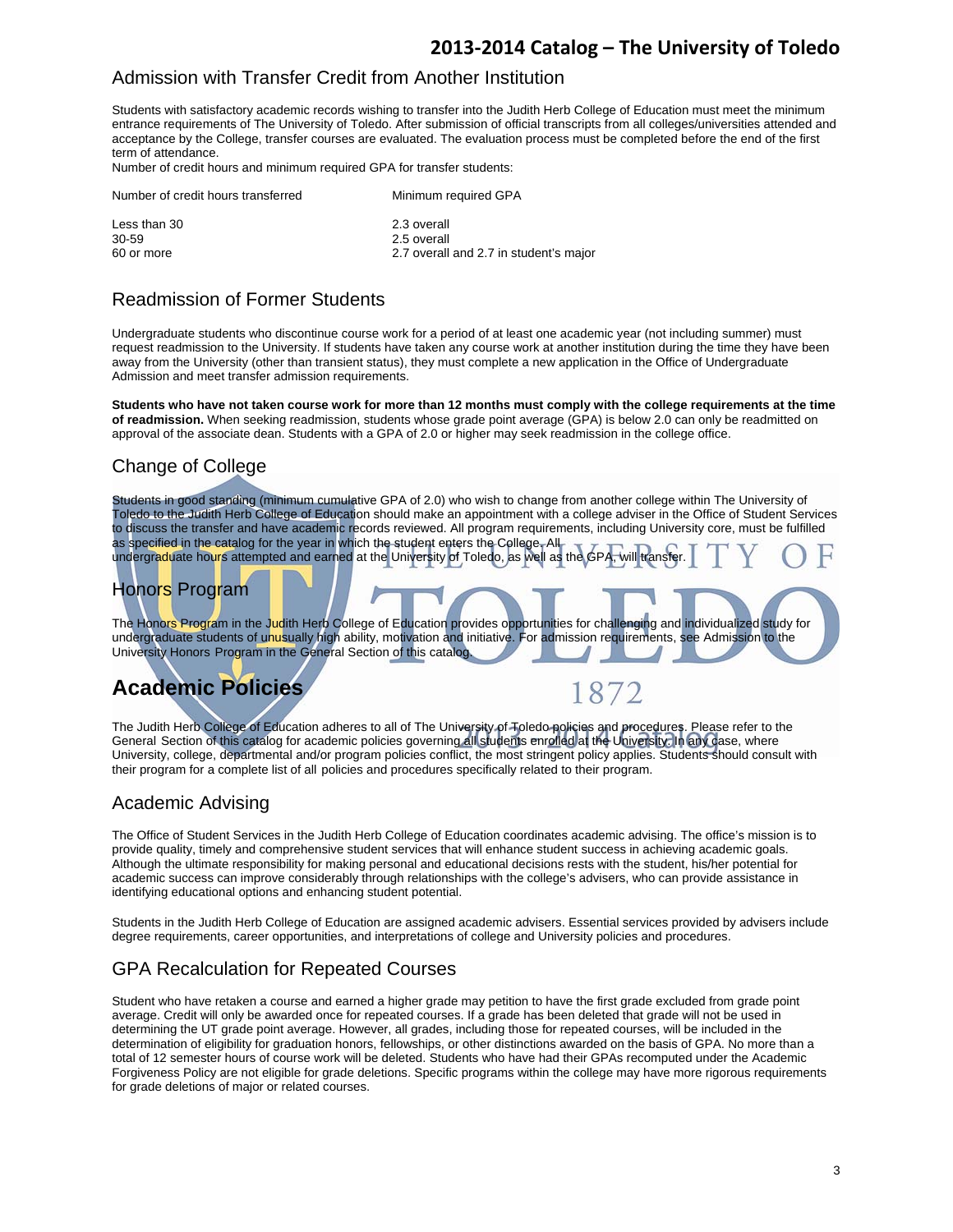### Withdrawal Policy (W Grades)

The number of credit hours of W is limited to 22 hours for all undergraduate students in degree programs in the Judith Herb College of Education. Once a student has accumulated 22 hours of W, further withdrawals will be counted as F's in computation of the student's GPA for the purposes of probation or suspension. In addition, students risk the loss of financial aid if they accumulate excessive hours of W.

### Academic Probation and Suspension

Students with a cumulative GPA of less than 2.0 are automatically placed on probation until a cumulative GPA of 2.0 is achieved. While on probation, it is recommended students enroll for 12 or fewer credit hours. Students on probation must see an adviser.

Academic suspension means the student is prohibited from registering at The University of Toledo for a period of at least one semester. A student is subject to academic suspension if his or her GPA continues to fall below the minimum of 2.0 or if he or she fails to make sufficient progress toward attainment of the degree by accumulating excess W grades. Students may remove Incompletes while under suspension. Refer to the UT Policy web site for additional information on academic suspension.

### **Dismissal**

Dismissed students are not eligible for readmission to the Judith Herb College of Education A student may be dismissed for:

- Failing to meet the conditions of readmission after suspension from the Judith Herb College of Education.
- Demonstrating patterns of behavior that are inappropriate for students preparing for educational roles or for failing to meet the morals standard as defined by the state of Ohio.

Regulations for probation, suspension and dismissal apply to both full-time and part-time students. In all matters, the dean's decision is final.

### Academic Honesty

Refer to the UT Policy web site for further information on Academic Honesty

### Academic Grievance

Students have the responsibility and right to call to the attention of a professor any course grade believed to be in error. The college grievance procedure must be initiated within 60 days of the posting of the final grade. Academic grievances must follow the procedure described below:

- 1872 • The student meets with the professor to attempt to resolve the problem.
- If meeting with the professor does not resolve the problem, the student must discuss the problem with the department chair of the faculty member who issued the grade. The chair attempts to resolve the problem, but may not unilaterally change the grade.
- If meeting with the chair does not resolve the issue, the student will forward the appeal to the associate dean of the Judith Herb College of Education The student must meet with the associate dean to review and discuss the problem, but a decision will not be rendered here.
- If the student wishes to continue the appeal, the written appeal will be submitted to the academic affairs committee.
- The academic affairs committee will appoint an appeals subcommittee that will collect all data related to the appeal, in writing, and will interview the student and/or instructor, if necessary, to make a recommendation to the dean.
- The appeals subcommittee will inform the chair of the college council of the recommendation.
- The dean will make the final decision and will be responsible for informing all appropriate parties.
- If the student wishes to continue the appeal, he/she must forward the appropriate information relative to the problem to the Student Grievance Council. Information on this process may be found in The University of Toledo Student Handbook. Note: If the grievance occurs during the fall or summer semester, a grievance petition must be filed with the chair of the Student Grievance Council no later than the last day of classes in the next semester. If the grievance occurs during the spring semester, the grievance petition must be filed with the chair of the Student Grievance Council no later than the last day of classes in the final summer session.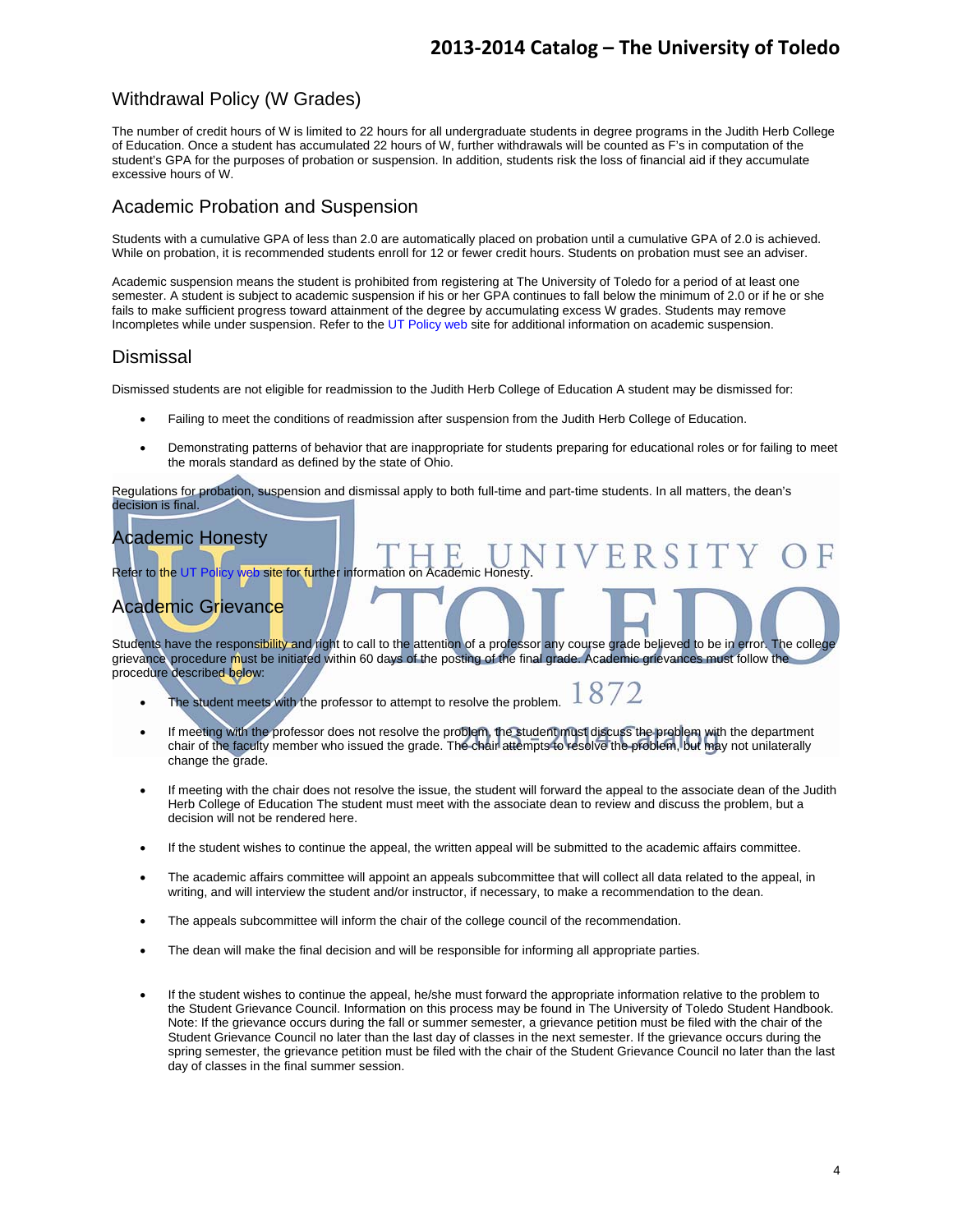### Student Responsibilities

Students are responsible to complete the following:

- All first-year students must see an adviser each semester; all Judith Herb College of Education students are strongly encouraged to see a faculty or academic adviser at least once a year.
- Readmit students are responsible for degree requirements in effect at the time of readmission.
- Students are responsible for fulfilling all degree requirements.
- Students are encouraged to meet with their academic advisers as needed for assistance.
- Students must contact the Office of Student Services to schedule an advising appointment.

### **Degree Requirements**

#### **Education**

Students for degrees in Education from the Judith Herb College of Education must complete a minimum of 128 undergraduate credit hours of course work. Students completing degree programs in teacher education must attain a minimum overall higher education GPA of 2.7, as well as maintain the same average in their teaching major and professional education courses prior to enrolling in internship/student teaching. The cumulative average includes all grades for credits earned, plus grades of IN and F and those acquired in repeated courses at The University of Toledo and at other institutions that the student attended. Students may qualify for a second bachelor's degree in the College by completing a minimum of 32 credit hours of additional residence course work and by satisfying the applicable bachelor's degree requirements and state requirements.

### University Core Curriculum

Students earning bachelor's or associate's degrees in all University colleges and programs are required to complete the University Core Curriculum. Those courses are distributed in the areas of English composition, mathematics, humanities/fine arts, social sciences, natural sciences and multicultural studies (see the General Section of this catalog for details). Some colleges and programs require courses in these areas over and above those required to fulfill University core requirements. The student's academic department or college office should be contacted for specific details.

### Residence Requirement

Students transferring from other institutions must earn at least 32 credit hours in the Judith Herb College of Education at The University of Toledo to be eligible for graduation and/or teacher licensure.

1872

2013 - 2014 Catalog

Junior- and senior-level courses in Professional Education must be completed in residence for students completing teacher education programs

### Application for Graduation

See the UT Policy web site for additional information.



### Degree and Licensure Requirements

Candidates for the Bachelor of Education degree in any of the professional education programs must complete a minimum of 128 credit hours of course work with a minimum cumulative GPA of 2.7 on a 4.0 scale. Students also must maintain a cumulative GPA of 2.7 or better in all professional education courses and in all teaching fields. The cumulative average includes all grades for credits earned plus grades of IN and F and those acquired in repeated courses at The University of Toledo and at other institutions that the student attended.

Undergraduate programs in the Judith Herb College of Education meet all University of Toledo requirements for the bachelor's degree. They also meet all state of Ohio, national professional association and NCATE standards for program accreditation and initial professional licensure. Programs vary in length depending on licensure area.

Students who successfully complete all college degree requirements, student teaching/internship and licensure exams will be recommended for a teaching license in Ohio. For additional information on licensure requirements, students should inquire in the Office of Student Services. The above policy reflects not only college action, but also the requirements of NCATE. **In addition, the State of Ohio requires students to submit fingerprinting cards to the Bureau of Criminal Investigation before a professional license will be issued.**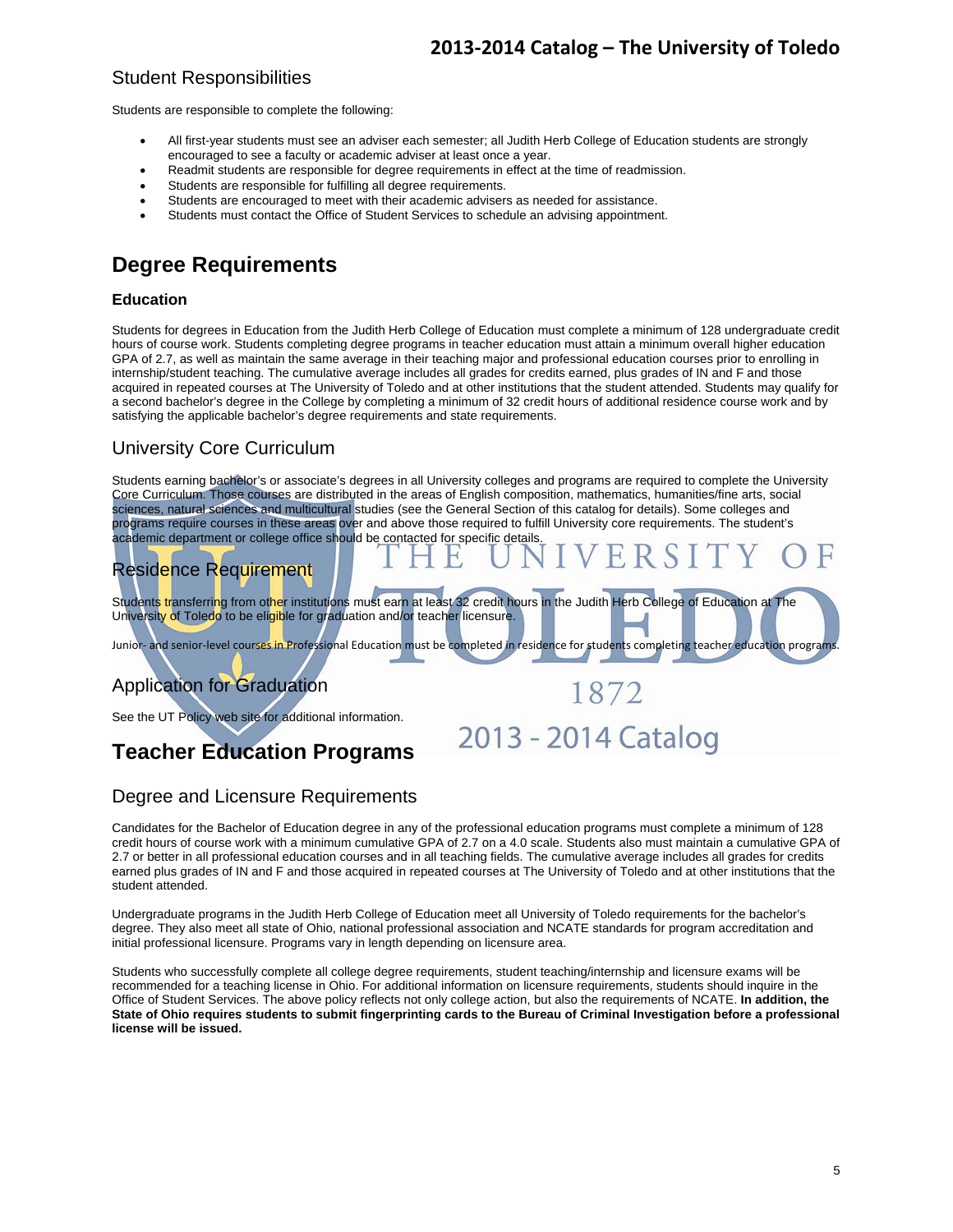### Criteria and Procedures or Admission to Professional Education

To be eligible for advanced professional admission to a teacher licensure program, a student must demonstrate:

- 1. Current enrollment in the Judith Herb College of Education. Students should apply for admission to professional education no later than the fifth semester of full-time enrollment.
- 2. Completion of a minimum of 48 credit hours of approved course work, including pre-professional education courses and 12 hours in residence.
- 3. Cumulative GPA (for transfer students, a higher education GPA) of at least 2.7.
- 4. Students must have a cumulative GPA in their major/licensure area(s) of at least 2.7.
- 5. Mastery of reading, writing and mathematics skills as evidenced by minimum scores on Praxis I skills tests as follows: 72<br>72

| Mathematics | 172 |
|-------------|-----|
| Reading     | 172 |

Writing 172

Praxis I should be taken no later than the student's third semester of full-time enrollment.

6. Acceptable progress in licensure content courses or published criteria.

- 7. Prior experience with appropriate populations in schools and agencies based on satisfactory completion of introductory courses/seminars, letters of support and/or portfolios.
- 8. Effective communication and interpersonal skills based on early experiences, introductory course/seminar(s), ratings from professionals in the field and/or interview ratings.
- 9. Verification of good moral character as stipulated by the state of Ohio. Students will not be allowed to continue in a teacher education major or participate in a field experience if they have pleaded guilty to, have been found guilty of, or have been convicted of a criminal offense listed in R.C. 3319.31 or R.C. 3319.39. Students should refer to a list of the rules and statutes in the Ohio Revised Code and the Ohio Administrative Code that are applied by the Office of Professional Conduct at the Ohio Department of Education. All rules and statutes listed will result in removal from all teacher education programs.
- 10. Completion of additional published program admission criteria, if any.

Each licensure program will determine those eligible for advanced professional admission. Students will apply for and be notified of admission to professional education after a minimum of 48 to 72 credit hours of completed program course work. Students not admitted may reapply when identified deficiencies have been corrected. **IMPORTANT:** Each undergraduate licensure program has established a set of guidelines and procedures that students seeking admission to professional education will follow. Students should contact their adviser or department chair for assistance.

#### I Academic Requirements

Students must maintain the required GPA (as outlined in the admission criteria) and complete satisfactorily the professional education courses and field experiences with a grade of C or above in each in order to maintain full admission status.

# Students with Transfer Credit

Transfer students are required to complete all course work at The University of Toledo with a minimum of a 2.7 GPA overall, in professional education, and in all teaching fields. In addition, they must meet all requirements for admission to the professional education programs as outlined above. The GPA standards are for The University of Toledo course work, as well as for all other college course work attempted.

2013 - 2014 Catalog Transfer students must complete a minimum of 12 credit hours at The University of Toledo and must complete a minimum total of 48 credit hours of course work before applying for admission to professional education. Students are responsible for initiating this application.

### Field/Clinical Experiences

Students who intend to be teachers can expect to spend extensive amounts of time in schools and community agencies as they progress through required professional courses and internship experiences. Introductory courses and exploratory seminars offered to students in the pre-teacher education program may include field experiences. Students will be required to assemble portfolio evidence of experience as they progress through their programs. Students must submit to background checks and fingerprinting. Transportation is the responsibility of the student.

### Student Teaching/Internship Requirements

To qualify for an assignment in student teaching/internship, a student must satisfy the following requirements:

- 1. Full admission to professional education;
- 2. Completion of a minimum of 100 credit hours;
- 3. Completion of 90 percent of the course work in the major area(s) of study;
- 4. Completion of all required prerequisite professional education courses including methods course(s) and satisfactory completion of all field experiences;
- 5. A minimum GPA of 2.7 in major(s)/licensure area(s), professional education, University of Toledo GPA, and overall as determined by the overall higher education GPA; and
- 6. Meeting Ohio's good moral character requirement.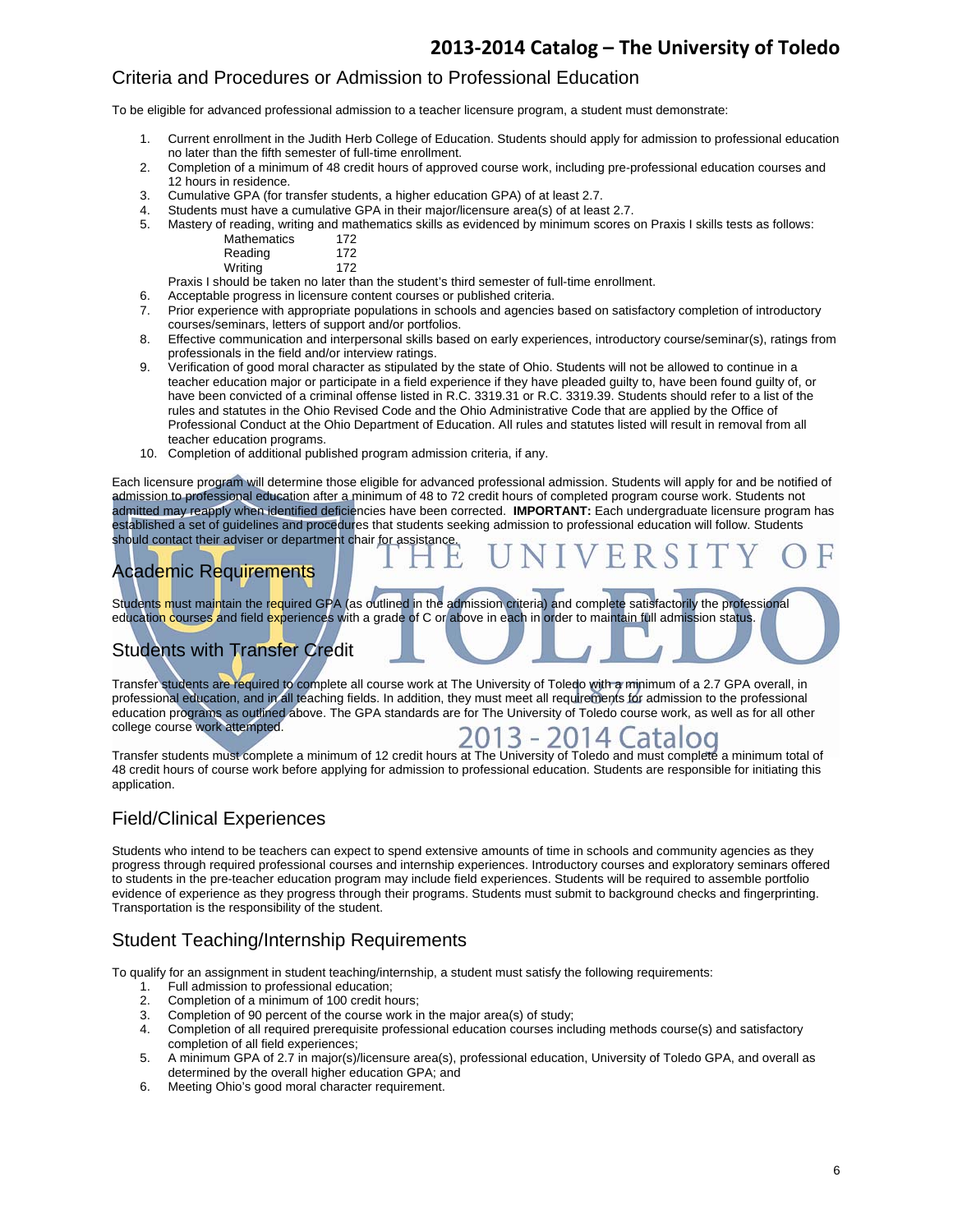### Student Teaching/Internship Assignment

The staff of the Field Experiences Office makes all field placements in keeping with the best learning situation for the individual student. Student teaching/internship is not offered in the summer, because it is not possible for students to complete the equivalent requirement.

### **Licensure**

### Licensure Tests

All students completing a teacher education licensure program at The University of Toledo are required to complete a series of licensure tests. These tests have been approved by the Ohio Department of Education and NCATE. The required tests are listed below.

- 1. **Pre-professional Skills Test (Praxis I)** Students are required to take the Praxis I and successfully pass all sections prior to full admission to professional education. It is recommended this test be taken between completion of 32 and 64 credit hours of course work, either at a designated on-campus site or at a local testing center. Students are responsible for all test fees. Students may be permitted to retake one or more sections of the test and must pay all fees. Before retaking a test, a student should consult with an academic adviser for remedial assistance.
- 2. **Ohio Assessments for Educators (beginning September 1, 2013)–** The state of Ohio has adopted a series of licensure tests that all teacher education students must satisfactorily complete in order to be recommended for licensure. Tests are required in professional education and the subject content area(s). Students are required to register for these exams and to pay all testing fees. Information about tests, testing dates and location, test preparation, and passing scores may be found in the Office of Student Services and in the departmental offices.
- 3. **Other** Performance **a**ssessments will be used throughout the program to evaluate students' performance and to provide information on the quality of the program.

### Recommendation for Licensure

Licensure to teach in the fields selected is made only upon the recommendation of the dean of the Judith Herb College of Education. The associate dean will recommend licensure to the Ohio State Department of Education only in the teaching fields in which the student meets all requirements as defined in this catalog.

# **Academic Program Requirements in Education**

The following program descriptions provide a general outline of each teacher education program. Program degree audits are available online and provide specific individual course requirements and options for each major. Students should use the audit to keep a record of completion of the respective program requirements.

### Early Childhood Education

The early childhood education programs prepare students to work with children who are typically developing, at-risk, gifted and mildmoderate special needs infants, toddlers, preschoolers, kindergartners and primary students in a variety of settings (ages 3-<br>8/grades PreK-3). 8/grades PreK-3).  $\overline{5}$ 

Required Course Work:

University Core and General Education – 36 hours minimum

Pre-professional Education – 27 hours (Must be completed prior to making application for professional standing. See adviser for sequencing.)

 EDU 1700 EDP 3200 ETPT 2020 CIEC 3200 CIEC 4340 EDP 3210 SPED 2040 TSOC 2000 CI 3400 Foundations of Literacy

Cognate Courses – 9 hours (Must be completed before the final three semesters of the program. Professional standing is not required.)

 MED 3030 (Has a prerequisite of MUS 2200 or comparable experience.) AED 3100 PED 2450 HEAL 3100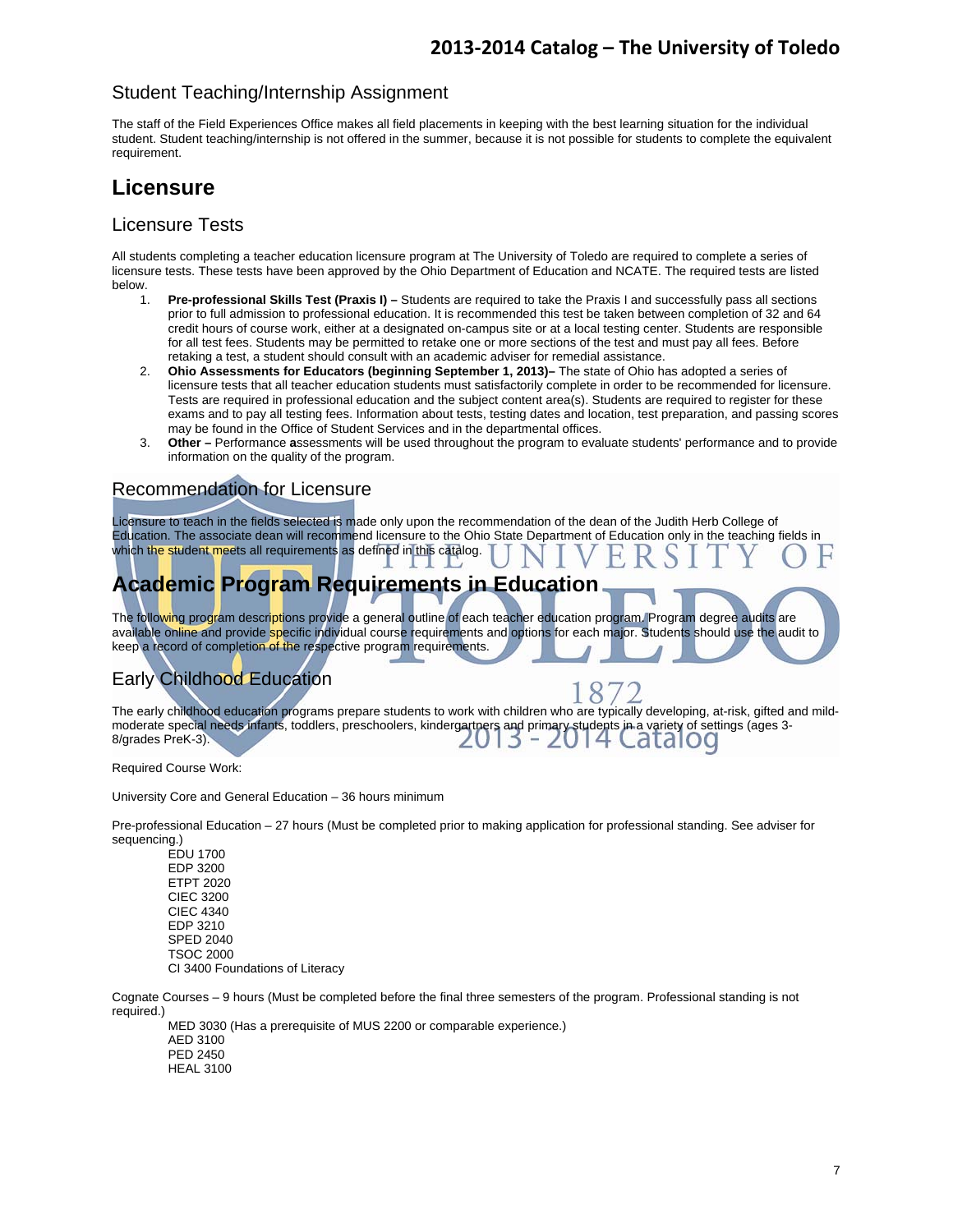Area of Concentration (Students must select one of the areas of concentration identified below.)

Mathematics (12 hours of the following) MATH 1830, 1840, 2600 and 2620 CI 4550 Science (12 hours of the following) Life Science (BIOL 1120, EEES 2150 and 2160) Chemistry/Physics (CHEM 1120, NASC 1100 and 1110) Earth/Space Science (EEES 1010 and 1020, ASTR 1010 and 2050) Social Studies (choose 12 hours) HIST 2010 and 2020 Select two courses from the following PSC 1200 GEPL 4040 ECON 1010 ANTH 2800 PSY 3010 Language Arts (choose 12 hours) ENGL 2760, 3150, 3790 ENGL 2720 or 2730 or 4090 Cohort Semester – 60 hours (final four semesters in the program) Professional standing required – students must register for all courses listed under each cohort semester. See adviser for sequencing of courses. CIEC 3350, 3380, 4480, 4070, 4550, 4460, 4750, 4770, 4930 and 4900 CI 3430, 3460, 4470, 4980 and 4510 GIFT 4100 SPED 4080 Reminders – A background check must be completed during CIEC 3200 in order to take CIEC 4340. Praxis I must be successfully completed before admission to professional education. A minimum 2.7 GPA must be achieved before admission to professional education. Please see you academic adviser prior to applying for professional education. After being admitted to the upper division, you will be assigned a faculty adviser. It is important that you meet with your faculty adviser once you've been accepted to

professional education**. Ohio Assessment for Educators should be taken during Cohort III and must be successfully completed to be recommended for licensure.** 

Below is a sample curriculum for the Early Childhood Education program. Sample curriculum is subject to change. Please consult the department for up-to-date information.

|                   | <b>Fall Semester</b>                                                                                                                                    |                               | <b>Spring Semester</b>                                                                                                                                               |                                                      | Summer Sem                                                                                    |
|-------------------|---------------------------------------------------------------------------------------------------------------------------------------------------------|-------------------------------|----------------------------------------------------------------------------------------------------------------------------------------------------------------------|------------------------------------------------------|-----------------------------------------------------------------------------------------------|
| Year 1            | EDU 1000 Orientation to Ed<br>ENGL 1110 College Comp I<br>Math 1210 Math Ed 1<br><b>TSOC 2000</b><br>ETPT 2020 Multimedia in Ed.<br>Social Science Core | $\frac{13}{3}$<br>3<br>3<br>3 | EDU 1700 Introduction to Ed<br>ENGL 1130,1140,1150, 2950, 2960<br>College Comp <sup>II</sup><br>Math 1220 Math Ed 2<br>Non-Western (DD)<br>MUS 2200 Music Theory     | 3<br>3<br>3<br>3<br>3                                | See adviser<br>about double<br>dipping a class<br>in two areas.                               |
|                   | <b>Total Hours</b>                                                                                                                                      | 16                            | <b>Total Hours</b>                                                                                                                                                   | 15                                                   |                                                                                               |
| Year <sub>2</sub> | <b>Core Requirement</b><br>CIEC 3200 Phil & Prac<br>EDP 3210 EC Develop (24 hr. field<br>included)<br><b>Natural Science</b><br>Concentration           | 3<br>3<br>3<br>3<br>3         | CIEC 4340 Infant Toddler (24 hr. field<br>included)<br>SPED 2040 Perspectives<br>Concentration<br><b>Natural Science</b><br>HEAL 3100 Health EC<br>MED 3030 Music EC | 3<br>3<br>3<br>3<br>$\overline{2}$<br>$\overline{2}$ | Concentration<br>AED 3100<br>PED 2450<br>(Total Hours 8)<br>Ready to Enter<br>Prof. Education |
|                   | <b>Total Hours</b>                                                                                                                                      | 15                            | <b>Total Hours</b>                                                                                                                                                   | 16                                                   |                                                                                               |
| Year <sub>3</sub> | Cohort 1<br>CIEC 4070 Effec Teaching<br>CIEC 4480 120 hr. field<br>GIFT 4100 Gifted/Talented<br>SPED 4080 Curr Adapt<br>EDP 3200 Applied Psych          | 3<br>3<br>3<br>3<br>3         | Cohort 2<br>CIEC 4460 Science Methods<br>CIEC 3350 Public Policy<br>CIEC 3380 120 hr. field<br>CI 3430 Phonics<br>CI 3460 Lit & ECE                                  | 3<br>3<br>3<br>3<br>3                                | CI 3400 Found.<br>Concentration<br>(Total Hours 6)                                            |
|                   | <b>Total Hours</b>                                                                                                                                      | 15                            | <b>Total Hours</b>                                                                                                                                                   | 15                                                   |                                                                                               |
| Year 4            | Cohort 3<br>CIEC 4770 120 hr. practicum<br>CIEC 4550 Social Studies<br>CIEC 4750 Develop Assess<br>CI 4470 Lit Assess                                   | 3<br>3<br>3<br>3              | <b>Cohort 4</b><br>CIEC 4930 Student Teaching<br>CIEC 4900 Student Teaching Seminar                                                                                  | 12<br>3                                              | Can take<br>classes for $4th$ /<br>5 <sup>th</sup> endorsement                                |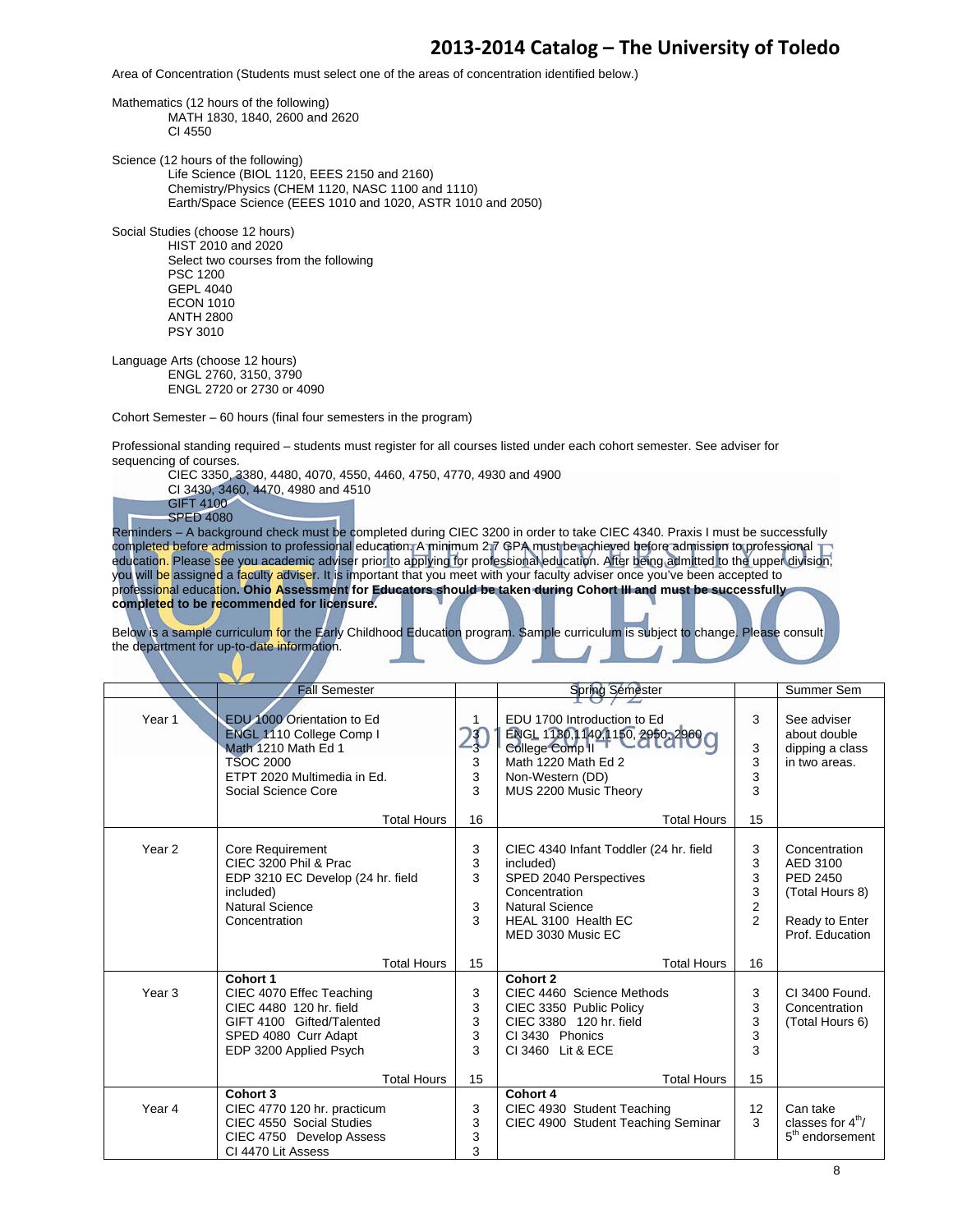| CI 4510<br>Math for Young |           |             |    |  |
|---------------------------|-----------|-------------|----|--|
| Total Hours               | . .<br>∪ו | Total Hours | 15 |  |

### Special Education (Intervention Specialist)

Programs in special education prepare pre-service baccalaureate students for initial teacher licensure as intervention specialists. These specialists work with students (ages 5-21/grades K-12) with mild/moderate or moderate/intensive educational needs. These include children and youth with specific learning disabilities, mental retardation, autism, physical and health impairments, attention deficit and hyperactivity disorders, emotional disturbance, and communication and language difficulties. Preparation for early intervention special education and adult services occurs at the graduate level. Majors in this program are prepared to teach in a variety of settings where services are provided to students requiring specialized interventions to experience success in the education environment.

Student must complete the Praxis I exam and receive the minimum score of 172 in each area, as required by the Judith Herb College of Education and complete 48 hours with a 2.7 GPA or higher.

Below is a sample curriculum for the Intervention Specialist Education program. Sample curriculum is subject to change. Please consult the department for up-to-date information.

#### Mild-Moderate Intervention Specialist

|                   | <b>Fall Semester</b>                                                                                                                                                                         |                                                                       | <b>Spring Semester</b>                                                                                                                                                                                                                 |                                                             |
|-------------------|----------------------------------------------------------------------------------------------------------------------------------------------------------------------------------------------|-----------------------------------------------------------------------|----------------------------------------------------------------------------------------------------------------------------------------------------------------------------------------------------------------------------------------|-------------------------------------------------------------|
| Year 1            | EDU 1000 Orientation<br>ENGL 1110 Comp 1<br>MATH 1210 Math Edu 1<br>Social Studies Cognate<br>Social Studies Cognate<br>Natural Science cognate<br><b>Total Hours</b>                        | 1<br>3<br>3<br>3<br>3<br>3<br>16                                      | EDU 1700 Intro Ed<br>ENGL 1130,1140,1150, 2950, 2960 Comp II<br>MATH 1220 Math Ed 2<br>ETPT 2020 Multimedia in Ed. Environments<br>SPED 2040 Perspectives-Field of<br>Exceptionalities<br>Social Studies Cognate<br><b>Total Hours</b> | 3<br>3<br>3<br>3<br>3<br>3<br>18                            |
| Year <sub>2</sub> | THE<br>Foreign Language<br><b>Language Arts Cognate</b><br>Language Arts Cognate<br>Natural Science Cognate<br>Social Science Cognate<br>SPED 3130 Linguistic Analysis<br><b>Total Hours</b> | $3-4$<br>$\overline{3}$<br>3<br>3<br>3 <sup>1</sup><br>3<br>18/<br>19 | CI 3400 Foundations<br>Foreign Language<br>Language Arts Cognate<br>EDP 3200 Applied Psych<br><b>HEAL 4400 Health Problems</b><br>TSOC 3000 Schooling<br><b>Total Hours</b>                                                            | -3<br>$3 - 4$<br>3<br>3<br>3<br>$\overline{3}$<br>18/<br>19 |
| Year <sub>3</sub> | EDP 3290 Lifespan<br>SPED 4100 Field<br>SPED 4110 Methods Mod<br>SPED 4240 Teach Phonics, Reading, Writing<br>SPED 4260 Family/Prof Relations<br><b>Total Hours</b>                          | 3<br>3<br><u>ჭ</u><br>3<br>15                                         | AED 4140 Art Spec<br>SPED 4100 Field<br>SPED 4340 Effective Mgmt<br>SPED 4370 Methods Mild<br>CI 4400 Read Middle<br><b>Total Hours</b>                                                                                                | 3<br>3<br>3<br>3<br>3<br>15                                 |
| Year 4            | RESM 4200 Assessment<br>SPED 4980 Field<br>SPED 4060 Spec Int EC<br>SPED 4250 Career Voc<br>SPED 4450 Methods ED<br>CI 4470 Lit Assess                                                       | 3<br>1<br>3<br>3<br>3<br>3                                            | SPED 4600 Seminar in Sp Ed<br>SPED 4930 Student Teaching                                                                                                                                                                               | 3<br>12                                                     |
|                   | <b>Total Hours</b>                                                                                                                                                                           | 16                                                                    | <b>Total Hours</b>                                                                                                                                                                                                                     | 15                                                          |

#### Moderate-Intensive Intervention Specialist

|        | <b>Fall Semester</b>                                                                                                                                   |                       | <b>Spring Semester</b>                                                                                                                                                                                         |                            | Summer Sem |
|--------|--------------------------------------------------------------------------------------------------------------------------------------------------------|-----------------------|----------------------------------------------------------------------------------------------------------------------------------------------------------------------------------------------------------------|----------------------------|------------|
| Year 1 | EDU 1000 Orientation<br><b>ENGL 1110 Comp 1</b><br>MATH 1210 Math Edu 1<br>Social Studies Cognate<br>Social Studies Cognate<br>Natural Science cognate | 3<br>3<br>3<br>3<br>3 | EDU 1700 Intro Ed<br>ENGL 1130,1140,1150, 2950, 2960<br>Comp II<br>MATH 1220 Math Ed 2<br>ETPT 2020 Multimedia in Ed. Environ<br>SPED 2040 Perspectives-Field of<br>Exceptionalities<br>Social Studies Cognate | 3<br>3<br>3<br>3<br>3<br>3 |            |
|        | Total Hours                                                                                                                                            | 16                    | <b>Total Hours</b>                                                                                                                                                                                             | 18                         |            |
|        |                                                                                                                                                        |                       |                                                                                                                                                                                                                |                            |            |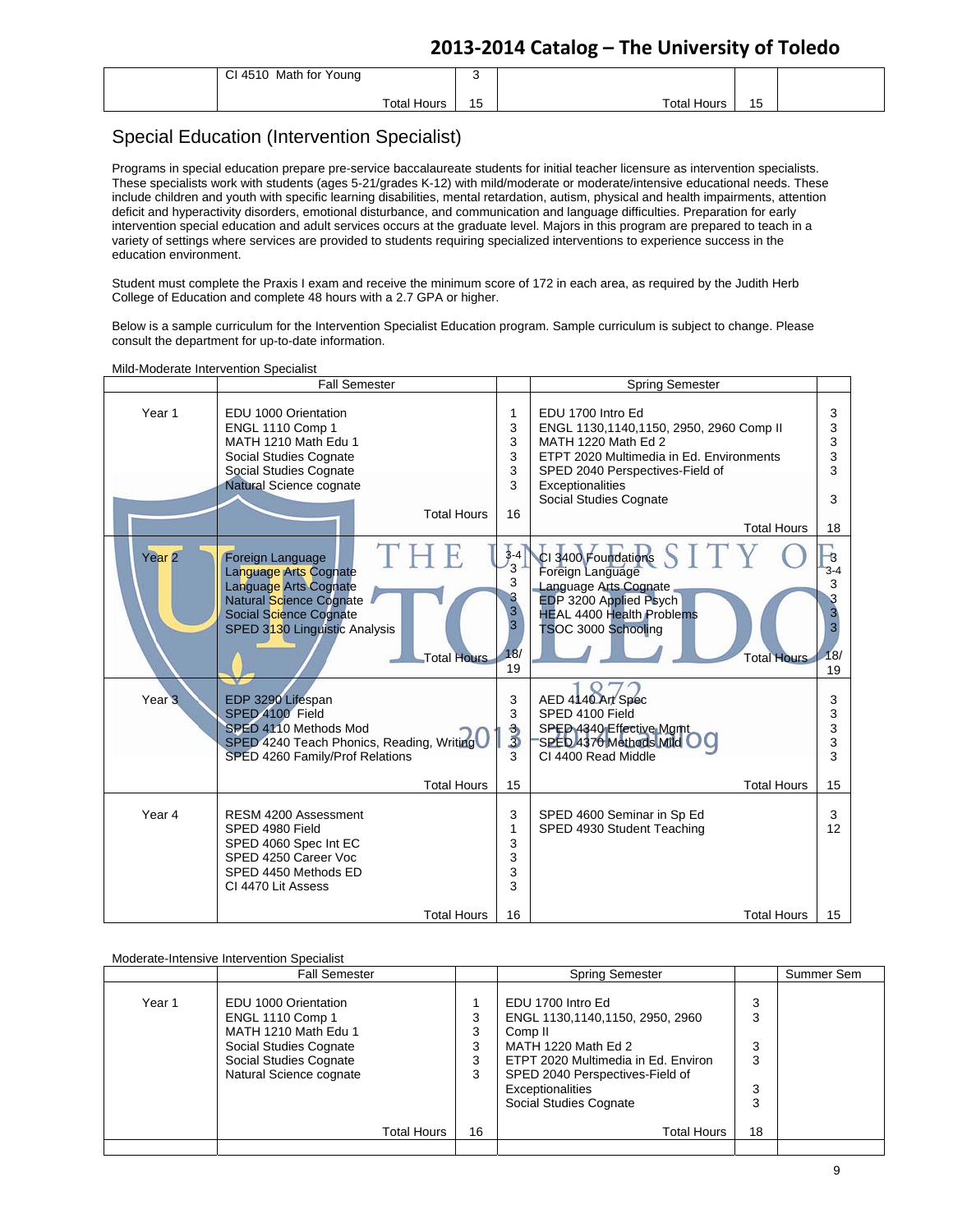| Year <sub>2</sub> | Foreign Language<br>Language Arts Cognate<br>Language Arts Cognate<br>Natural Science Cognate<br>Social Science Cognate<br>SPED 3130 Linguistic Analysis<br><b>Total Hours</b>     | $3 - 4$<br>3<br>3<br>3<br>3<br>3<br>18/<br>19 | CI 3400 Foundations<br>Foreign Language<br>Language Arts Cognate<br>EDP 3200 Applied Psych<br>HEAL 4400 Health Problems<br>TSOC 3000 Schooling<br><b>Total Hours</b> | 3<br>$3 - 4$<br>3<br>3<br>3<br>3<br>$18 -$<br>19 |                                                            |
|-------------------|------------------------------------------------------------------------------------------------------------------------------------------------------------------------------------|-----------------------------------------------|----------------------------------------------------------------------------------------------------------------------------------------------------------------------|--------------------------------------------------|------------------------------------------------------------|
| Year <sub>3</sub> | EDP 3290 Lifespan<br>SPED 4100 Field<br>SPED 4110 Methods Mod<br>SPED 4240 Teach Phonics, Reading,<br>Writing<br>SPED 4260 Family/Prof Relations                                   | 3<br>3<br>3<br>3<br>3                         | AED 4140 Art Spec<br>SPED 4100 Field<br>SPED 4340 Eff Mgmt<br>SPED 4120 Methods Int<br>CI 4400 Read Middle                                                           | 3<br>3<br>3<br>3<br>3                            | <b>SLP 4440</b><br>Augm Comm<br>Systems<br>(Total Hours 3) |
| Year 4            | <b>Total Hours</b><br><b>RESM 4200 Assessment</b><br>SPED 4980 Field<br>SPED 4060 Spec Int EC<br>SPED 4250 Career Voc<br>SPED 4450 Methods ED<br>CI 4470 Lit Assess<br>Total Hours | 15<br>3<br>1<br>3<br>3<br>3<br>3<br>16        | <b>Total Hours</b><br>SPED 4600 Seminar in Sp Ed<br>SPED 4930 Student Teaching<br><b>Total Hours</b>                                                                 | 15<br>3<br>12<br>15                              |                                                            |

### Middle Childhood Education

The middle childhood education program prepares students to teach elementary middle grade, middle school and junior high. H students in two licensure areas to be chosen from the following: reading and language arts, mathematics, social studies, and/or science (ages 8-14/grades 4-9).

University Core and General Education – 27 hours minimum

Pre-professional Education – 21 hours EDU 1700 ETPT 2020

SPED 2040 CI 4980 **HEAL 4400** CI 3240 CI 3440

Professional Education – 45 hours

1872

# 2013 - 2014 Catalog

Select the two methods courses that correspond to your licensure areas from the list below:

 CI 4250, 4260, 4270 and 4280 CI 4290 CI 4000 CI 4010 CI 4400 CI 4930 CI 4990 AED/MED 4230 EDP 3200 TSOC 3000 CI 4980

Licensure Areas – Select two. Students will concentrate in two licensure areas and will complete course work in each area

Mathematics – 26 hours MATH 1830, 1840, 2600, 2620, 3440, 3510 and 1890 CI 4550

Reading and Language Arts – 24 hours ENGL 3150, 2730, 2720, 3600, 3790 and 4090 CI 4320 and 4360

Science – 29 hours Life Science BIOL 1120 EEES 2150 and 2160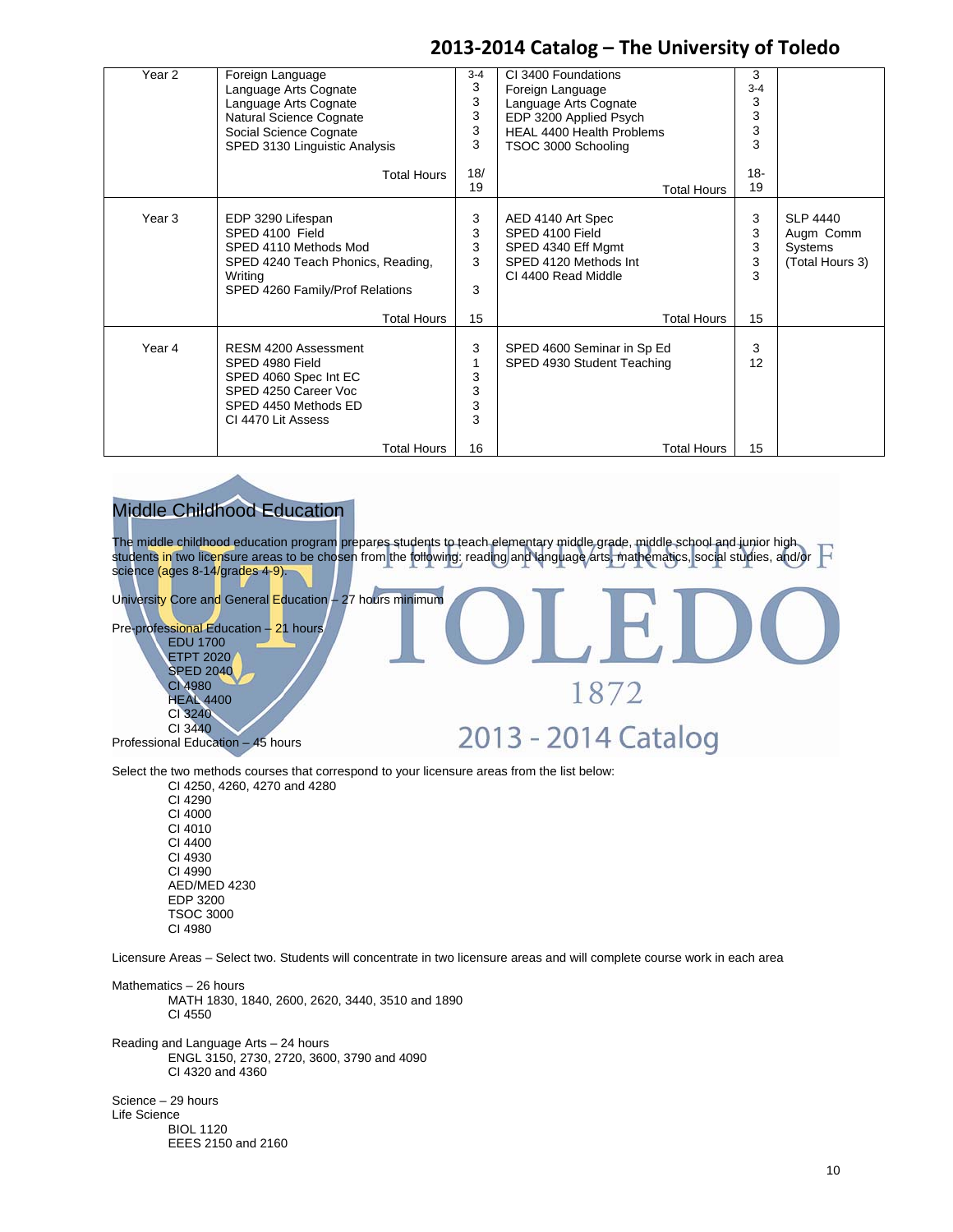**Chemistry**  CHEM 1120 Physics NASC 1100 and 1110 or PHYS 1750 Earth/Space Science ASTR 1010 EEES 1010, 1020 and 2400 GEPL 4540 Social Studies – 33 hours Related content area ECON 1010 PSC 1200 PSC 1710 GEPL 3050 Economics (select one of the following) ECON 1150 or 1200 Behavioral Sciences (select one course from each of the following disciplines) ANTH 1020 or 2800 SOC 1010, 1750, 2100 or 2640 PSY 1010, 2500 or 3200 U.S. History (select two from the following) HIST 2010, 2020, 2340, 3310, 4430 and 3600 European History (select one of the following) HIST 1010, 1020 or 4100

**Beginning fall semester 2013, the Middle Childhood Education program is piloting new course work. Please see an academic advisor in the Judith Herb College of Education for updated changes and course substitutions.** 

Below is a sample curriculum for the Middle Childhood Education program. Sample curriculum is subject to change. Please consult the department for up-to-date information.

| Middle Childhood Education Social Studies/Science |                                                                                                                      |                    |                            |                                                                                                                                                                                            |  |  |  |  |
|---------------------------------------------------|----------------------------------------------------------------------------------------------------------------------|--------------------|----------------------------|--------------------------------------------------------------------------------------------------------------------------------------------------------------------------------------------|--|--|--|--|
|                                                   | <b>Fall Semester</b>                                                                                                 |                    |                            | <b>Spring Semester</b><br><b>Summer Sem</b>                                                                                                                                                |  |  |  |  |
| Year <sub>1</sub>                                 | <b>EDU1000</b><br><b>ENGL 1110</b><br><b>MATH 1210</b><br><b>Core Course</b><br><b>Content A</b><br><b>Content B</b> |                    | 3<br>3<br>3<br>3<br>3      | 3<br><b>ETPT 2020</b><br><b>Content A</b><br><b>ENGL 1130</b><br>3<br><b>Content B</b><br>3<br><b>SPED 2040</b><br>(Total Hours 6)<br>$\overline{3}$<br>Content A<br><b>Content B</b><br>3 |  |  |  |  |
|                                                   |                                                                                                                      | <b>Total Hours</b> | 16                         | <b>Total Hours</b><br>15                                                                                                                                                                   |  |  |  |  |
| Year <sub>2</sub>                                 | <b>EDU1700</b><br><b>Content A</b><br><b>Content A</b><br>Content B<br>Content B                                     |                    | 3<br>3<br>3<br>3<br>3      | 3<br>CI 4980<br><b>HEAL 4400</b><br>Content A 3 - 2014 Catalog<br>3<br>Content A<br>3<br>(Total Hours 6)<br><b>Content A</b><br>3<br>Content B<br>$\overline{\mathbf{4}}$<br>Content B     |  |  |  |  |
|                                                   |                                                                                                                      | <b>Total Hours</b> | 16                         | <b>Total Hours</b><br>16                                                                                                                                                                   |  |  |  |  |
| Year <sub>3</sub>                                 | CI 3240<br>CI 3440<br>Content A<br>Content A<br>Content B                                                            |                    | 3<br>3<br>3<br>3<br>4      | CI 4260<br>4<br>CI 4270<br>4<br>$\overline{\mathbf{c}}$<br>CI 4290<br>3<br>CI 4400<br>3<br>EDP 3200                                                                                        |  |  |  |  |
|                                                   |                                                                                                                      | <b>Total Hours</b> | 16                         | <b>Total Hours</b><br>16                                                                                                                                                                   |  |  |  |  |
| Year 4                                            | CI 4980<br>CI 4000<br>CI 4010<br>AED/MED 4230<br><b>TSOC 3000</b><br>Content A                                       |                    | 3<br>3<br>1<br>3<br>3<br>3 | 12<br>CI 4930<br>1<br>CI 4990                                                                                                                                                              |  |  |  |  |
|                                                   |                                                                                                                      | <b>Total Hours</b> | 16                         | <b>Total Hours</b><br>13                                                                                                                                                                   |  |  |  |  |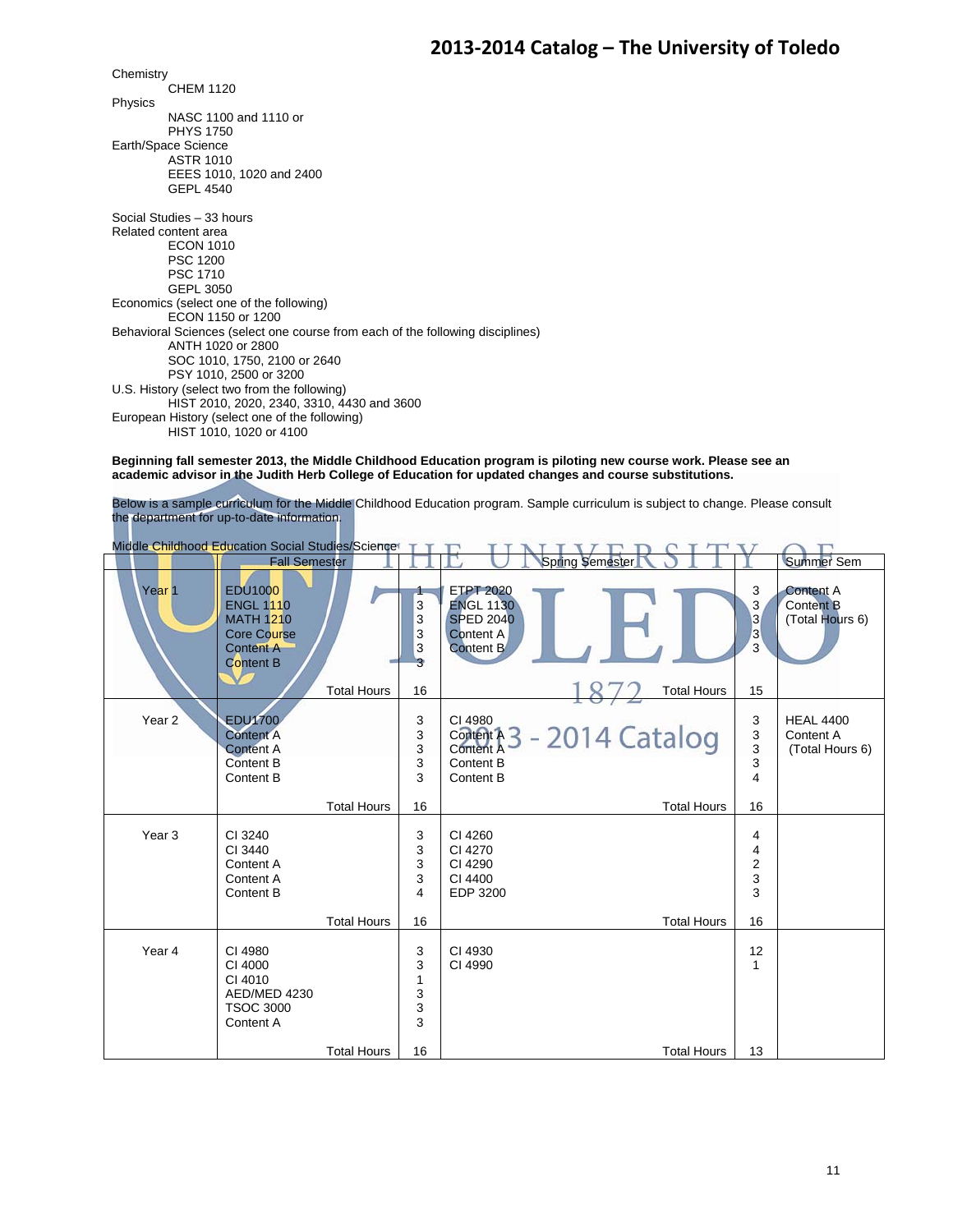| Middle Childhood Education Mathematics/Social Studies |                                         |                    |                |                      |                        |                         |                               |
|-------------------------------------------------------|-----------------------------------------|--------------------|----------------|----------------------|------------------------|-------------------------|-------------------------------|
|                                                       | <b>Fall Semester</b>                    |                    |                |                      | <b>Spring Semester</b> |                         | Summer Sem                    |
| Year 1                                                | <b>EDU 1000</b>                         |                    | 1              | <b>ETPT 2020</b>     |                        | 3                       | <b>SPED 2040</b>              |
|                                                       | <b>ENGL 1110</b>                        |                    | 3              | Core Course          |                        | 3                       | Content A                     |
|                                                       | Content A                               |                    | 4              | <b>ENGL 1130</b>     |                        | 3                       | Content B                     |
|                                                       | Content B                               |                    | 3              | Content A            |                        | $\overline{4}$          | (Total Hours 9)               |
|                                                       | Content B                               |                    | 3              | Content B            |                        | 3                       |                               |
|                                                       |                                         |                    |                |                      |                        |                         |                               |
|                                                       |                                         | <b>Total Hours</b> | 14             |                      | <b>Total Hours</b>     | 16                      |                               |
|                                                       |                                         |                    |                |                      |                        |                         |                               |
| Year <sub>2</sub>                                     | <b>EDU 1700</b>                         |                    | 3              | CI 4980<br>Content A |                        | 3                       | <b>HEAL 4400</b>              |
|                                                       | Core Course                             |                    | 3              | Content A            |                        | 3                       | <b>TSOC 3000</b><br>Content B |
|                                                       | Content A<br>Content B                  |                    | 3<br>3         | Content B            |                        | 3<br>3                  | (Total Hours 9)               |
|                                                       | Content B                               |                    | 3              | Content B            |                        | 3                       |                               |
|                                                       |                                         |                    |                |                      |                        |                         |                               |
|                                                       |                                         | <b>Total Hours</b> | 15             |                      | <b>Total Hours</b>     | 15                      |                               |
| Year <sub>3</sub>                                     | CI 3240                                 |                    | 3              | CI 4250              |                        | 4                       |                               |
|                                                       | CI 3440                                 |                    | 3              | CI 4270              |                        | 4                       |                               |
|                                                       | Content A                               |                    | 3              | CI 4290              |                        | $\overline{\mathbf{c}}$ |                               |
|                                                       | Content A                               |                    | 3              | CI 4400              |                        | 3                       |                               |
|                                                       | Content B                               |                    | 3              | EDP 3200             |                        | 3                       |                               |
|                                                       |                                         |                    |                |                      |                        |                         |                               |
|                                                       |                                         | <b>Total Hours</b> | 15             |                      | <b>Total Hours</b>     | 16                      |                               |
| Year 4                                                | CI 4980                                 |                    | 3              | CI 4930              |                        | 12                      |                               |
|                                                       | CI 4000                                 |                    | 3              | CI 4990              |                        | $\mathbf{1}$            |                               |
|                                                       | CI 4010                                 |                    | 1              |                      |                        |                         |                               |
|                                                       | <b>AED/MED 4230</b><br><b>Content B</b> |                    | 3              |                      |                        |                         |                               |
|                                                       | <b>Core Course</b>                      |                    | 3<br>3         |                      |                        |                         |                               |
|                                                       |                                         |                    |                |                      |                        |                         |                               |
|                                                       |                                         | <b>Total Hours</b> | 16             |                      | <b>Total Hours</b>     | $\blacksquare$ 13       |                               |
| Middle Childhood Education Mathematics/Science        |                                         |                    |                |                      |                        |                         |                               |
|                                                       | <b>Fall Semester</b>                    |                    |                |                      | <b>Spring Semester</b> |                         | <b>Summer Sem</b>             |
|                                                       |                                         |                    |                |                      |                        |                         |                               |
| Year 1                                                | <b>EDU 1000</b>                         |                    | $\mathbf{1}$   | <b>ETPT 2020</b>     |                        | 3                       | <b>SPED 2040</b>              |
|                                                       | <b>ENGL 1110</b>                        |                    | $\mathbf{3}$   | <b>Core Course</b>   |                        | $\mathbf{3}$            | <b>ENGL 1150</b>              |
|                                                       | Core Course                             |                    | $\overline{3}$ | <b>Content A</b>     |                        | 4                       | <b>Content A</b>              |
|                                                       | <b>Content A</b>                        |                    | 4              | Content B            | 1872                   | 3                       | (Total Hours 9)               |
|                                                       | Content B                               |                    | 4              | Content B            |                        | $\mathbf{1}$            |                               |
|                                                       |                                         | <b>Total Hours</b> | 15             |                      | <b>Total Hours</b>     | 14                      |                               |
|                                                       |                                         |                    |                |                      |                        |                         |                               |
| Year <sub>2</sub>                                     | <b>EDU 1700</b>                         |                    | 3              | CI 4980              |                        | 3                       | <b>HEAL 4400</b>              |
|                                                       | Core Course                             |                    | 3              | Content A            |                        | 3                       | Core Course                   |
|                                                       | Content A                               |                    | 3              | Content A            |                        | 3                       | Content B                     |
|                                                       | Content B                               |                    | 3              | Content B            |                        | 3                       | (Total Hours 9)               |
|                                                       | Content B                               |                    | 3              | Content B            |                        | 4                       |                               |
|                                                       | Content B                               |                    | $\mathbf{1}$   | Content B            |                        | $\mathbf{1}$            |                               |
|                                                       |                                         | <b>Total Hours</b> | 16             |                      | <b>Total Hours</b>     | 17                      |                               |
| Year <sub>3</sub>                                     | CI 3240                                 |                    | 3              | CI 4250              |                        | 4                       |                               |
|                                                       | CI 3440                                 |                    | 3              | CI 4260              |                        | 4                       |                               |
|                                                       | Content A                               |                    | 3              | CI 4290              |                        | $\boldsymbol{2}$        |                               |
|                                                       | Content A                               |                    | 3              | CI 4400              |                        | 3                       |                               |
|                                                       | Content B                               |                    | 3              | EDP 3200             |                        | 3                       |                               |
|                                                       |                                         |                    |                |                      |                        |                         |                               |
|                                                       |                                         | <b>Total Hours</b> | 15             |                      | <b>Total Hours</b>     | 16                      |                               |
| Year 4                                                | CI 4980                                 |                    | 3              | CI 4930              |                        | 12                      |                               |
|                                                       | CI 4000                                 |                    | 3              | CI 4990              |                        | $\mathbf{1}$            |                               |
|                                                       | CI 4010                                 |                    | 1              |                      |                        |                         |                               |
|                                                       | AED/MED 4230                            |                    | 3              |                      |                        |                         |                               |
|                                                       | <b>TSOC 3000</b>                        |                    | 3              |                      |                        |                         |                               |
|                                                       | Core Course                             |                    | 3              |                      |                        |                         |                               |
|                                                       |                                         | <b>Total Hours</b> | 16             |                      | <b>Total Hours</b>     | 13                      |                               |
|                                                       |                                         |                    |                |                      |                        |                         |                               |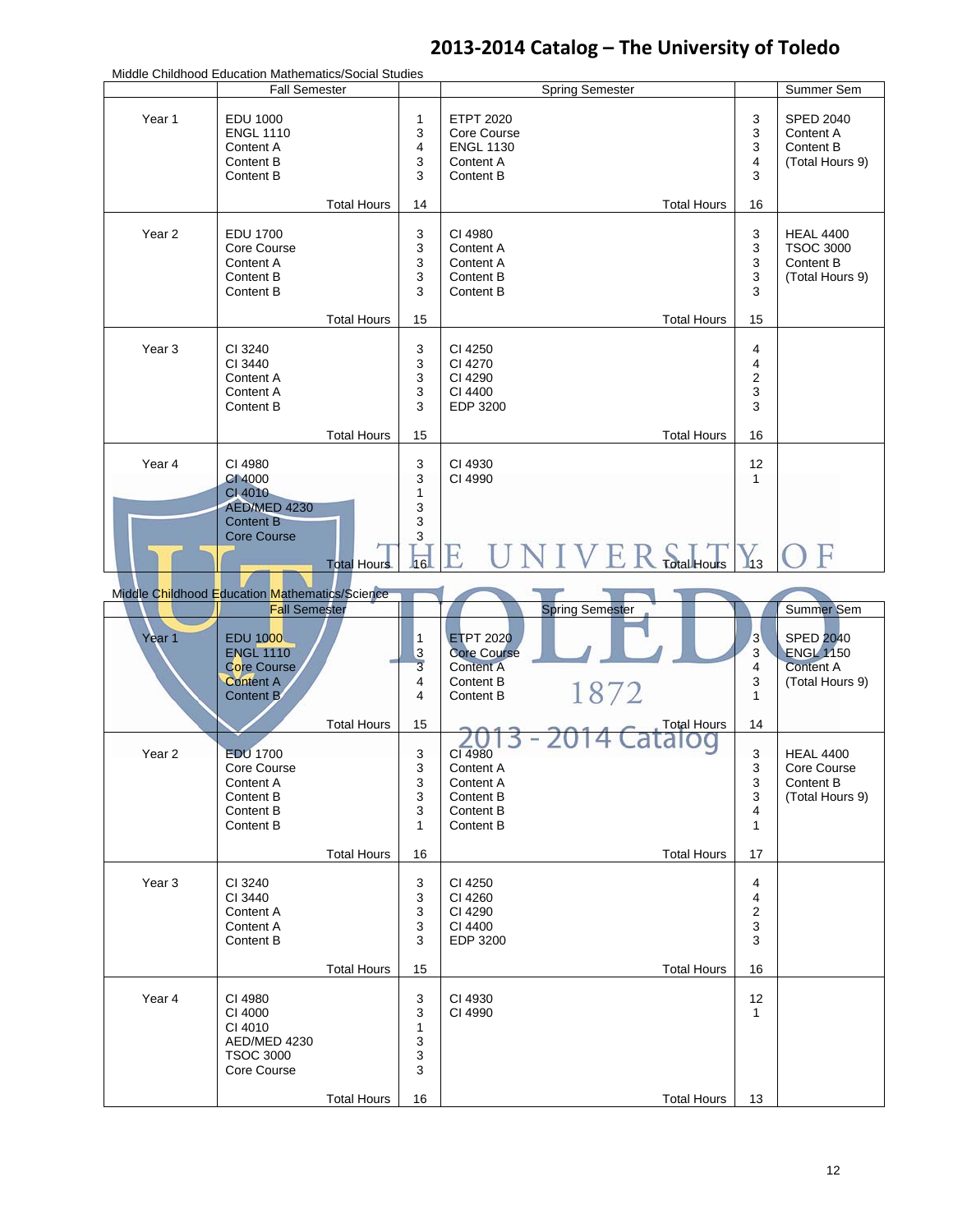|                                                              | Middle Childhood Education Mathematics/Reading and Language Arts<br><b>Fall Semester</b>                                                 |                    |                                                                     |                                                                                                                                                           |                                             |                                                                              |  |
|--------------------------------------------------------------|------------------------------------------------------------------------------------------------------------------------------------------|--------------------|---------------------------------------------------------------------|-----------------------------------------------------------------------------------------------------------------------------------------------------------|---------------------------------------------|------------------------------------------------------------------------------|--|
|                                                              |                                                                                                                                          |                    |                                                                     | <b>Spring Semester</b>                                                                                                                                    |                                             | Summer Sem                                                                   |  |
| Year 1                                                       | <b>EDU 1000</b><br><b>ENGL 1110</b><br>Core Course<br>Core Course<br>Content B                                                           |                    | 1<br>3<br>3<br>3<br>$\overline{4}$                                  | <b>ETPT 2020</b><br><b>ENGL 1150</b><br><b>SPED 2040</b><br>Core Course<br>Content B                                                                      | 3<br>3<br>3<br>3<br>$\overline{4}$          | Core<br>Content A<br>Content B                                               |  |
|                                                              |                                                                                                                                          | <b>Total Hours</b> | 14                                                                  | <b>Total Hours</b>                                                                                                                                        | 16                                          | (Total Hours 9)                                                              |  |
| Year <sub>2</sub>                                            | <b>EDU 1700</b><br>Core Course<br>Content A<br>Content A<br>Content B                                                                    |                    | 3<br>3<br>3<br>3<br>3                                               | CI 4980<br>Content A<br>Content A<br>Content B<br>Content B                                                                                               | 3<br>3<br>3<br>3<br>3                       | <b>HEAL 4400</b><br>Content A<br>(Total Hours 6)                             |  |
|                                                              |                                                                                                                                          | <b>Total Hours</b> | 15                                                                  | <b>Total Hours</b>                                                                                                                                        | 15                                          |                                                                              |  |
| Year <sub>3</sub>                                            | CI 3240<br>CI 3440<br>Content A<br>Content A<br>Content B                                                                                |                    | 3<br>3<br>3<br>3<br>3                                               | CI 4280<br>CI 4290<br>CI 4400<br>EDP 3200<br>CI 4250                                                                                                      | 4<br>$\overline{\mathbf{c}}$<br>3<br>3<br>4 |                                                                              |  |
|                                                              |                                                                                                                                          | <b>Total Hours</b> | 15                                                                  | <b>Total Hours</b>                                                                                                                                        | 16                                          |                                                                              |  |
| Year 4                                                       | CI 4980<br>CI 4000<br>CI 4010<br><b>TSOC 3000</b><br>AED/MED 4230                                                                        |                    | 3<br>3<br>$\mathbf{1}$<br>3<br>3                                    | CI 4990<br>CI 4930                                                                                                                                        | $\mathbf{1}$<br>12                          |                                                                              |  |
|                                                              | <b>Content B</b>                                                                                                                         | <b>Total Hours</b> | 3<br>16                                                             | E<br><b>Total Hours</b>                                                                                                                                   | $\mathbf{I}_{13}$                           |                                                                              |  |
| Middle Childhood Education Reading and Language Arts/Science |                                                                                                                                          |                    |                                                                     |                                                                                                                                                           |                                             |                                                                              |  |
| Year <sub>1</sub>                                            | <b>Fall Semester</b><br><b>EDU 1000</b><br><b>ENGL 1110</b><br><b>MATH 1320</b><br><b>Core Course</b><br>Core Course<br><b>Content B</b> | <b>Total Hours</b> | $\mathbf{1}$<br>$\mathbf{3}$<br>$\overline{3}$<br>3<br>3<br>4<br>17 | <b>Spring Semester</b><br><b>ETPT 2020</b><br><b>ENGL 1150</b><br><b>SPED 2040</b><br>Core Course<br>1872<br>Content B<br>Content B<br><b>Total Hours</b> | 3<br>3<br>3<br>3<br>3<br>$\mathbf{1}$<br>16 | <b>Summer Sem</b><br><b>Content A</b><br><b>Content B</b><br>(Total Hours 6) |  |
| Year 2                                                       | EDU 1700<br>Content A<br>Content A<br>Content B<br>Content B<br>Content B                                                                |                    | 3<br>3<br>3<br>3<br>3<br>1                                          | CI 4980<br>Content B<br>Content B<br>Content B<br>Content A<br>Content A                                                                                  | З<br>3<br>4<br>$\mathbf{1}$<br>3<br>3       | <b>HEAL 4400</b><br>(Total Hours 3)                                          |  |
|                                                              |                                                                                                                                          | <b>Total Hours</b> | 16                                                                  | <b>Total Hours</b>                                                                                                                                        | 17                                          |                                                                              |  |
| Year <sub>3</sub>                                            | CI 3240<br>CI 3440<br>Content A<br>Content A<br>Content B                                                                                |                    | 3<br>3<br>3<br>3<br>3                                               | CI 4260<br>CI 4280<br>CI 4290<br>CI 4400<br>EDP 3200                                                                                                      | 4<br>4<br>2<br>3<br>3                       |                                                                              |  |
|                                                              |                                                                                                                                          | <b>Total Hours</b> | 15                                                                  | <b>Total Hours</b>                                                                                                                                        | 16                                          |                                                                              |  |
| Year 4                                                       | CI 4980<br>CI 4000<br>CI 4010<br>AED/MED 4230<br><b>TSOC 3000</b><br>Content A                                                           |                    | 3<br>3<br>1<br>3<br>3<br>3                                          | CI 4930<br>CI 4990                                                                                                                                        | 12<br>$\mathbf{1}$                          |                                                                              |  |
|                                                              |                                                                                                                                          | <b>Total Hours</b> | 16                                                                  | <b>Total Hours</b>                                                                                                                                        | 13                                          |                                                                              |  |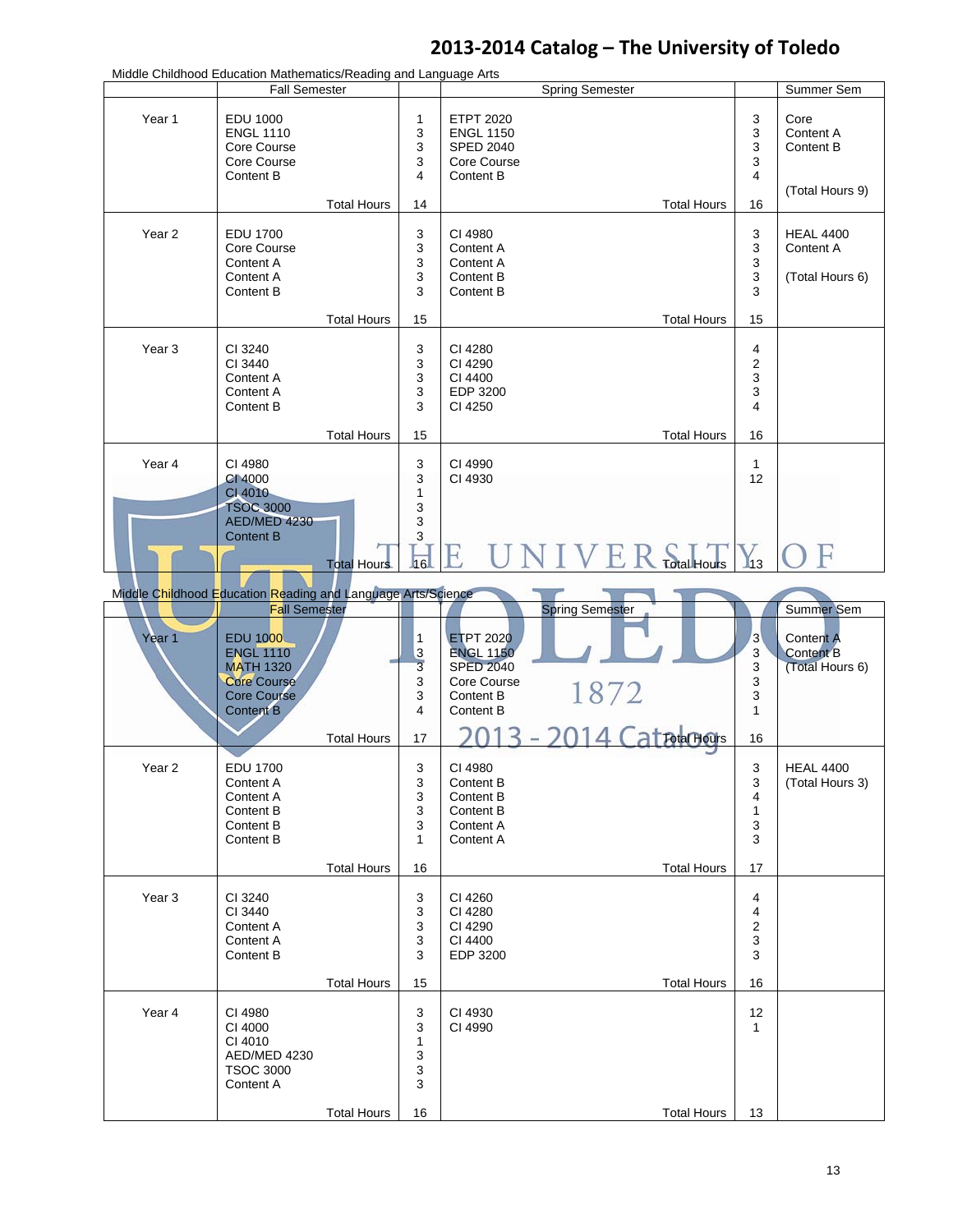|                                                                                                                                                                                                                                                                                         | Middle Childhood Education Reading and Language Arts/Social Studies                                                |                                                    |                                                                                                                                                                                                                           |                                          |                                           |  |  |  |
|-----------------------------------------------------------------------------------------------------------------------------------------------------------------------------------------------------------------------------------------------------------------------------------------|--------------------------------------------------------------------------------------------------------------------|----------------------------------------------------|---------------------------------------------------------------------------------------------------------------------------------------------------------------------------------------------------------------------------|------------------------------------------|-------------------------------------------|--|--|--|
|                                                                                                                                                                                                                                                                                         | <b>Fall Semester</b>                                                                                               |                                                    | <b>Spring Semester</b>                                                                                                                                                                                                    |                                          | Summer Sem                                |  |  |  |
| Year 1                                                                                                                                                                                                                                                                                  | <b>EDU 1000</b><br><b>ENGL 1110</b><br><b>MATH 1320</b><br>Core Course<br>Core Course<br>Content B                 | 1<br>3<br>3<br>3<br>3<br>3                         | <b>ETPT 2020</b><br><b>ENGL 1150</b><br><b>SPED 2040</b><br>Content B<br>Content B<br><b>Total Hours</b>                                                                                                                  | 3<br>3<br>3<br>3<br>3<br>15              | Content A<br>Content B<br>(Total Hours 6) |  |  |  |
|                                                                                                                                                                                                                                                                                         | <b>Total Hours</b>                                                                                                 | 16                                                 |                                                                                                                                                                                                                           |                                          |                                           |  |  |  |
| Year <sub>2</sub>                                                                                                                                                                                                                                                                       | <b>EDU 1700</b><br>Content A<br>Content A<br>Content B<br>Content B<br><b>Content B</b><br><b>Total Hours</b>      | 3<br>3<br>3<br>3<br>3<br>3<br>18                   | CI 4980<br>Content B<br>Content B<br>Content B<br>Content A<br>Content A<br><b>Total Hours</b>                                                                                                                            | 3<br>3<br>3<br>3<br>3<br>3<br>18         | <b>HEAL 4400</b><br>(Total Hours 3)       |  |  |  |
| Year <sub>3</sub>                                                                                                                                                                                                                                                                       | CI 3240<br>CI 3440<br>Content A<br>Content A<br>Content B<br><b>Total Hours</b>                                    | 3<br>3<br>3<br>3<br>3<br>15                        | CI 4270<br>CI 4280<br>CI 4290<br>CI 4400<br><b>EDP 3200</b><br><b>Total Hours</b>                                                                                                                                         | 4<br>4<br>$\overline{2}$<br>3<br>3<br>16 |                                           |  |  |  |
|                                                                                                                                                                                                                                                                                         |                                                                                                                    |                                                    |                                                                                                                                                                                                                           |                                          |                                           |  |  |  |
| Year 4                                                                                                                                                                                                                                                                                  | CI 4980<br><b>CI 4000</b><br>CI 4010<br>AED/MED 4230<br><b>TSOC 3000</b><br><b>Content A</b><br><b>Total Hours</b> | 3<br>3<br>$\mathbf{1}$<br>3<br>$\frac{3}{3}$<br>16 | CI 4930<br>CI 4990<br>UNIVERSIT<br><b>Total Hours</b>                                                                                                                                                                     | 12<br>1<br>13                            |                                           |  |  |  |
| Adolescence to Young Adult Education<br>The adolescent program prepares students to teach junior high and high school students, grades 7-12, in a single academic area -<br>integrated language arts, integrated mathematics, integrated social studies, or one of the science options. |                                                                                                                    |                                                    |                                                                                                                                                                                                                           |                                          |                                           |  |  |  |
|                                                                                                                                                                                                                                                                                         | Integrated Mathematics - B.Ed.                                                                                     |                                                    | 18/2                                                                                                                                                                                                                      |                                          |                                           |  |  |  |
|                                                                                                                                                                                                                                                                                         | University Core and General Education - 27 hours                                                                   |                                                    | 2013 - 2014 Catalog                                                                                                                                                                                                       |                                          |                                           |  |  |  |
| Pre-professional Education - 12 hours<br>EDU 1700<br><b>ETPT 2020</b><br><b>SPED 2040</b><br><b>TSOC 3000</b>                                                                                                                                                                           |                                                                                                                    |                                                    |                                                                                                                                                                                                                           |                                          |                                           |  |  |  |
| Professional Education - 41 hours<br>CI 3240, 3110, 4130, 4160, 4190, 4490, 4570, 4910, 4930, 3/4000 elective<br>EDP 3200                                                                                                                                                               |                                                                                                                    |                                                    |                                                                                                                                                                                                                           |                                          |                                           |  |  |  |
| Mathematics Content - 48 hours<br>CI 4550                                                                                                                                                                                                                                               |                                                                                                                    |                                                    | MATH 1830, 1840, 1890, 2190, 2850, 3320, 3440, 3450, 3510, 3610, 4380, 4680, 3/4000 elective, 4000 elective                                                                                                               |                                          |                                           |  |  |  |
|                                                                                                                                                                                                                                                                                         |                                                                                                                    |                                                    | Beginning fall semester 2013, the Middle Childhood Education program is piloting new course work. Please see an<br>academic advisor in the Judith Herb College of Education for updated changes and course substitutions. |                                          |                                           |  |  |  |
|                                                                                                                                                                                                                                                                                         |                                                                                                                    |                                                    |                                                                                                                                                                                                                           |                                          |                                           |  |  |  |

Below is a sample curriculum for the Integrated Mathematics Education program. Sample curriculum is subject to change. Please consult the department for up-to-date information.

|        | <b>Fall Semester</b>                                 | <b>Spring Semester</b>                                               |             |
|--------|------------------------------------------------------|----------------------------------------------------------------------|-------------|
| Year 1 | EDU 1000<br><b>ENGL 1110</b><br>MATH 1830<br>UT Core | <b>ENGL 1130</b><br>EDU 1700<br><b>ETPT 2020</b><br><b>MATH 1840</b> | 3<br>ຈ<br>◠ |
|        | UT Core                                              | UT Core                                                              |             |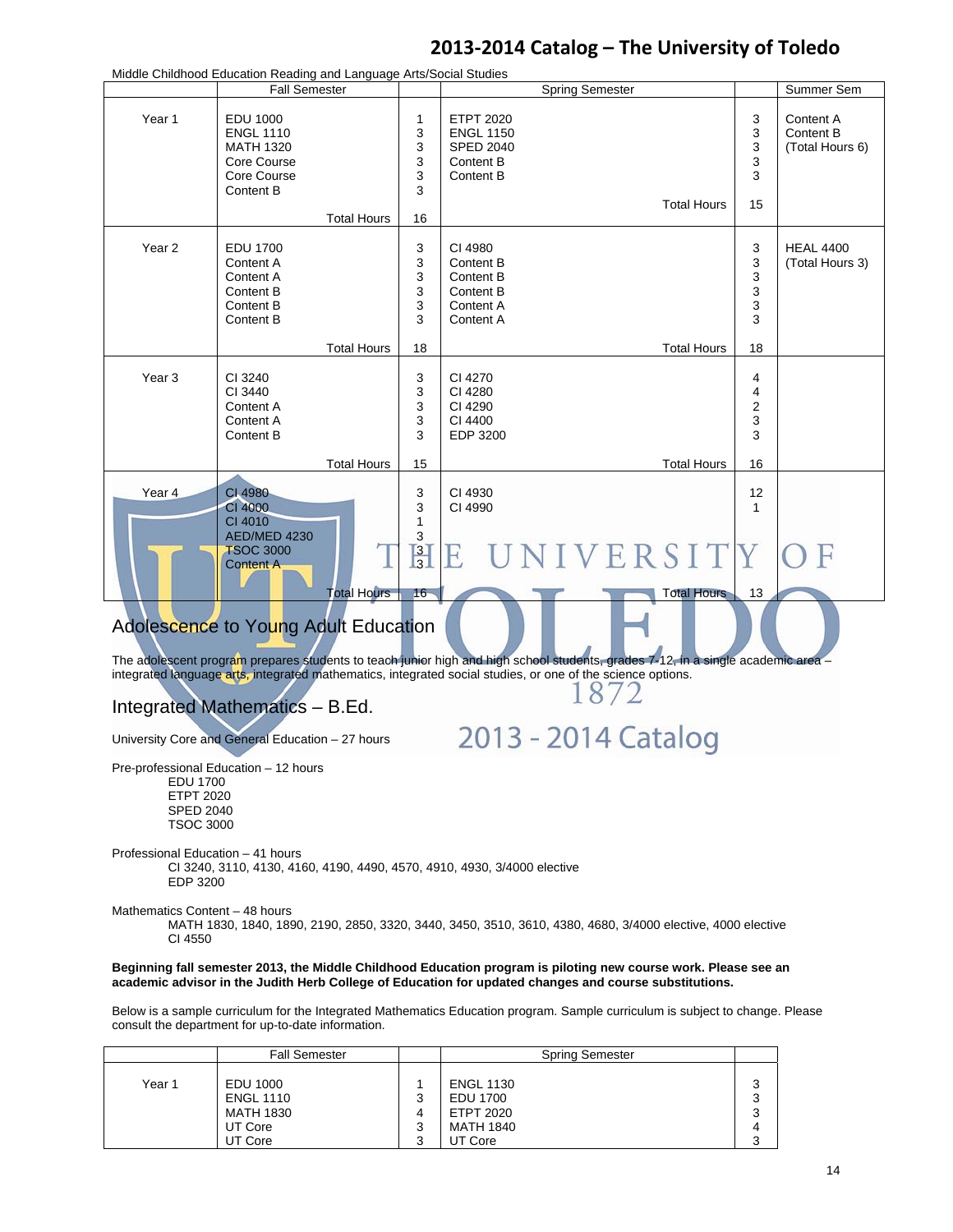1872

2013 - 2014 Catalog

|                   | UT Core                                                                                     |                    | 3                          |                                                                                             |                                                        |
|-------------------|---------------------------------------------------------------------------------------------|--------------------|----------------------------|---------------------------------------------------------------------------------------------|--------------------------------------------------------|
|                   |                                                                                             |                    |                            |                                                                                             |                                                        |
|                   |                                                                                             | <b>Total Hours</b> | 17                         | <b>Total Hours</b>                                                                          | 16                                                     |
| Year <sub>2</sub> | <b>MATH 2850</b><br><b>MATH 2190</b><br><b>SPED 2040</b><br><b>TSOC 3000</b><br>UT Core     |                    | 4<br>3<br>3<br>3<br>3      | <b>MATH 3440</b><br><b>MATH 3510</b><br><b>MATH 3610</b><br><b>MATH</b> elective<br>UT Core | $\begin{array}{c} 3 \\ 3 \\ 3 \\ 3 \end{array}$        |
|                   |                                                                                             | <b>Total Hours</b> | 16                         | <b>Total Hours</b>                                                                          | 15                                                     |
| Year 3            | <b>MATH 1890</b><br><b>MATH 3450</b><br><b>MATH 3320</b><br><b>MATH</b> elective<br>UT Core |                    | 3<br>3<br>3<br>3<br>3<br>3 | <b>MATH 4380</b><br>CI 4550<br>CI 3110<br>CI 3240<br>CI 4570<br>CI 3/4000 elective          | $\begin{array}{c}\n 3 \\  2 \\  3 \\  3\n \end{array}$ |
|                   |                                                                                             | <b>Total Hours</b> | 18                         | <b>Total Hours</b>                                                                          | 17                                                     |
| Year 4            | CI 4130<br>CI 4160<br>CI 4190<br>EDP 3200<br>CI 4490                                        |                    | 3<br>3<br>3<br>3<br>3      | CI 4910<br>CI 4930                                                                          | 3<br>12                                                |
|                   |                                                                                             | <b>Total Hours</b> | 15                         | <b>Total Hours</b>                                                                          | 15                                                     |

#### NIVERSITY Single Degree Programs (B.Ed.)  $HE$  $\mathbb F$  $\Box$

### **Science**

Students should choose one from the five listed.

Pre-professional Education – 12 hours EDU 1700 ETPT 2020 SPED 2040 TSOC 3000

Professional Education – 38 hours CI 3240 and CI 3110 CI 4490 CI 4130, 4170 and 4190 CI 4680 CI 4910 ad 4930 EDP 3200

Integrated Science Option Core Science – Complete all six areas

Life Science Core – 13 hours EEES 2150, 2160, 3050 BIOL 2170 and 2180

Chemistry Core – 13 hours CHEM 1230, 1240, 1280, 1290, 2410

Physics Core – 15 hours PHYS 1910, 2070, 2080, 2100

Earth and Space Science Core – 11 hours ASTR 2010 EEES 2100 and 1020<br>GEPL 4540 **GEPL** 

Science and Mathematics Core – 17 hours PHYS/BIOL 1340 EEES 2010 MATH 1830, 1840, 2600

15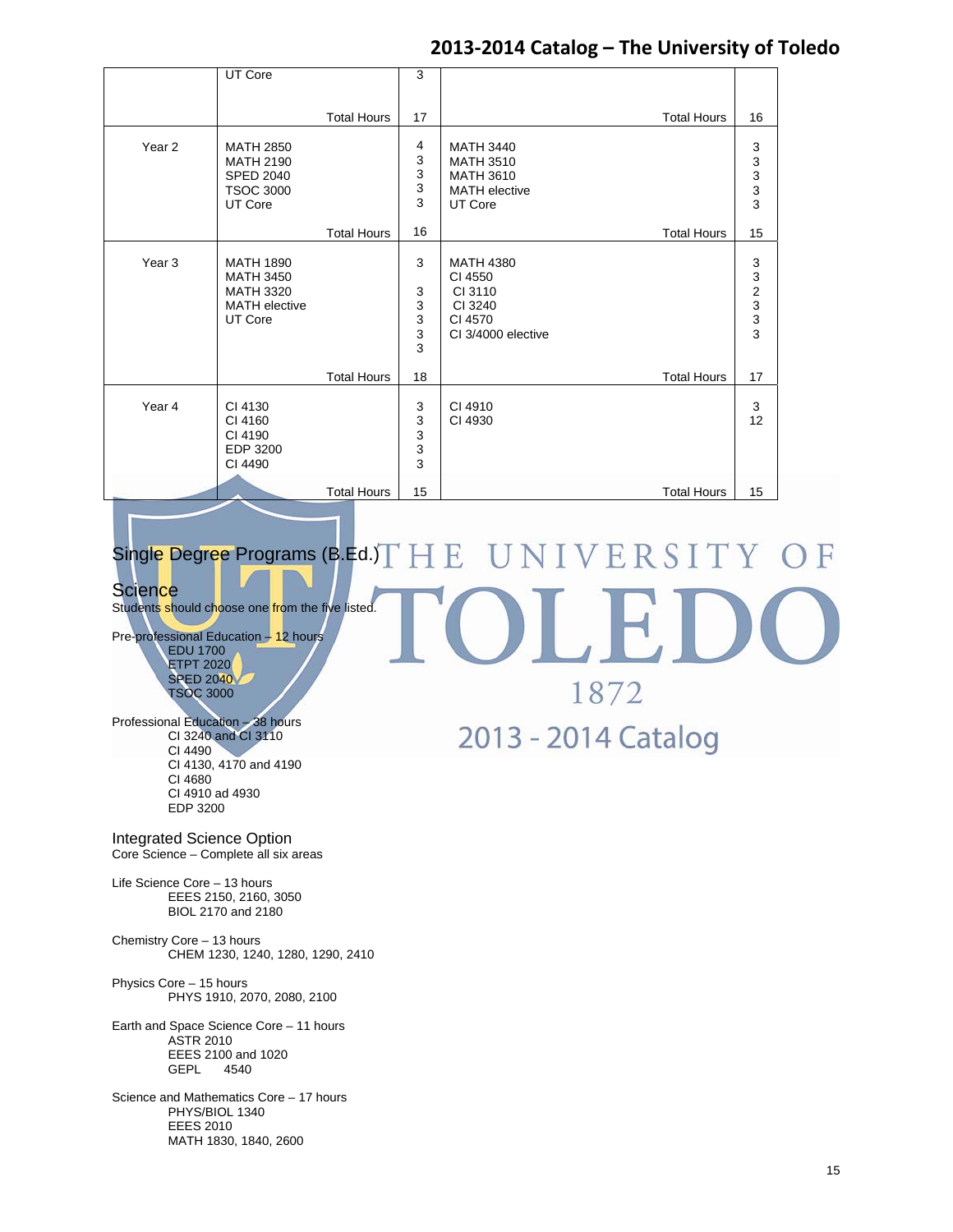Advanced Science – Select one area of four

Advanced Life Science – 12 hours BIOL 3010, 3030 and 3040 or 3020 EEES 3060, 4150

Advanced Chemistry – 13 hours CHEM 2420, 2460, 2470, 3710, 3860 EEES 4220

Advanced Physics – 11 hours PHYS 3180, 3310, 3320 and 3610

Advanced Earth and Space Science – 16 hours ASTR 2020, 2050 and 2340 EEES 2400, 3100 and 2230

Below is a sample curriculum for the Integrated Science Education program. Sample curriculum is subject to change. Please consult the department for up-to-date information.

|                   | Fall Semester                                                                                                                  |                    |                                          | <b>Spring Semester</b>                                                                         |                                                                   |
|-------------------|--------------------------------------------------------------------------------------------------------------------------------|--------------------|------------------------------------------|------------------------------------------------------------------------------------------------|-------------------------------------------------------------------|
| Year <sub>1</sub> | <b>BIOL 2150</b><br><b>BIOL 2160</b><br><b>MATH 1830</b><br><b>PHYS 1910</b><br><b>EDU 1700</b>                                |                    | 4<br>$\mathbf{1}$<br>4<br>3<br>3         | <b>BIOL 2170</b><br><b>BIOL 2180</b><br><b>MATH 1840</b><br>PHYS/BIOL 1340<br><b>EEES 1020</b> | 4<br>1<br>4<br>3<br>1                                             |
|                   |                                                                                                                                | <b>Total Hours</b> | 15                                       | <b>Total Hours</b>                                                                             | 13                                                                |
| Year <sub>2</sub> | <b>CHEM 1230</b><br><b>CHEM 1280</b><br><b>PHYS 2070</b><br><b>ETPT 2020</b><br><b>University Core</b>                         | THE                | 4<br>$\mathbf{1}$<br>5<br>$\int_{3}^{3}$ | <b>CHEM 1240</b><br><b>CHEM 1290</b><br><b>PHYS 2080</b><br>SPED 2040 E R S I T Y C            | 4<br>1<br>5<br>$\frac{3}{3}$                                      |
|                   |                                                                                                                                | <b>Total Hours</b> | 16                                       | <b>Total Hours</b>                                                                             | 16                                                                |
| Year <sub>3</sub> | <b>EEES 3050</b><br><b>EEES 3060</b><br><b>BIOL 3010</b><br><b>CHEM 2410</b><br><b>TSOC 3000</b>                               |                    | 3<br>3<br>3                              | <b>BIOL 3030</b><br><b>BIOL 3040</b><br><b>EEES 2100</b><br>CI 3240<br>CI 3110<br>872          | $\begin{array}{c} 3 \\ 2 \\ 4 \end{array}$<br>3<br>$\overline{2}$ |
|                   |                                                                                                                                | <b>Total Hours</b> | 13                                       | <b>Total Hours</b>                                                                             | 14                                                                |
| Year 4            | <b>EEES 2010</b><br>CI 4130<br>CI 4170<br>CI 4190<br><b>University Core</b>                                                    |                    | $\frac{3}{3}$<br>3<br>3<br>3(2)          | EEE 64150 Catalog<br><b>ASTR 2010</b><br>CI 4680<br>CI 4490<br><b>University Core</b>          | 3<br>3<br>3<br>3<br>3(2)                                          |
|                   |                                                                                                                                | <b>Total Hours</b> | 15                                       | <b>Total Hours</b>                                                                             | 15                                                                |
| Year <sub>5</sub> | <b>GEPL 4540</b><br><b>MATH 2600</b><br>EDP 3200<br><b>University Core</b><br><b>University Core</b><br><b>University Core</b> |                    | 3<br>3<br>3<br>3<br>$\mathsf 3$<br>3     | CI 4910<br>CI 4930                                                                             | 3<br>12                                                           |
|                   |                                                                                                                                | <b>Total Hours</b> | 15                                       | <b>Total Hours</b>                                                                             | 15                                                                |

Life Science Option

Core and Advanced Life Science – 25 hours BIOL/EEES 2150 and 2160 BIOL 2170 and 2180 BIOL 3010, 3030 and 3040 or 3020 EEES 3050 and 3060 EEES 4150

Science and Mathematics Core – 16 hours PHYS/BIOL 1340 EEES 2010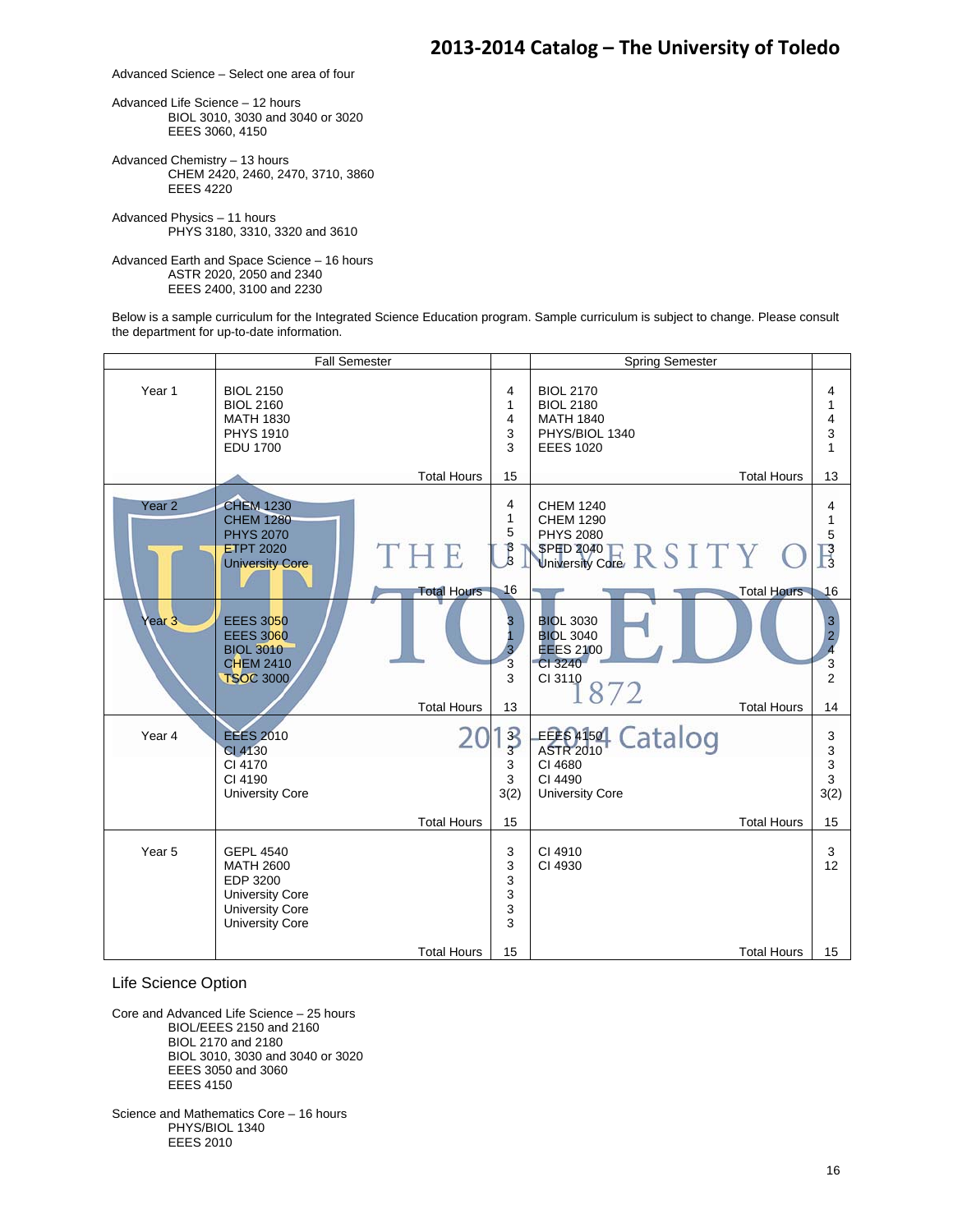MATH 1750, 1760 and 2600

Supporting Life Science – 19 hours CHEM 1230, 1240 and 1280 EEES 2100 GEPL 4540 PHYS 1320

Second Core Areas – Select one area of three

Chemistry (recommended) – 4 hours CHEM 1230, 1240, 1280, 1290 and 2410

Physics – 13 hours (MATH 1830/1840) PHYS 1910, 2070 and 2080

Earth and Space Science – 4 hours ASTR 2010 EEES 2100 and 1020 GEPL 4540

Below is a sample curriculum for the Life Science Education program. Sample curriculum is subject to change. Please consult the department for up-to-date information.

|                   | <b>Fall Semester</b>                                                                                                                     |                                          |                                        | Spring Semester                                                                                                                                              |                                                                             |
|-------------------|------------------------------------------------------------------------------------------------------------------------------------------|------------------------------------------|----------------------------------------|--------------------------------------------------------------------------------------------------------------------------------------------------------------|-----------------------------------------------------------------------------|
| Year <sub>1</sub> | <b>BIOL 2150</b><br><b>BIOL 2160</b><br><b>MATH 1750</b><br><b>EDU 1700</b><br><b>University Core</b><br><b>University Core</b>          | Total Hours                              | 4<br>1<br>4<br>3<br>3<br>3<br>h8.      | <b>BIOL 2170</b><br><b>BIOL 2180</b><br><b>EEES 1020</b><br><b>MATH 1760</b><br><b>PHYS 1320</b><br>PHYS/BIOL 1340<br><b>ETPT 2020</b><br><b>Total Hours</b> | 4<br>1<br>3<br>3<br>3<br>3<br>$\Box$ 18                                     |
| Year <sub>2</sub> | <b>BIOL 3010</b><br><b>CHEM 1230</b><br><b>CHEM 1280</b><br><b>EEES 3050</b><br><b>EEES 3060</b><br><b>SPED 2040</b><br><b>TSOC 3000</b> | <b>Total Hours</b>                       | 3<br>4<br>1<br>3<br>3<br>3<br>18       | <b>BIOL 3030</b><br><b>BIOL 3040</b><br><b>CHEM 1240</b><br><b>EEES 2100</b><br>CI 3240<br>CI 3110<br>1872<br><b>Total Hours</b>                             | 3<br>$\overline{\mathbf{2}}$<br>$\overline{4}$<br>3<br>$\overline{2}$<br>18 |
| Year <sub>3</sub> | <b>EEES 2010</b><br>CI 4130<br>CI 4170<br>CI 4190<br><b>University Core</b><br><b>University Core</b>                                    |                                          | $\overline{3}$<br>3<br>3<br>3<br>3     | EEES4150 Catalog<br><b>ASTR 2010</b><br>CI 4680<br>CI 4490<br><b>University Core</b>                                                                         | 3<br>3<br>3<br>3<br>3                                                       |
| Year 4            | <b>GEPL 4540</b><br><b>MATH 2600</b><br>EDP 3200<br><b>University Core</b><br><b>University Core</b><br><b>University Core</b>           | <b>Total Hours</b><br><b>Total Hours</b> | 18<br>3<br>3<br>3<br>3<br>3<br>3<br>18 | <b>Total Hours</b><br>CI 4910<br>CI 4930<br><b>Total Hours</b>                                                                                               | 15<br>3<br>12<br>15                                                         |

#### Earth and Space Science Option

Core and Advanced Earth Space Science – 30 hours ASTR 2010 EEES 2100 and 1020 GEPL 4540 ASTR 2020, 2050 and 2340 EEES 2400, 3100 and 2230

Science and Mathematics Core – 17 hours PHYS/BIOL 1340 EEES 2010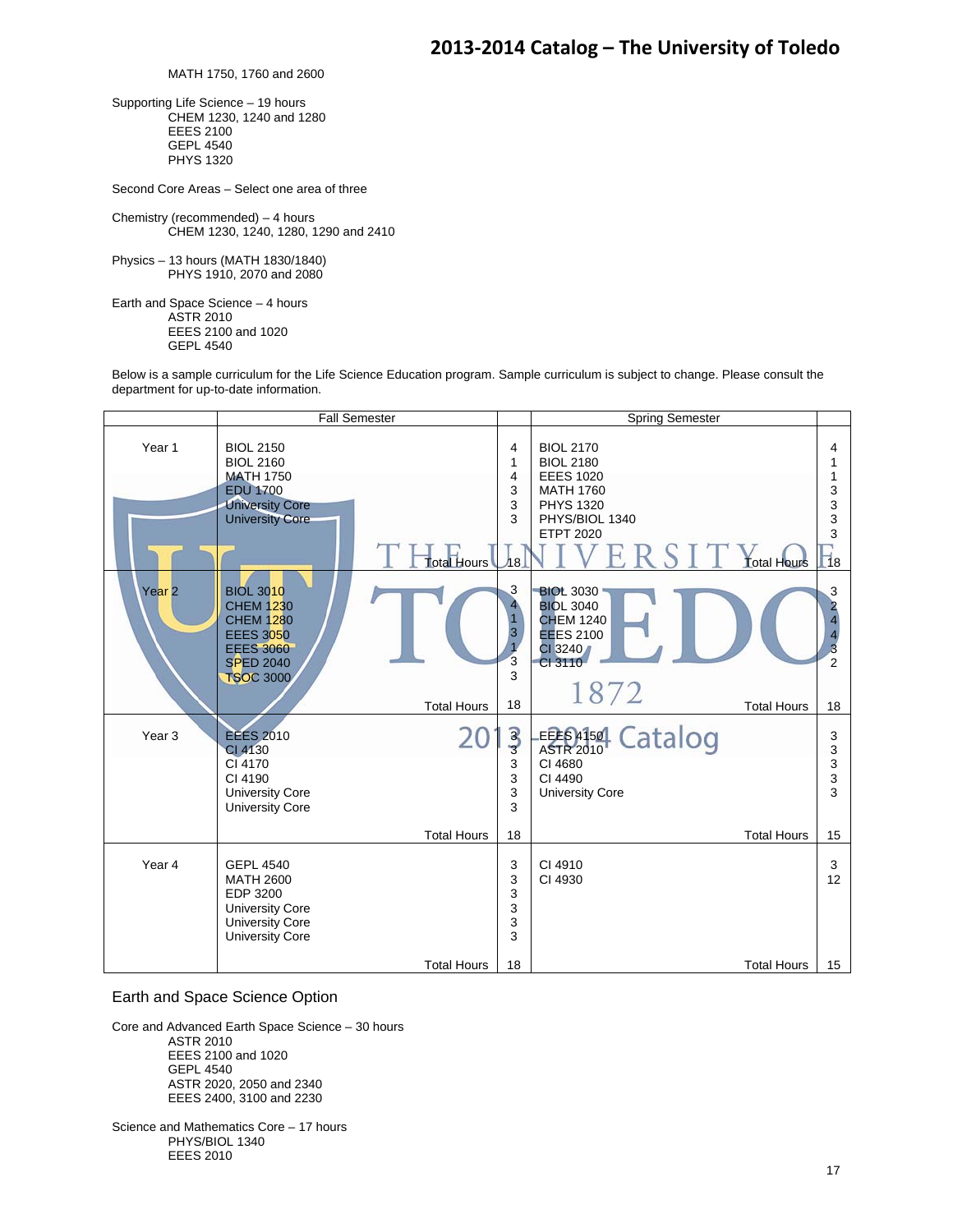MATH 1750, 1760 and 2600

Supporting Earth and Space Science – 12 hours EEES 2150 CHEM 1230 and 1280 PHYS 1320

Second Core Area – Select one area of three

Chemistry (recommended) – 8 hours CHEM 1240, 1290 and 2410

Physics – 13 hours (MATH 1830/1840) PHYS 1910, 2070 and 2080

Life Science – 9 hours EEES 2160 and 3050 BIOL 2170 and 2180

Below is a sample curriculum for the Earth and Space Science Education program. Sample curriculum is subject to change. Please consult the department for up-to-date information.

|                                        |                                                                                                                                                                                    | <b>Fall Semester</b>      |                                                               | <b>Spring Semester</b>                                                                                                                                                 |                                                         |
|----------------------------------------|------------------------------------------------------------------------------------------------------------------------------------------------------------------------------------|---------------------------|---------------------------------------------------------------|------------------------------------------------------------------------------------------------------------------------------------------------------------------------|---------------------------------------------------------|
| Year <sub>1</sub>                      | <b>EEES 1020</b><br><b>EEES 2100</b><br><b>MATH 1750</b><br><b>EDU 1700</b><br><b>University Core</b>                                                                              |                           | 1<br>4<br>4<br>3<br>3                                         | <b>ASTR 2020</b><br><b>ASTR 2050</b><br><b>PHYS 1320</b><br>PHYS/BIOL 1340<br><b>MATH 1760</b><br><b>ETPT 2020</b>                                                     | 3<br>1<br>3<br>3<br>3<br>3                              |
|                                        |                                                                                                                                                                                    | <b>Total Hours</b>        | 15                                                            | <b>Total Hours</b>                                                                                                                                                     | 16                                                      |
| Year <sub>2</sub><br>Year <sub>3</sub> | <b>EEES 2010</b><br><b>EEES 2150</b><br><b>ASTR 2010</b><br><b>CHEM 1230</b><br><b>CHEM 1280</b><br><b>TSOC 3000</b><br><b>EEES 3100</b><br><b>CHEM 2410</b><br>CI 4130<br>CI 4170 | THE<br><b>Total Hours</b> | 3<br>$\overline{4}$<br>3<br>4<br>1.<br>3<br>18<br>3<br>3<br>3 | EEES 2400 E R S I T Y<br><b>CHEM 1240</b><br><b>CHEM 1290</b><br>CI 3240<br>CI 3110<br><b>Total Hours</b><br><b>EEES 2230</b><br>CI 4490<br>CI 4680<br><b>EDP 3200</b> | Β<br>3<br>4<br>$\overline{2}$<br>16<br>3<br>3<br>3<br>3 |
|                                        | CI 4190<br><b>SPED 2040</b>                                                                                                                                                        |                           | سلهانه                                                        | University Core atalog                                                                                                                                                 | 3<br>3                                                  |
|                                        |                                                                                                                                                                                    | <b>Total Hours</b>        | 18                                                            | <b>Total Hours</b>                                                                                                                                                     | 18                                                      |
| Year 4                                 | <b>GEPL 4540</b><br><b>MATH 2600</b><br><b>University Core</b><br><b>University Core</b><br><b>University Core</b>                                                                 |                           | 3<br>3<br>3<br>3<br>3<br>3                                    | CI 4910<br>CI 4930                                                                                                                                                     | 3<br>12 <sup>°</sup>                                    |
|                                        |                                                                                                                                                                                    | <b>Total Hours</b>        | 15                                                            | <b>Total Hours</b>                                                                                                                                                     | 15                                                      |

Chemistry Option

Core and Advanced Chemistry – 33 hours CHEM 1230, 1240, 1280, 1290, 2140 and 2460 CHEM 2420, 2470, 3710 and 3860 EEES 4220 Science and Mathematics Core – 17 hours PHYS/BIOL 1340 EEES 2010 MATH 1830, 1840 and 2600

Supporting Chemistry – 18 hours **BIOL 2170**  EEES 2100 PHYS 2070 and 2080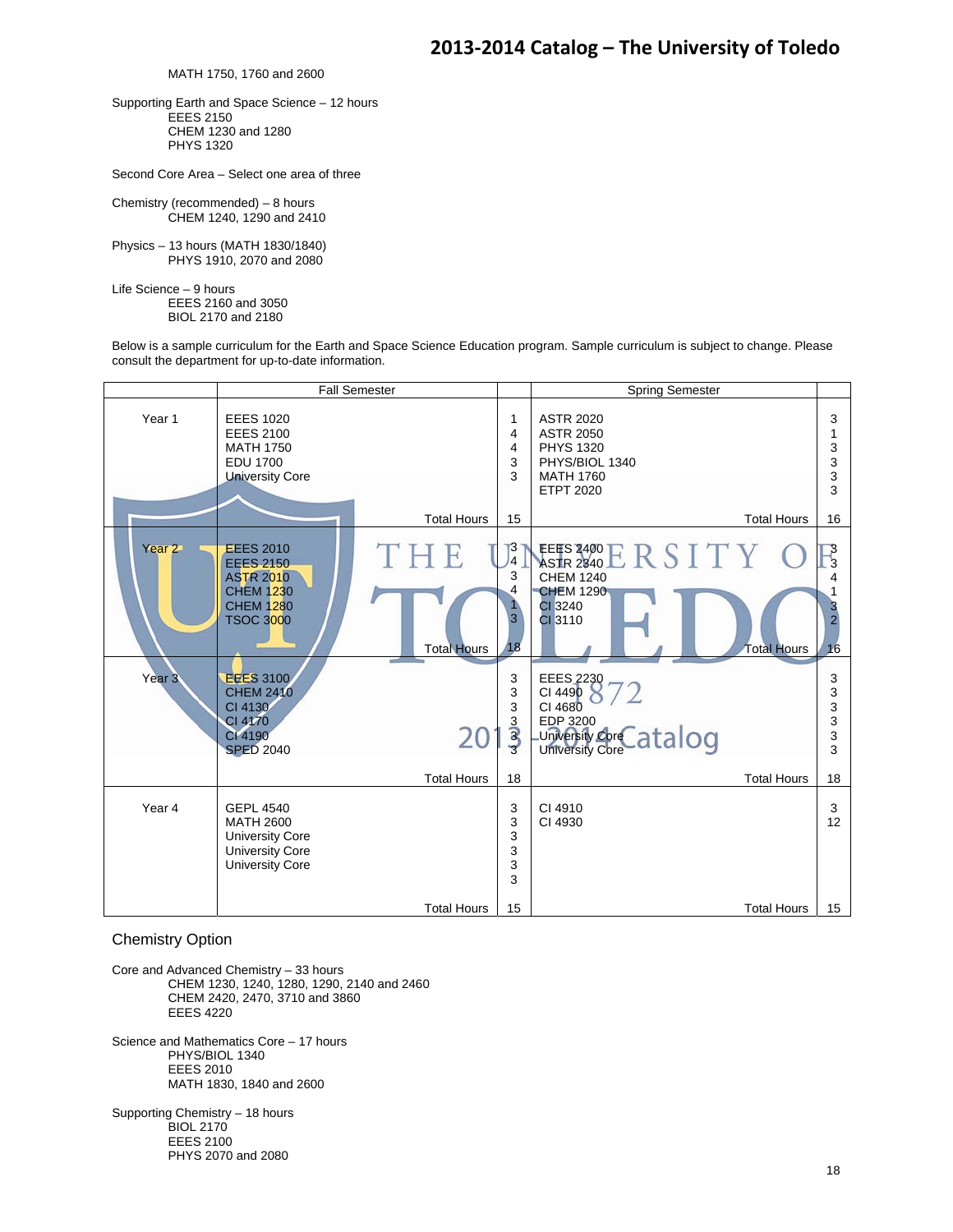Second Core Area – Select one area of three

Physics – 3 hours (MATH 1830/1840 required) Recommended PHYS 1910, 2070 and 2080

Earth and Space Science – 7 hours EEES 1020 ASTR 2010 GEPL 4540

Life Science – 9 hours EEES 3050 BIOL 2180 BIOL/EEES 2150. 2160

Below is a sample curriculum for the Chemistry Education program. Sample curriculum is subject to change. Please consult the department for up-to-date information.



#### Physics Option

Core and Advanced Physics – 24-26 hours PHYS 1910, 2070, 2080 and 2100 PHYS 3180, 3310, 3320 and 3610

Science and Mathematics Core – 17 hours PHYS/BIOL 1340 EEES 2010 MATH 1830, 1840 and 2600

Supporting Physics – 14 hours ASTR 2010 BIOL 2170 CHEM 1230 GEPL 4540

Second Core Area – Select one of three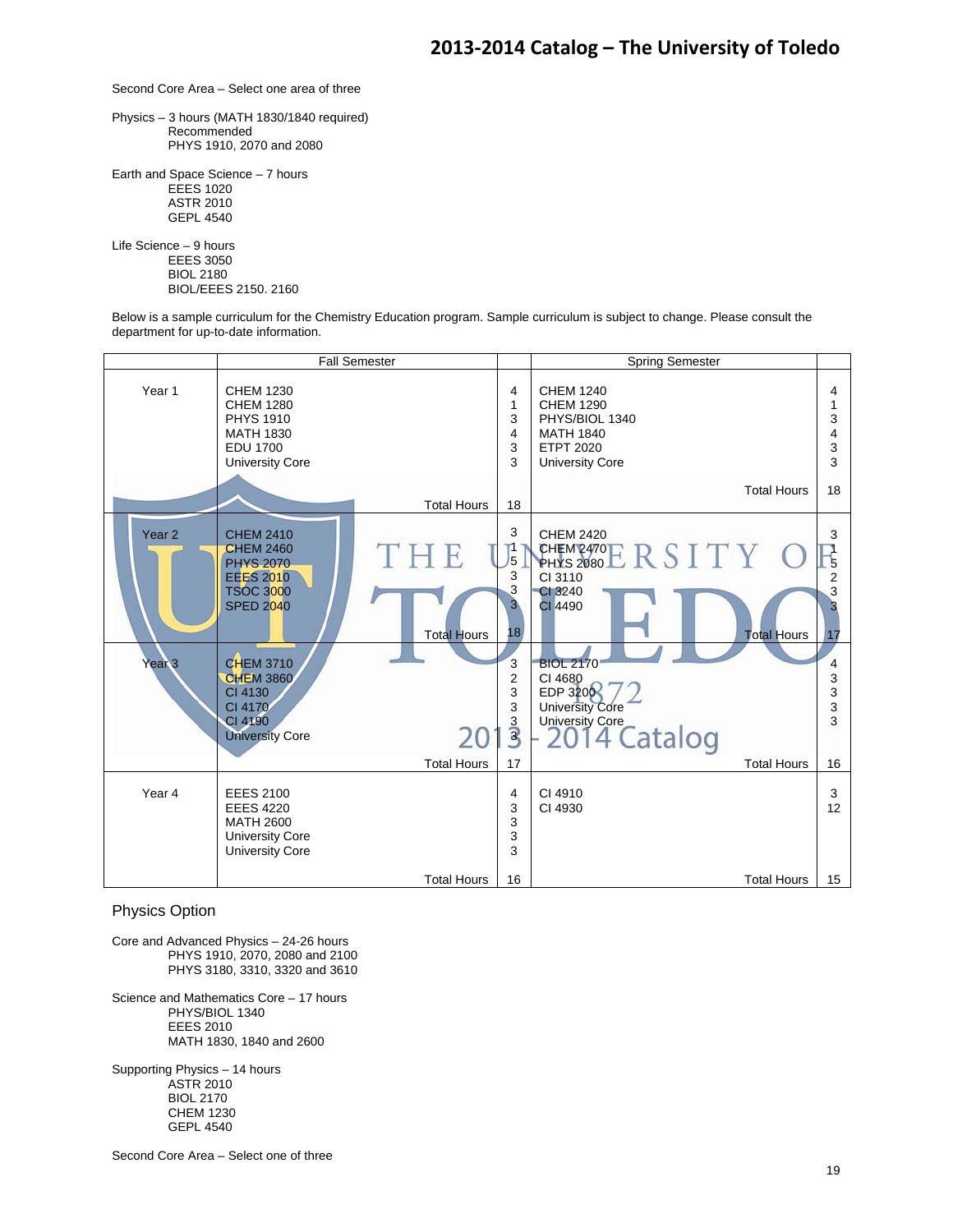Earth and Space Science – 5 hours EEES 2100 and 1020 Chemistry – 9 hours CHEM 1240, 1280, 1290 and 2410

Life Science – 9 hours BIOL/EEES 2150, 2160 BIOL 2180 EEES 3050

Below is a sample curriculum for the Physics Education program. Sample curriculum is subject to change. Please consult the department for up-to-date information.



#### Integrated Language Arts

Pre-professional Education – 12 hours EDU 1700 ETPT 2020 SPED 2040 TSOC 3000

Professional Education – 44 hours CI 3240 and CI 3110 CI 4130 CI 4150 and 4190 CI 4320 CI 4440 CI 4490 EDP 3200 CI 4910 and 4930 3000-4000 Education elective

Language Arts Content 40-44 hours ENGL 2010, 3600, 3610, 3150, 3770, 3790, 3810 and 4090 Choose one of the following – ENGL 3010, 3050, 3800, 4030, 4070 or 4080 Choose one of the following – COMM 2100, 2150, 2600 or 3610 COMM 3830 and 4110 ENGL elective(s) at 4000 level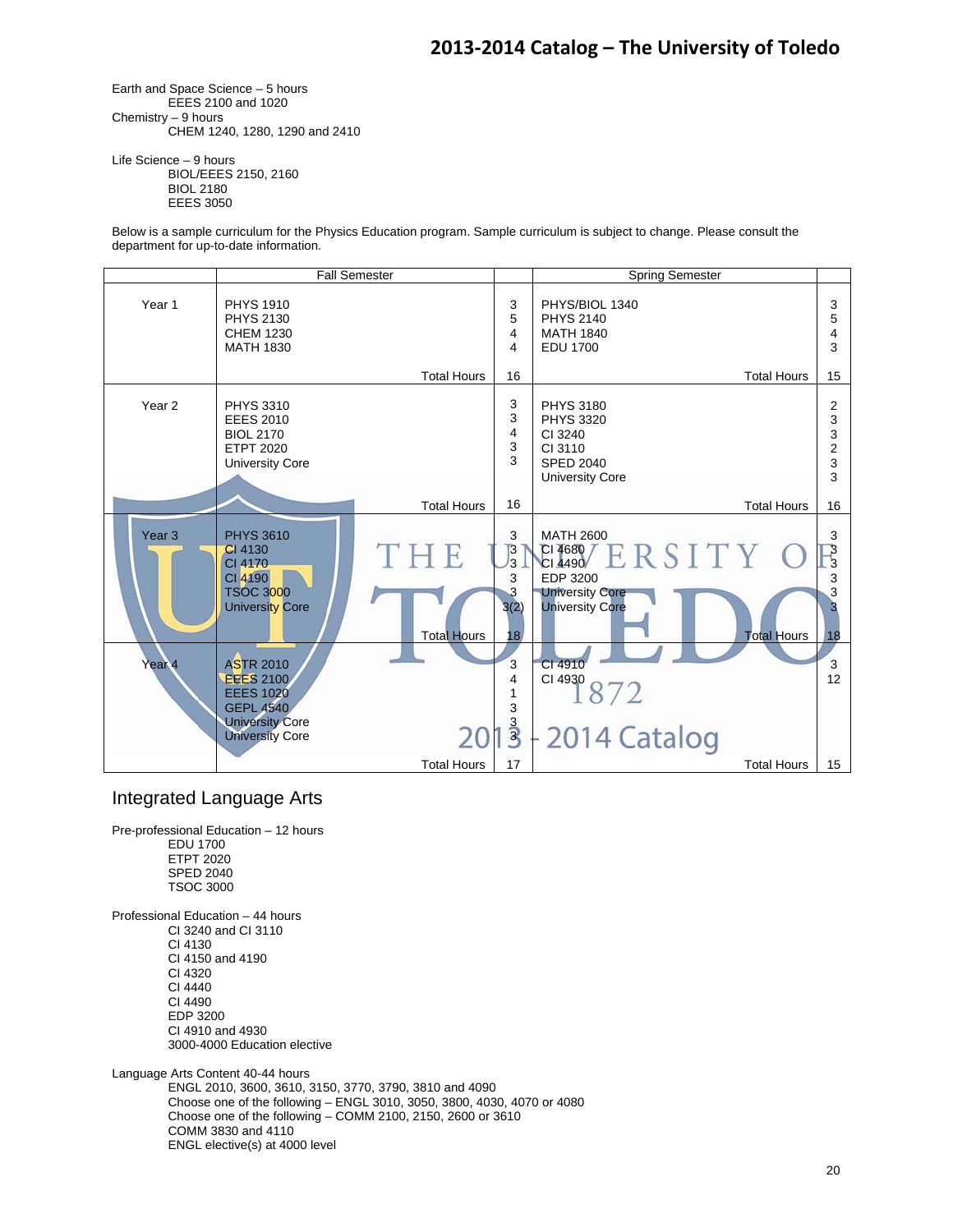Fall Semester **Spring Semester** Spring Semester Year 1 ENGL 1110 College Composition I 3 ENGL 1130 College Composition II 3 MATH 1180 Math for the Liberal Arts 3 EDU 1700 Introduction to Education 3 EDU 1000 Orientation to Education ETPT 2020 Multi-Media – Ed Environment 3 1 UT Core 3 UT Core 3 UT Core UT Core 3 3 UT Core 3 Total Hours 16 Total Hours 15 3 Year 2 | ENGL 3790 Critical Approaches to Lit ENGL 3810 Shakespeare I 3 3 ENGL 2010 Advanced Composition ENGL 4090 Current Writing Theory 3 3 SPED 2040 Persp. in Field Exceptionalities TSOC 3000 Schooling & Democratic Society 3 UT Core 3 ENGL 3150 Linguistic Principles 3 COMM 2100 News Writing 3 COMM 3830 Debate and Forensics 4 15 Total Hours Total Hours 16 Year 3 | ENGL 3600 American Literary Masterpieces 3 ENGL 3610 3 ENGL 3010 Creative Writing 3 ENGL 3770 World Literature and Cultures 3 ENGL 4000 level English Elective 3 CI 4440 Issues in Ling, Writing and Grammar 3 EDP 3200 Applied Psych UT Core 3 3 3000-4000 level Edu. Elective 3 CI 3240 Best Practices in Middle Level Teaching 3 CI 4490 Reading in Content Area 3 CI 3110 Secondary Field Experience I 2 Total Hours 18 17 Total Hours 3 Year 4 CI 4150 Teaching Methods for Sec English CI 4910 Internship Seminar 3 3 CI 4190 Secondary Field Experience II CI 4930 Internship/Student Teaching  $\mathbf{I}^2$  $\overline{3}$ CI 4130 Teaching in Urban Communities 3 COMM 4110 HS Publications CI 4320 Literature for Young Adults 3 Total Hours 15 Total Hours 15 Integrated Social Studies Pre-professional Education – 12 hours 1872 EDU 1700 ETPT 2020 2013 - 2014 Catalog SPED 2040 TSOC 3000 Professional Education – 38 hours CI 3420 and CI 3110 CI 4130 CI 4180 and 4190 CI 4490 CI 4720 EDP 3200 CI 4910 and 4930 Social Studies Content – 61 hours U.S. History HIST 2000, 2010, 2020, 1050, 1060 Select two: HIST 3310, 3250, 3260, 3290, 3330, 3480, 3600 Non U.S. History – Select two: HIST 1070, 2040, 3210, 3540, 3550, 3630, 3640, 4010, 4020, 4470, 4720, 4740, ARTH 3250, 3300 Related Social Studies Content ANTH 2800 ECON 1150 ECON 1010 GEPL 2010 and 4040 PSC 1200 PSC 2300 and 2700 PSY 1010

Below is a sample curriculum for the Integrated Language Arts Education program. Sample curriculum is subject to change. Please consult the department for up-to-date information.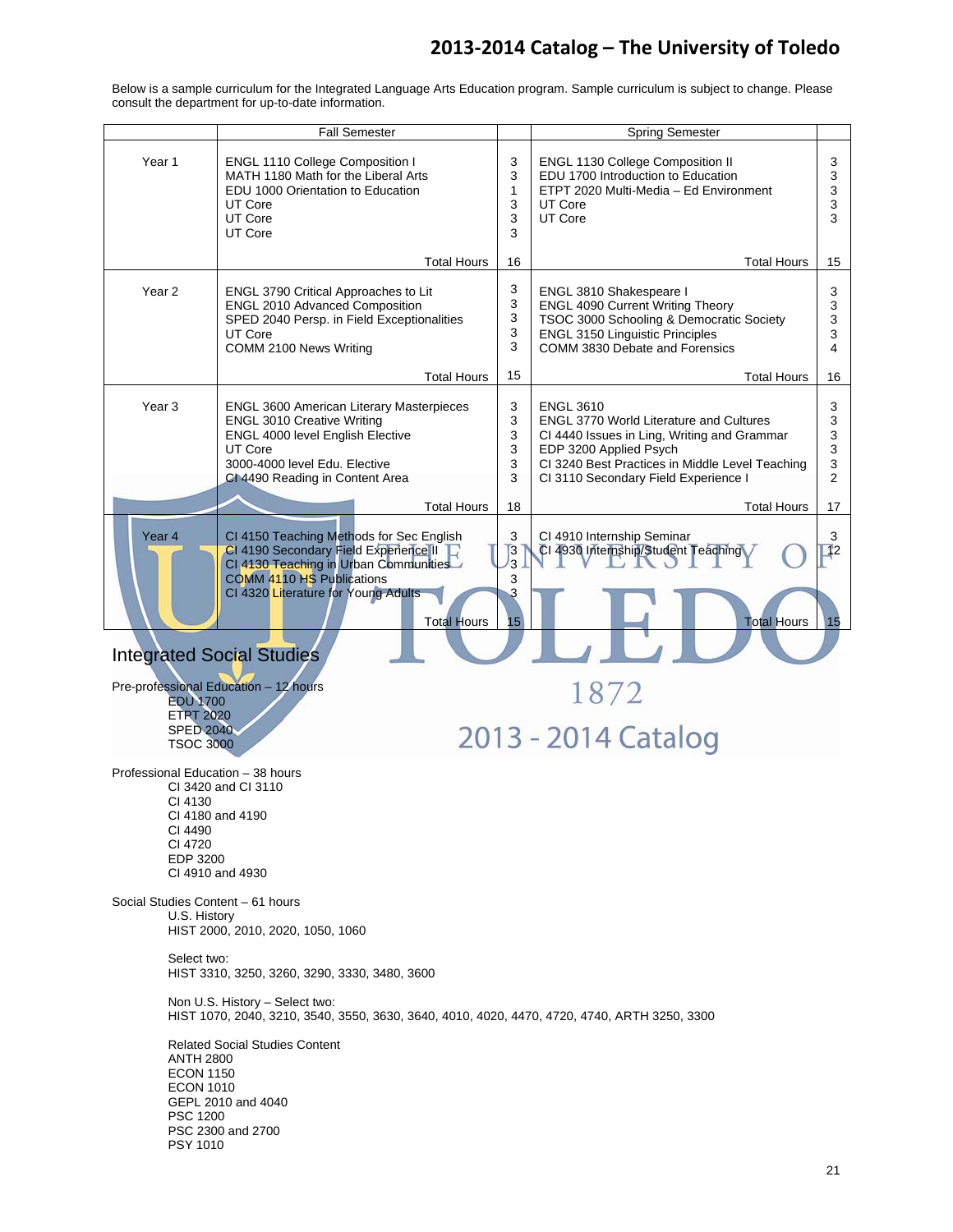SOC 4580 SOC 4800

Below is a sample curriculum for the Integrated Social Studies Education program. Sample curriculum is subject to change. Please consult the department for up-to-date information.

|                   | <b>Fall Semester</b>                                                                                                                    |                  | <b>Spring Semester</b>                                                                                                             |                  |
|-------------------|-----------------------------------------------------------------------------------------------------------------------------------------|------------------|------------------------------------------------------------------------------------------------------------------------------------|------------------|
| Year 1            | EDU 1000 Orientation to Ed<br>ENGL 1110 College Comp I<br>Math 1180 Math for Liberal<br>ETPT 2020 Multimedia in Ed.<br>UT Core          | 3<br>3<br>3<br>6 | EDU 1700 Introduction to Ed<br>ENGL 1130 College Comp II<br><b>HIST Content Courses</b><br>UT Core                                 | 3<br>3<br>9<br>3 |
|                   | <b>Total Hours</b>                                                                                                                      | 16               | <b>Total Hours</b>                                                                                                                 | 18               |
| Year <sub>2</sub> | SPED 2040 Ed Stu with Disabilities<br><b>HIST Content Courses</b><br>UT Core                                                            | 3<br>12<br>3     | EDP 3200 Applied Psych<br><b>HIST Content Courses</b>                                                                              | 3<br>12          |
|                   | <b>Total Hours</b>                                                                                                                      | 18               | <b>Total Hours</b>                                                                                                                 | 15               |
| Year <sub>3</sub> | TSOC 3000 Schooling and Democratic Society<br><b>HIST related Content Courses</b><br>CI 4490                                            | 3<br>12<br>3     | CI 3240 Best Practices<br>CI 3110 Secondary Field Exp I<br>CI 4720 Issues in Social Studies<br><b>HIST related Content Courses</b> | 3<br>2<br>3<br>9 |
|                   | <b>Total Hours</b>                                                                                                                      | 15               | <b>Total Hours</b>                                                                                                                 | 17               |
| Year 4            | CI 4130 Teaching in Urban Commun<br>CI 4180 Teaching Methods in Social<br>CI 4190 Secondary Field Exp II<br><b>HIST Content Courses</b> | 3<br>3<br>3<br>6 | CIEC 4930 Student Teaching<br>CIEC 4900 Student Teaching Seminar                                                                   | 12<br>3          |
|                   | <b>Total Hours</b>                                                                                                                      |                  | Fotal Hours                                                                                                                        |                  |

### Multiage Education Multiage Visual Arts Education

Programs in art education and music education are housed in other College of Visual and Performing Arts. The art program prepares students for teaching art at all levels (ages 3-21/grades PreK-12)  $18/2$ 

University Core and General Education – 27-33 hours

2013 - 2014 Catalog

 EDU 1700 SPED 2040 AED 3100 or 4150 ETPT 2020 EDP 3200 EDP 3230

Pre-Professional Education – 18 hours

Professional Education – 32 hours AED 3500 and 4450 AED 4200 or 4950 AED 4900 and 4930 CI 4490 TSOC 3000 AED 4140

Art Foundations Core – 13 hours VPA 1000 ART 1080, 1090, 1050, 1060

Studio Art Core – 18 hours ART 2010, 2110 ART 2300, 2210 ART 2200, 2030

Art History Core – 12 hours ARTH 2001 or 2980:002 ARTH 2003 or 2980:003 ARTH 2080 or 3400 or 2980 or 4980 (Modern Art)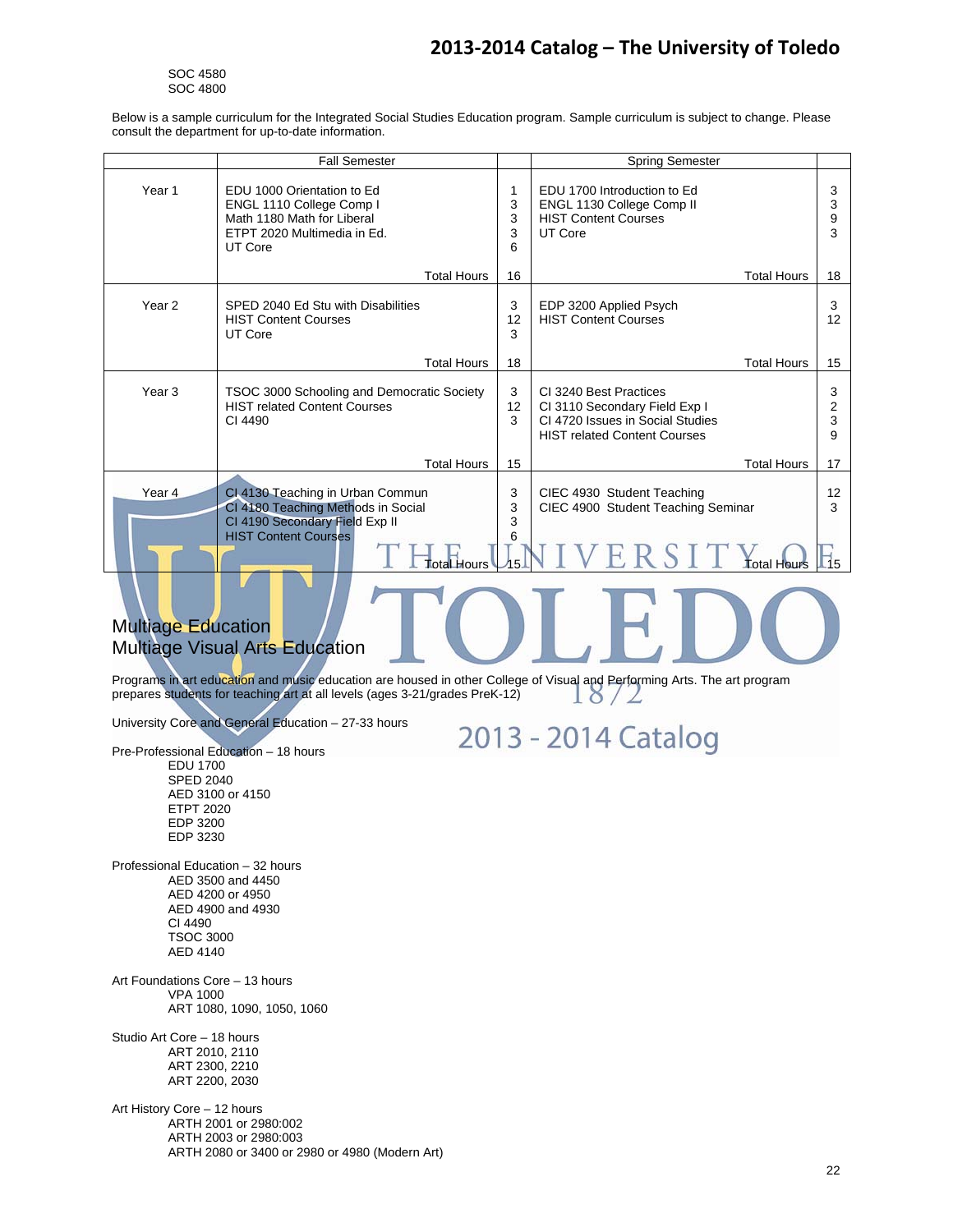Choose one non-Western course ARTH 2100, 2200, 3250, 3270, 3300 or 3350

Area of Concentrations – choose one of the following concentrations Art History Arts Studio New Media

New Media Concentration – 12 hours ART 2020, 3000 Choose two electives ART 3000, 3010, 4010, 4020

Below is a sample curriculum for the Visual Art Education program. Sample curriculum is subject to change. Please consult the department for up-to-date information.



### Multiage Music Education

The music education degree prepares students for Ohio Teacher Licensure in music in grades PreK-12. Students interested in this program must pass an entrance audition on their major instrument. Please call the department of music office at 419.530.2448 for audition information visit http://music.utoledo.edu/musicAtUTPR/index.asp?id=71

University Core and General Education – 30 hours minimum (including MUS 2220 or 2250)

Pre-professional Education – 12 hours VPA 1000 EDP 3200 MED 3000 SPED 2040 TSOC 3000 Professional Education – 28 hours CI 4490 EDP 3230 MED 3300, 3310 and 3320 MED 4900 and MED 4930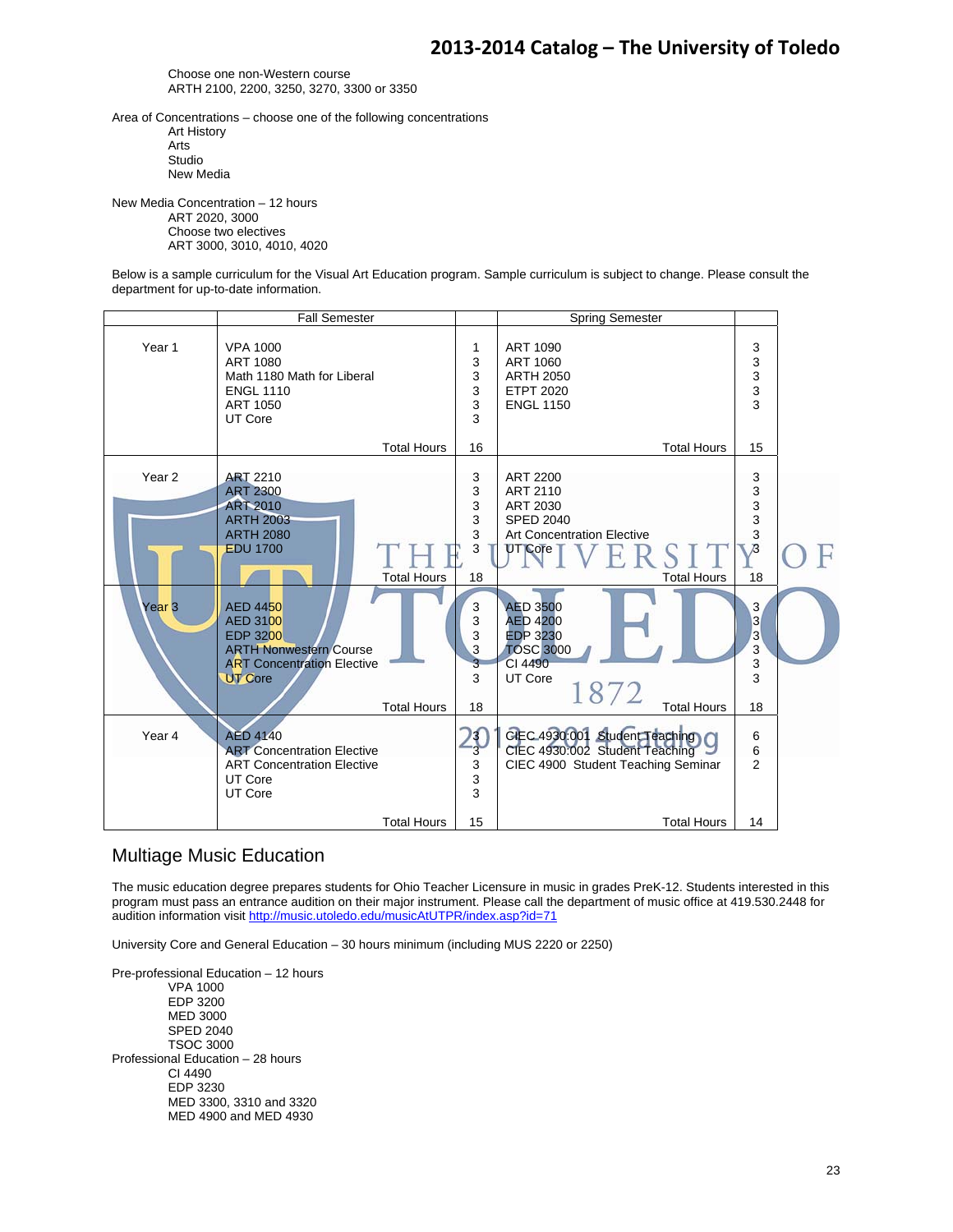Content Area – 47 hours

MUS 1000, 1010, 1100, 1570, 1580, 1610, 1620, 1800, 2410, 2610, 2620, 2800, 3410, 3420, 3500, 3800, 3810

All Majors must:

- 1. Perform a senior recital (MUS 3810) prior to student teaching
- 2. Attend 16 non-departmental concerts/recitals and 64 departmental concerts/recitals and complete one credit of registration in a chamber ensemble MUS 3050
- 3. Perform during MUS 1000, six times (minimum three as soloist) prior to senior recital hearing

Cluster (Choose one cluster from choral or instrumental.)

Instrumental Elective Cluster – 26 hours

MUS 1500, 1510, 1530, 1550, 2570, 3050, 3520, 3530 and 3630

Ensembles – Select from the ensembles below. The minimum requirement is an accumulation of seven hours of ensemble credits, but only four hours count toward the hours required credit hours for the degree. MUS 3140, 3160 or 3180

If the instrument concentration is keyboard, substitute two to three semesters of large instrumental or vocal ensemble and one semester each of MUS 2590 Piano Class for Piano Majors and MUS 3580 Functional Piano Techniques for Piano Class 1-111/1v.

Choral/General Elective Cluster – 22 hours MUS 1530, 2530, 2540, 2570, 2580, 3050, 3510 and 3550

Ensembles – Select from ensembles below. The minimum requirement is an accumulation of seven hours of ensemble credits, but only four hours count toward the hours required for the degree.

If the instrument concentration is keyboard, substitute two to three semesters of large instrumental or vocal ensemble and one semester each of MUS 2590 Piano Class for Piano Majors and MUS 3580 Functional Piano Techniques for Piano Class I-III/IV. Students also must complete four credits of large vocal ensemble 9Choral/general elective cluster) or four credits of large instrumental ensemble (instrumental elective cluster).

Students must enroll in MUS 1000 Lab Ensemble when taking the following courses – MED 3300, 3310, 3320, MUS 1500, 1530, 1550, 1560, 2500, 3500, 3510 and 3520. Lab Ensemble must be taken for a total of five semesters.

|  |  |                                        |  |                                                                                                                          |  |  | . |  |  |
|--|--|----------------------------------------|--|--------------------------------------------------------------------------------------------------------------------------|--|--|---|--|--|
|  |  |                                        |  | Below is a sample curriculum for the Music Education program. Sample curriculum is subject to change. Please consult the |  |  |   |  |  |
|  |  |                                        |  |                                                                                                                          |  |  |   |  |  |
|  |  | department for up-to-date information. |  |                                                                                                                          |  |  |   |  |  |
|  |  |                                        |  |                                                                                                                          |  |  |   |  |  |

| <b>Choral/General Elective Cluster</b> |                                                                                                                                                                                                                                                                      |                                                                                                                            |                                                                                                                                                                                                             |                    |                                                                                                                                                      |
|----------------------------------------|----------------------------------------------------------------------------------------------------------------------------------------------------------------------------------------------------------------------------------------------------------------------|----------------------------------------------------------------------------------------------------------------------------|-------------------------------------------------------------------------------------------------------------------------------------------------------------------------------------------------------------|--------------------|------------------------------------------------------------------------------------------------------------------------------------------------------|
|                                        | <b>Fall Semester</b>                                                                                                                                                                                                                                                 |                                                                                                                            | <b>Spring Semester</b>                                                                                                                                                                                      |                    |                                                                                                                                                      |
| Year <sub>1</sub>                      | <b>MUS 1000</b><br><b>MUS 1010</b><br><b>MUS 1570</b><br><b>MUS 1610</b><br><b>MUS 1800</b><br><b>MUS 2530</b><br><b>MUS</b> (see list)<br><b>ARS 1000</b><br>Core Curriculum Class Math 1180 or higher<br>Core Curriculum Class (MUS 2220 or 2250)                  | o<br>0<br>1<br>4<br>$\overline{2}$<br>13<br>1<br>3<br>3                                                                    | <b>MUS 1000</b><br><b>MUS 1010</b><br><b>MUS 1580</b><br><b>MUS 1620</b><br><b>MUS 1800</b><br>Catalog<br>MUS 2540<br><b>MUS 1100</b><br>MUS (see list)<br>Core Curriculum Class<br>Core Curriculum Class   |                    | $\overline{0}$<br>0<br>1<br>$\frac{4}{2}$<br>1<br>$\frac{3}{3}$                                                                                      |
|                                        | Core Curriculum Class                                                                                                                                                                                                                                                | 3                                                                                                                          | Core Curriculum Class                                                                                                                                                                                       |                    | 3                                                                                                                                                    |
|                                        | <b>Total Hours</b>                                                                                                                                                                                                                                                   | 18/19                                                                                                                      |                                                                                                                                                                                                             | <b>Total Hours</b> | 18                                                                                                                                                   |
| Year <sub>2</sub>                      | <b>MED 1010</b><br><b>MED 3000</b><br><b>MUS 1000</b><br><b>MUS 1010</b><br><b>MUS 1560</b><br><b>MUS 2570</b><br><b>MUS 2610</b><br><b>MUS 2800</b><br>MUS (see list)<br>Core Curriculum Class<br>If not taken freshman year:<br><b>MUS 2530</b><br><b>MUS 1100</b> | 0<br>2<br>$\mathbf 0$<br>$\mathbf 0$<br>3<br>$\mathbf{1}$<br>4<br>$\overline{c}$<br>$\mathbf{1}$<br>3<br>1<br>$\mathbf{1}$ | EDP 3200<br><b>MED 1010</b><br><b>MUS 1000</b><br><b>MUS 1010</b><br><b>MUS 2410</b><br><b>MUS 2580</b><br><b>MUS 2620</b><br><b>MUS 2800</b><br>MUS (see list)<br>Core Curriculum Class<br><b>MUS 2540</b> |                    | 3<br>0<br>$\mathbf 0$<br>$\pmb{0}$<br>$\begin{array}{c} 3 \\ 1 \end{array}$<br>$\overline{\mathbf{4}}$<br>$\begin{array}{c} 2 \\ 1 \end{array}$<br>3 |
|                                        | <b>Total Hours</b>                                                                                                                                                                                                                                                   | 17/18                                                                                                                      |                                                                                                                                                                                                             | <b>Total Hours</b> | 17/18                                                                                                                                                |
| Year <sub>3</sub>                      | CI 4980<br>*EDP 3230<br><b>MED 1010</b><br><b>MUS 1000</b><br><b>MUS 1010</b>                                                                                                                                                                                        | 3<br>3<br>0<br>0<br>0                                                                                                      | <b>MED 1010</b><br>*MED 3300<br>*MED 3310<br><b>MUS 1000</b><br><b>MUS 1010</b>                                                                                                                             |                    | 0<br>3<br>3<br>$\mathbf 0$<br>$\mathbf 0$                                                                                                            |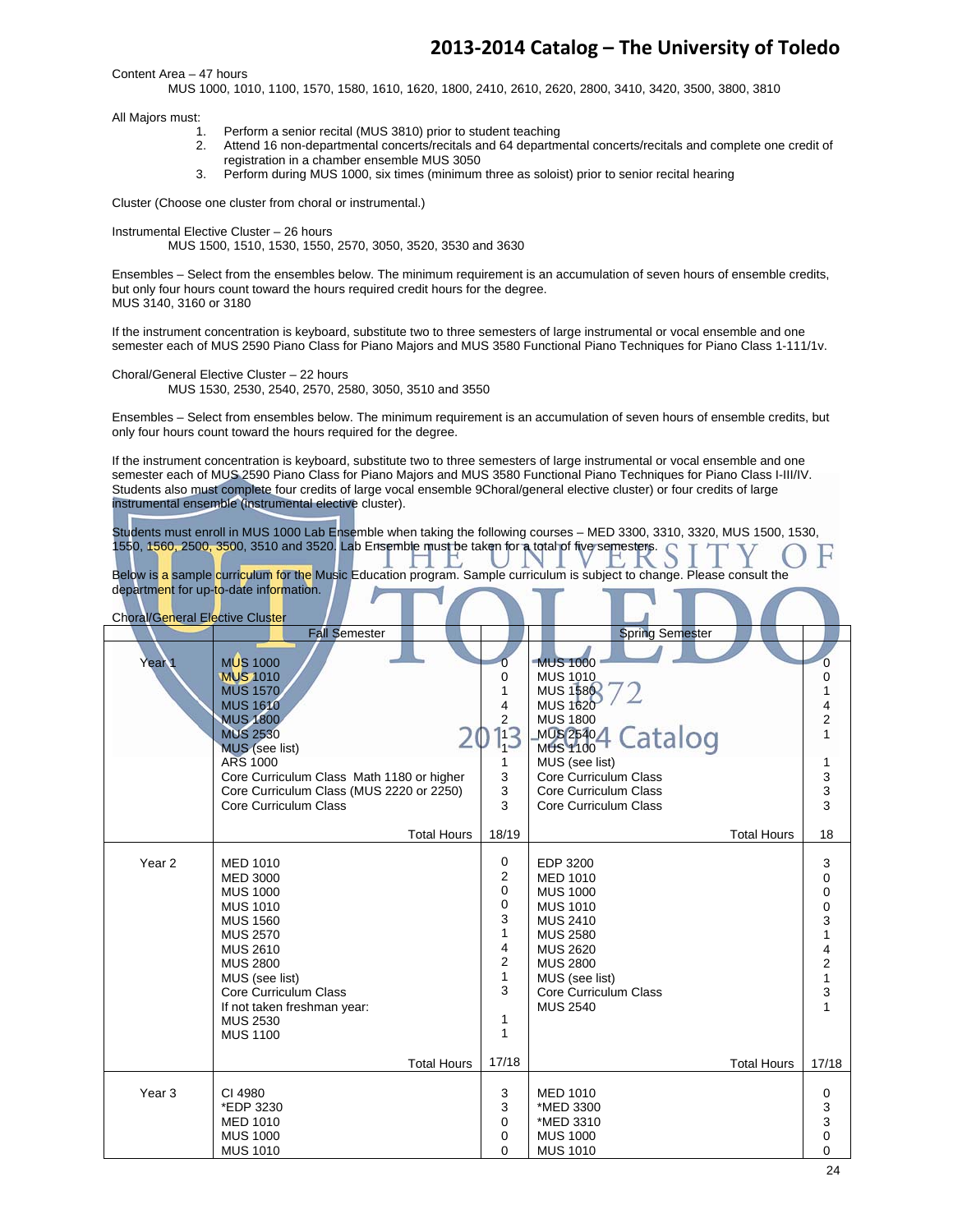|        | <b>MUS 3410</b><br><b>MUS 3500</b><br><b>MUS 3800</b><br>MUS (see list)<br>Core Curriculum Class                                                                                              |                    | 3<br>2<br>$\overline{2}$<br>1<br>3                                  | <b>MUS 3420</b><br><b>MUS 3510</b><br><b>MUS 3550</b><br><b>MUS 3800</b><br>MUS (see list) |                    | 3<br>2<br>3<br>2 |
|--------|-----------------------------------------------------------------------------------------------------------------------------------------------------------------------------------------------|--------------------|---------------------------------------------------------------------|--------------------------------------------------------------------------------------------|--------------------|------------------|
|        |                                                                                                                                                                                               | <b>Total Hours</b> | 17                                                                  |                                                                                            | <b>Total Hours</b> | 17               |
| Year 4 | <b>MED 1010</b><br>*MED 3320<br><b>MUS 1000</b><br><b>MUS 1010</b><br><b>MUS 3810</b><br><b>MUS 4800</b><br>MUS (see list)<br><i><b>*TSOC 3000</b></i><br>*SPED 2040<br>Core Curriculum Class |                    | 0<br>3<br>0<br>0<br>1<br>$\overline{2}$<br>3<br>$\overline{2}$<br>3 | *MED 4930<br>*MED 4930<br>*MED 4900                                                        |                    | 6<br>6<br>1      |
|        |                                                                                                                                                                                               | <b>Total Hours</b> | 15                                                                  |                                                                                            | <b>Total Hours</b> | 13               |

| Instrumental General Elective Cluster |                                                                                                                                                                                                                                                                                      |                                                                                                                                   |                                                                                                                                                                                                                                       |                                                                                                                               |
|---------------------------------------|--------------------------------------------------------------------------------------------------------------------------------------------------------------------------------------------------------------------------------------------------------------------------------------|-----------------------------------------------------------------------------------------------------------------------------------|---------------------------------------------------------------------------------------------------------------------------------------------------------------------------------------------------------------------------------------|-------------------------------------------------------------------------------------------------------------------------------|
|                                       | <b>Fall Semester</b>                                                                                                                                                                                                                                                                 |                                                                                                                                   | <b>Spring Semester</b>                                                                                                                                                                                                                |                                                                                                                               |
| Year 1                                | <b>MUS 1000</b><br><b>MUS 1010</b><br><b>MUS 1570</b><br><b>MUS 1610</b><br><b>MUS 1800</b><br><b>MUS</b> (see list)<br><b>ARS 1000</b><br>Core Curriculum Class Math 1180 or higher<br>Core Curr Class (MUS 2220 or MUS 2250)<br><b>Core Curriculum Class</b><br><b>Total Hours</b> | 0<br>0<br>1<br>4<br>2<br>1<br>1<br>3<br>3<br>3<br>18                                                                              | <b>MUS 1000</b><br><b>MUS 1010</b><br><b>MUS 1580</b><br><b>MUS 1620</b><br><b>MUS 1800</b><br>MUS (see list)<br><b>MUS 2410</b><br><b>MUS 1100</b><br>Core Curriculum Class<br>Core Curriculum Class<br><b>Total Hours</b>           | 0<br>0<br>1<br>4<br>$\overline{c}$<br>$\mathbf{1}$<br>3<br>$\mathbf{1}$<br>3<br>З<br>18                                       |
| Year <sub>2</sub>                     | <b>MED 1010</b><br><b>MED 3000</b><br><b>MUS 1000</b><br><b>MUS 1010</b><br>MUS 1500/1530/1550/2500 (select one)<br><b>MUS 2570</b><br><b>MUS 2610</b><br><b>MUS 2800</b><br>MUS (see list)<br>20<br><b>MUS 3410</b><br><b>Core Curriculum Class</b>                                 | $\mathbf{0}$<br>$\overline{c}$<br>$\overline{0}$<br>$\overline{0}$<br>$\overline{2}$<br>1<br>4<br>$\overline{2}$<br>$\frac{1}{3}$ | <b>EDP 3200</b><br><b>MED 1010</b><br><b>MUS 1000</b><br><b>MUS 1010</b><br>MUS 1500/1530/1550/2500 (select one)<br><b>MUS 2620</b><br><b>MUS 2800</b><br>MUS (see list)<br><b>MUS 3420</b><br>MUS 3420<br>Core Curriculum Class a OG | 3<br>$\overline{0}$<br>$\mathbf{0}$<br>$\ddot{\mathbf{0}}$<br>$\overline{2}$<br>4<br>$\overline{2}$<br>$\mathbf{1}$<br>3<br>3 |
|                                       | <b>Total Hours</b>                                                                                                                                                                                                                                                                   | 18                                                                                                                                | <b>Total Hours</b>                                                                                                                                                                                                                    | 18                                                                                                                            |
| Year <sub>3</sub>                     | <b>MED 1010</b><br><b>MUS 1000</b><br><b>MUS 1010</b><br>MUS 1500/1530/1550/2500 (select one)<br><b>MUS 3500</b><br><b>MUS 3800</b><br>MUS (see list)<br><b>SPED 2040</b><br>Core Curriculum Class<br>Core Curriculum Class<br>Core Curriculum Class                                 | 0<br>0<br>0<br>2<br>$\overline{2}$<br>$\overline{2}$<br>$\mathbf{1}$<br>$\overline{2}$<br>3<br>3<br>3                             | <b>MED 1010</b><br>*MED 3300<br>*MED 3310<br><b>MUS 1000</b><br><b>MUS 1010</b><br>MUS 1500/1530/1550/2500 (select one)<br><b>MUS 3510</b><br><b>MUS 3630</b><br><b>MUS 3800</b><br>MUS (see list)                                    | 0<br>3<br>3<br>0<br>0<br>$\overline{2}$<br>$\overline{2}$<br>3<br>$\overline{2}$<br>$\mathbf{1}$                              |
|                                       | <b>Total Hours</b>                                                                                                                                                                                                                                                                   | 18                                                                                                                                | <b>Total Hours</b>                                                                                                                                                                                                                    | 16                                                                                                                            |
| Year 4                                | *CI 4980<br>*EDP 3230<br><b>MED 1010</b><br>*MED 3320<br><b>MUS 1000</b><br><b>MUS 1010</b><br><b>MUS 3580</b><br><b>MUS 3810</b><br><b>MUS 4800</b><br>MUS (see list)<br>*TSOC 3000                                                                                                 | 3<br>3<br>0<br>3<br>0<br>0<br>$\overline{2}$<br>1<br>$\overline{2}$<br>1<br>3                                                     | *MED 4930<br>*MED 4930<br>*MED 4900                                                                                                                                                                                                   | 6<br>6<br>$\mathbf{1}$                                                                                                        |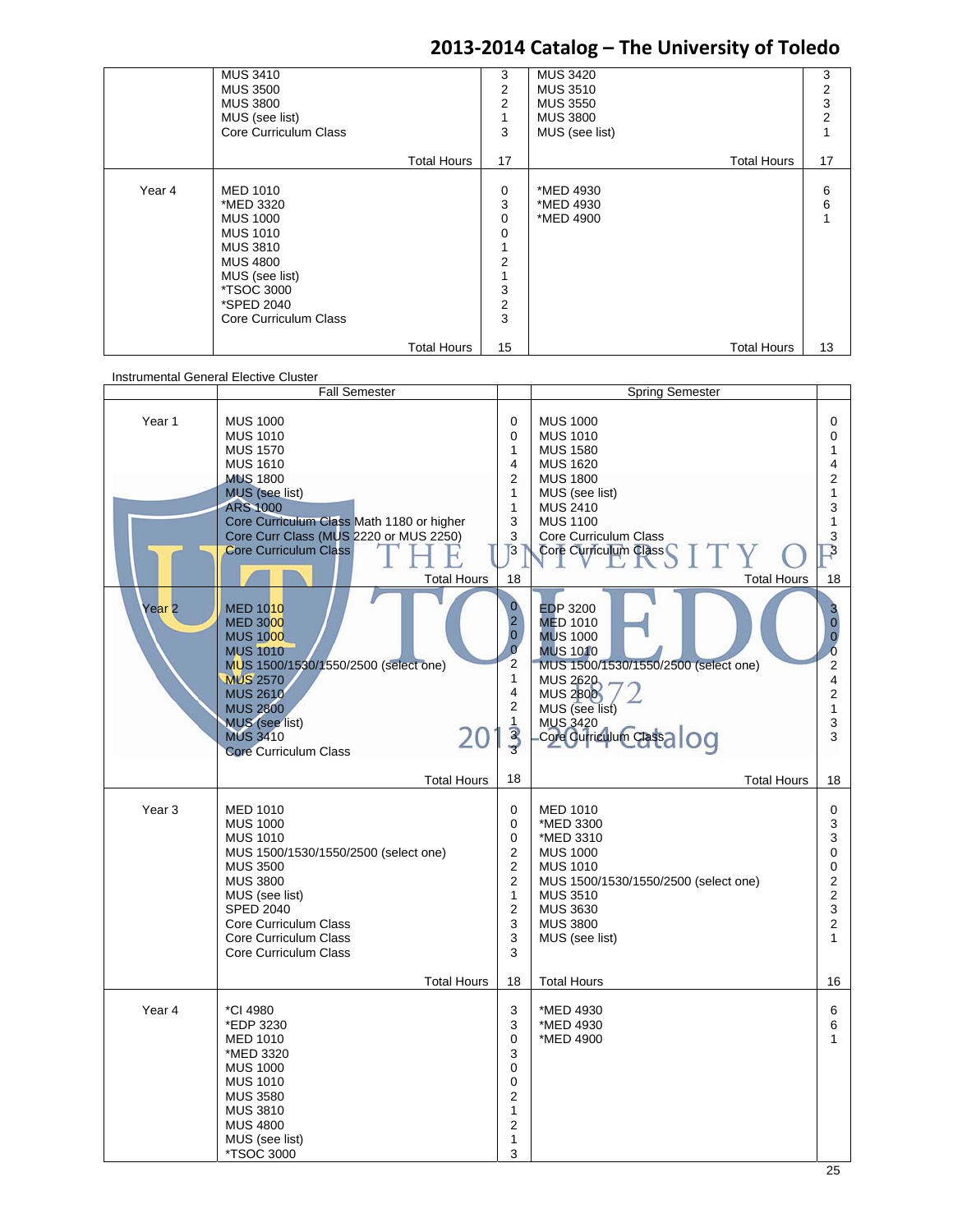| ั∩ta<br><br>m<br>- | .<br>. . | . <b>.</b><br>ט ו |
|--------------------|----------|-------------------|
|                    |          |                   |

### Multiage Health Education

Students who complete the health education major are licensed to teach health education PreK-12. Student may complete a second degree (e.g., B.Ed. in community health) or a second track (e.g., athletic training) for the B.Ed. degree. A single degree program leading to licensure in health education also is an option. Students interested in these programs should contact the departmental chair.

Single degree – B.Ed. Students interested in combinations with other majors or a dual degree option should see the chair of the department of health professions.

University Core and General Education – 33 hours

Pre-professional Education – 24 hours EDU 1700 ETPT 2020 EDP 3200 and 3230 HEAL 2000 and 2900 TSOC 3000 SPED 2040 Professional Education – 15 hours CI 4490 HEAL 4300, 4350, 4600 and 4100 Student Teaching – 14 hours HEAL 4920 and 4930 School Health Content – 34 hours HEAL 1500, 2500, 2600, 2700, 3300, 3600, 3700, 4400 and 4700 NIVERSITY Electives – 13-19 hours Below is a sample curriculum for the Health Education program. Sample curriculum is subject to change. Please consult the department for up-to-date information. Fall Semester **Spring Semester Spring Semester**  $\sqrt{2}$ ear 1 EDU 1000 EDU 1700 3 1 **ENGL 1110** 3 ENGL 1130, 1140, 1150, 2950, 2960 3 MATH 1180 3 ETPT 2020 3 University Core HEAL 2500 3 6 University Core Curriculum 6 16 014 Cataloc Total Hours Total Hours 15 3 Year 2 | HEAL 2000 HEAL 1500 2 HEAL 2900 2 HEAL 3300 3 Natural Science & Lab Core 1 KINE 2470 1 3 HEAL 2600 KINE 2570 3 Elective 3 University Core 6 3 Total Hours 15 Total Hours 15 Year 3 | HEAL 3600 3 EDP 3230 3 HEAL 3700 3 TSOC 3000 3 University Core Curriculum EDP 3200 3 3 Elective Hours 6 HEAL 2700 3 **Electives** 3 Total Hours Total Hours 15 15 3 Year 4 | HEAL 4100 HEAL 4300 4 HEAL 4400 HEAL 4350 3 2 HEAL 4700 HEAL 4600 3 3 SPED 2040 3 CI 4490 3 Elective 3 Elective 3 Total Hours 15 Total Hours 15 Year 5 | HEAL 4920 2 HEAL 4930 12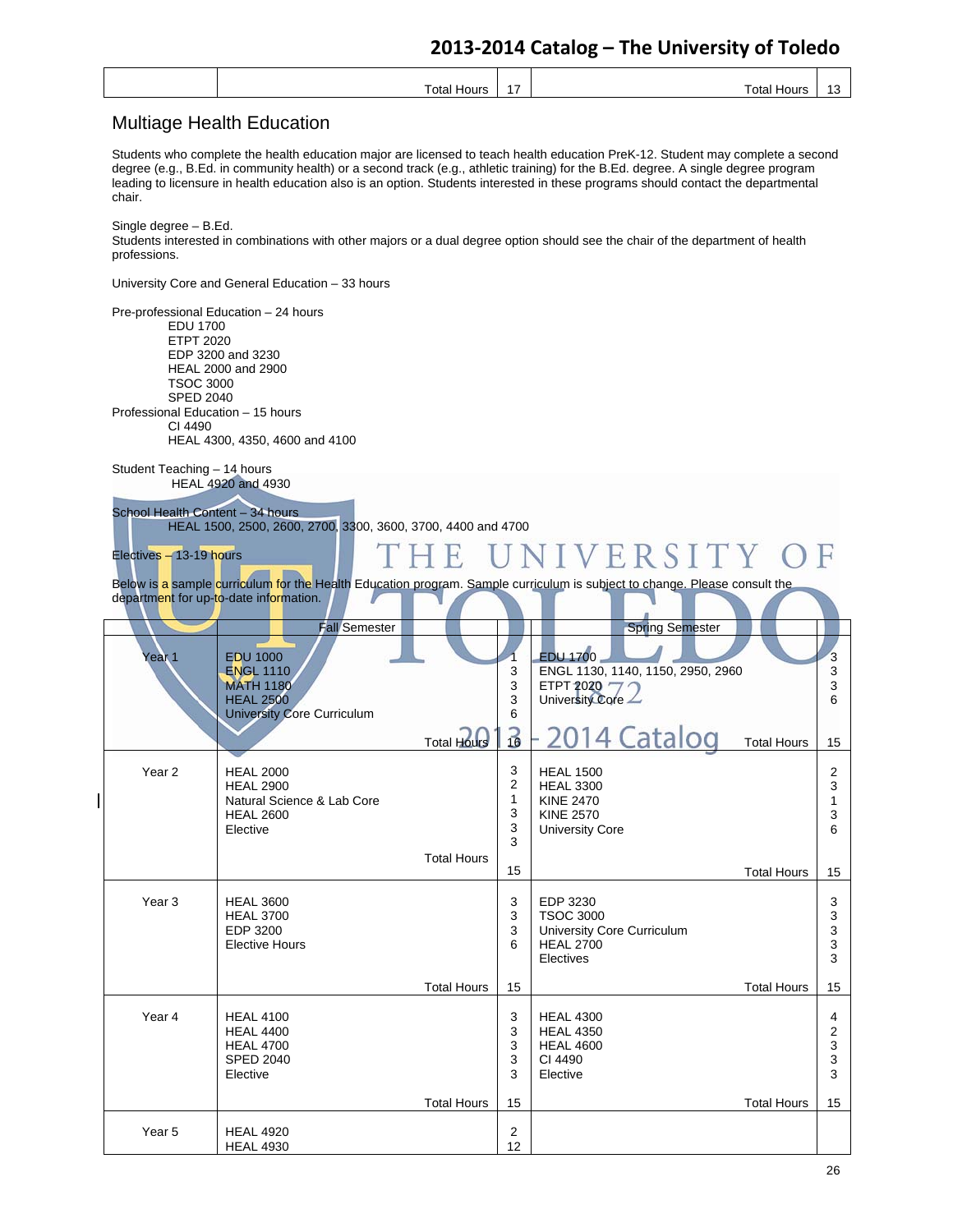### Multiage Foreign Languages Education

Multiage programs prepare students for teaching French, German or Spanish at all levels, ages 3-21/grades Pre-K-12.

University Core and General Education – 33 hours

### French Education

| Pre-professional Education - 18 hours<br>EDU 1700<br><b>ETPT 2020</b><br>EDP 3200 and 3230<br><b>SPED 2040</b><br><b>TSOC 3000</b>                                                                                                                                                                                                                                                                                                                                |
|-------------------------------------------------------------------------------------------------------------------------------------------------------------------------------------------------------------------------------------------------------------------------------------------------------------------------------------------------------------------------------------------------------------------------------------------------------------------|
| Professional Education - 33 hours<br>CI 4130<br>CI 4140 and 4190 (courses are taken concurrently)<br><b>FREN 4160</b><br>CI 4490<br>CI 4430, 4910 and 4930 (courses are taken concurrently)                                                                                                                                                                                                                                                                       |
| Content Area - 25 hours<br>FREN 3010*, 3020, 3210, 3220, 3410, 3420, 4010 and 4020<br>First course taken in this sequence is dependent on placement test scores, AP credit or CLEP.                                                                                                                                                                                                                                                                               |
| Electives - 9 hours<br>FREN 3170, 3400, 3710, 4040, 4050, 4070, 4190, 4200, 4230, 4410, 4510, 4610, 4710, 4720, 4810, 4820, 4850<br>FREN 4860 4910, 4950, 4980 (Others at discretion of the French faculty of the department of foreign languages.)<br>Additional Electives - 10-12 hours<br>Elective hours to meet 128-hour graduation requirement                                                                                                               |
| Additional Requirements for Dual Degree Option - B.A. in French - 20 hours<br>Natural science course(s)<br>Social science course(s)<br>Language and literature electives                                                                                                                                                                                                                                                                                          |
| In consultation with your College of Language and Literature faculty adviser and your degree audit from the college. You must<br>obtain the signature of the faculty adviser for these courses.<br>$WAC - 6$ hours<br>Select two courses. Courses vary from year to year and are listed on the registrar's office web site. Courses also can be<br>selected in consultation with the language and literature adviser. Two courses must be from your content area. |

Below is a sample curriculum for the French Education program. Sample curriculum is subject to change. Please consult the department for up-to-date information.

|                   | <b>Fall Semester</b>                                                                                                     |                                       | <b>Spring Semester</b>                                                                                           |                       |
|-------------------|--------------------------------------------------------------------------------------------------------------------------|---------------------------------------|------------------------------------------------------------------------------------------------------------------|-----------------------|
| Year 1            | EDU 1000<br><b>ENGL 1110</b><br><b>MATH 1180</b><br><b>FREN 2140</b><br><b>University Core</b><br><b>University Core</b> | $\mathbf{1}$<br>3<br>3<br>3<br>3<br>3 | <b>ENGL 1130</b><br><b>FREN 2150</b><br><b>ETPT 2020</b><br><b>University Core</b><br><b>University Core</b>     | 3<br>3<br>3<br>3<br>3 |
|                   | <b>Total Hours</b>                                                                                                       | 16                                    | <b>Total Hours</b>                                                                                               | 15                    |
| Year <sub>2</sub> | <b>FREN 3010</b><br><b>FREN 3210</b><br><b>EDU 1700</b><br>EDP 3200<br><b>TSOC 3000</b><br><b>GERM</b> elective          | 3<br>3<br>3<br>3<br>3<br>3            | <b>FREN 3020</b><br><b>FREN3220</b><br>EDP 3230<br><b>University Core</b><br><b>FREN</b> elective                | 3<br>3<br>3<br>3<br>3 |
|                   | <b>Total Hours</b>                                                                                                       | 18                                    | <b>Total Hours</b>                                                                                               | 15                    |
| Year <sub>3</sub> | <b>FREN3410</b><br><b>FREN 4010</b><br><b>SPED 2040</b><br><b>FREN 4160</b><br>General elective                          | 3<br>3<br>3<br>3<br>3                 | <b>FREN 3420</b><br><b>FREN 4020</b><br><b>University Core</b><br><b>University Core</b><br><b>FREN</b> elective | 4<br>3<br>3<br>3<br>3 |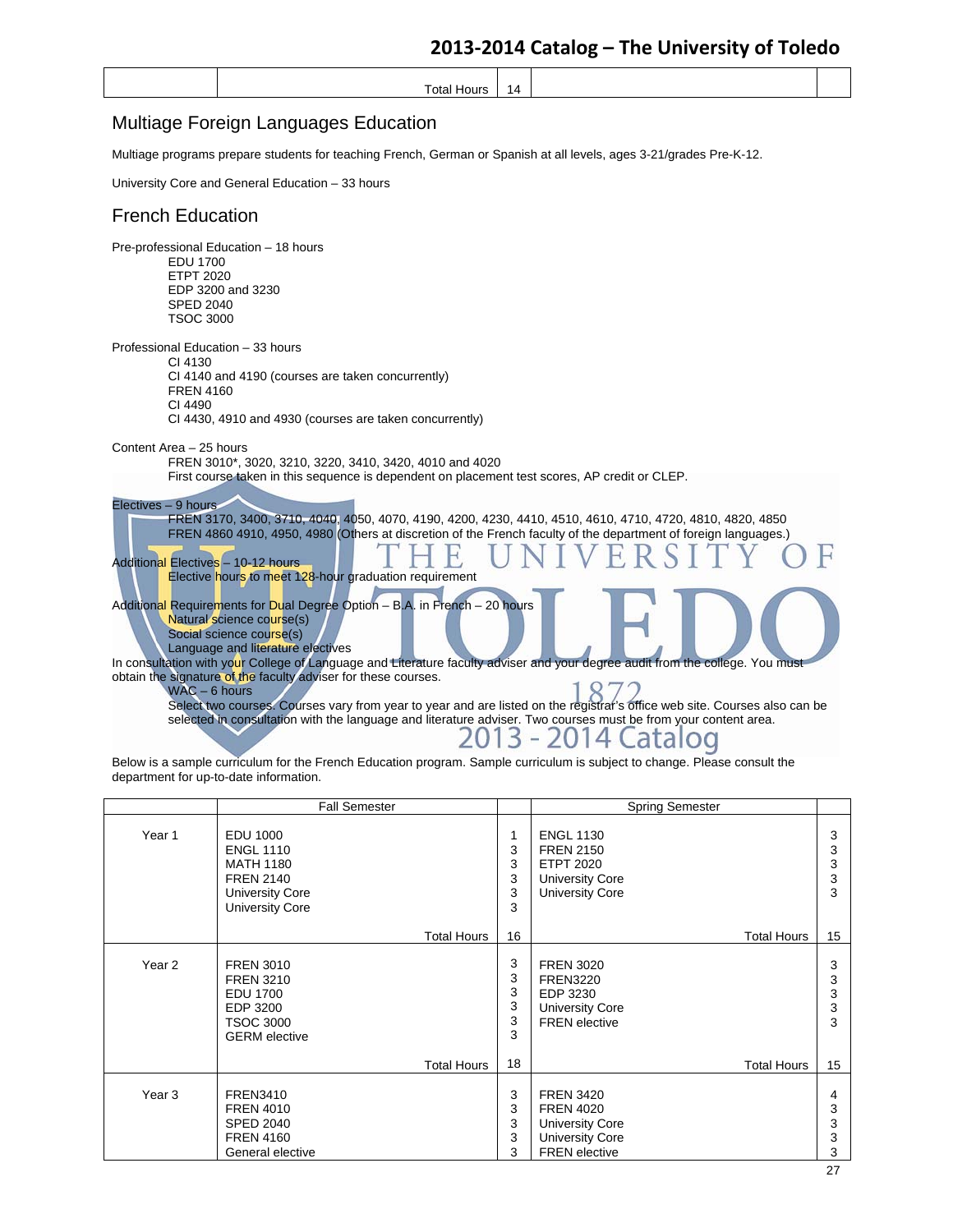|        | <b>Total Hours</b>                                               | 15                    | <b>Total Hours</b>            | 16           |
|--------|------------------------------------------------------------------|-----------------------|-------------------------------|--------------|
| Year 4 | CI 4140<br>CI 4190<br>CI 4130<br>CI 4490<br><b>FREN</b> elective | 3<br>3<br>3<br>3<br>3 | CI 4430<br>CI 4910<br>CI 4930 | 3<br>3<br>12 |
|        | <b>Total Hours</b>                                               | 15                    | <b>Total Hours</b>            | 18           |

### German Education

Pre-professional Education – 18 hours EDU 1700 ETPT 2020 EDP 3200 and 3230 SPED 2040 TSOC 3000 Professional Education – 33 hours CI 4130 CI 4140 and 4190 (courses are taken concurrently) GERM 4160 CI 4490 CI 4430, 4910 and 4930 (courses are taken concurrently) Professional Education – 33 hours CI 4130 CI 4140 and 4190 (courses are taken concurrently) GERM 4160 CI 4490 **JIVERSIT**  CI 4430, 4910 and 4930 (courses are taken concurrently) Content Area – 22 hours GERM 3010\*, 3020, 3200, 3410, 3420, 4010 and 4020 First course taken in this sequence is dependent on placement test scores, AP credit or CLEP. Electives – 12 hours GERM 3170, 3180, 4190, 4200, 4500, 4510, 4610, 4620, 4710, 4720, 4810, 4850 GERM 4870, 4900, 4910, 4980, or 4990 Others at the discretion of the German faculty of the department of foreign languages.  $\Omega$  $\sqrt{2}$ Additional Electives – 10-12 hours Elective hours to meet 128-hour graduation requirement 013 - 2014 Catalog Additional Requirements for Dual Degree Option – B.A. in German – 20 hours Natural science course(s) Social science course(s) Language and literature electives In consultation with your College of Language and Literature faculty adviser and your degree audit from the college. You must obtain the signature of the faculty adviser for these courses.

WAC – 6 hours

Select two courses. Courses vary from year to year and are listed on the registrar's office web site. Courses also can be selected in consultation with the language and literature adviser. Two courses must be from your content area.

Below is a sample curriculum for the German Education program. Sample curriculum is subject to change. Please consult the department for up-to-date information.

|                   | <b>Fall Semester</b>                                                                                              |                       | <b>Spring Semester</b>                                                                                       |                       |
|-------------------|-------------------------------------------------------------------------------------------------------------------|-----------------------|--------------------------------------------------------------------------------------------------------------|-----------------------|
| Year 1            | EDU 1000<br><b>ENGL 1110</b><br><b>MATH 1180</b><br><b>GERM 2140</b><br><b>University Core</b><br>University Core | 3<br>3<br>3<br>3<br>3 | <b>ENGL 1130</b><br><b>GERM 2150</b><br><b>ETPT 2020</b><br><b>University Core</b><br><b>University Core</b> | 3<br>3<br>3<br>3<br>3 |
|                   | <b>Total Hours</b>                                                                                                | 16                    | <b>Total Hours</b>                                                                                           | 15                    |
| Year <sub>2</sub> | <b>GERM 3010</b><br><b>GERM 3410</b><br><b>EDU 1700</b><br>EDP 3200                                               | 3<br>3<br>3<br>3      | <b>GERM 3020</b><br><b>GERM 3420</b><br>EDP 3230<br>University Core                                          | 3<br>3<br>3<br>3      |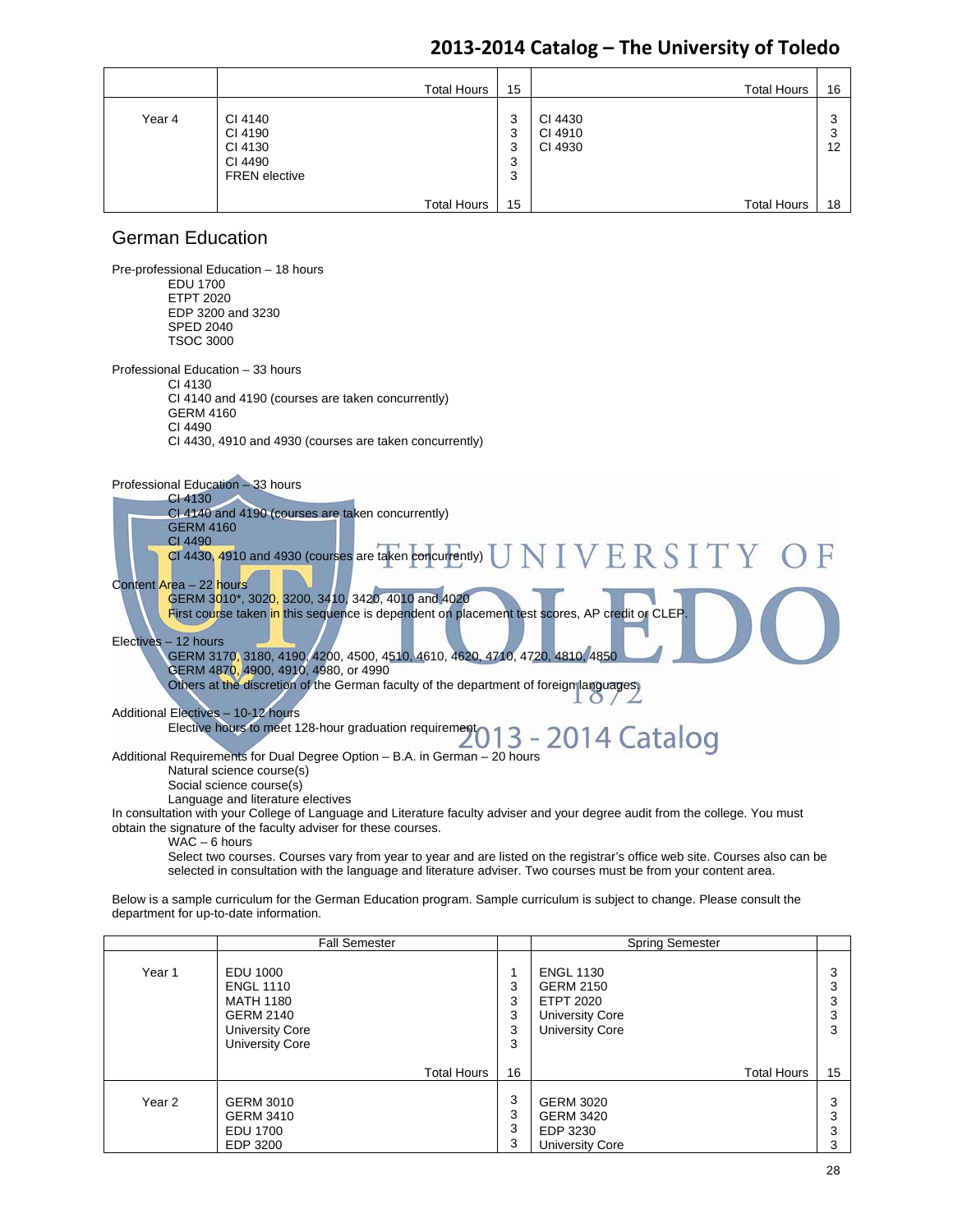|                   | <b>TSOC 3000</b><br><b>GERM</b> elective                                                             | 3<br>3                | <b>GERM</b> elective                                                                                             | 3                     |
|-------------------|------------------------------------------------------------------------------------------------------|-----------------------|------------------------------------------------------------------------------------------------------------------|-----------------------|
|                   | <b>Total Hours</b>                                                                                   | 18                    | <b>Total Hours</b>                                                                                               | 15                    |
| Year <sub>3</sub> | <b>GERM 4010</b><br><b>GERM 4160</b><br><b>SPED 2040</b><br><b>GERM</b> elective<br>General elective | 3<br>3<br>3<br>3<br>3 | <b>GERM 4020</b><br><b>GERM 3200</b><br><b>University Core</b><br><b>University Core</b><br><b>GERM</b> elective | 4<br>3<br>3<br>3<br>3 |
|                   | <b>Total Hours</b>                                                                                   | 15                    | <b>Total Hours</b>                                                                                               | 16                    |
| Year 4            | CI 4140<br>CI 4190<br>CI 4130<br>CI 4490<br><b>GERM</b> elective                                     | 3<br>3<br>3<br>3<br>3 | CI 4430<br>CI 4910<br>CI 4930                                                                                    | 3<br>3<br>12          |
|                   | <b>Total Hours</b>                                                                                   | 15                    | <b>Total Hours</b>                                                                                               | 18                    |

### Spanish Education



|        | <b>Fall Semester</b>          |             | <b>Spring Semester</b>        |  |
|--------|-------------------------------|-------------|-------------------------------|--|
| Year 1 | EDU 1000                      |             | <b>ENGL 1130</b>              |  |
|        | <b>ENGL 1110</b><br>MATH 1180 | $\sim$<br>ົ | <b>SPAN 2150</b><br>ETPT 2020 |  |
|        | <b>SPAN 2140</b>              | $\sim$      | <b>University Core</b>        |  |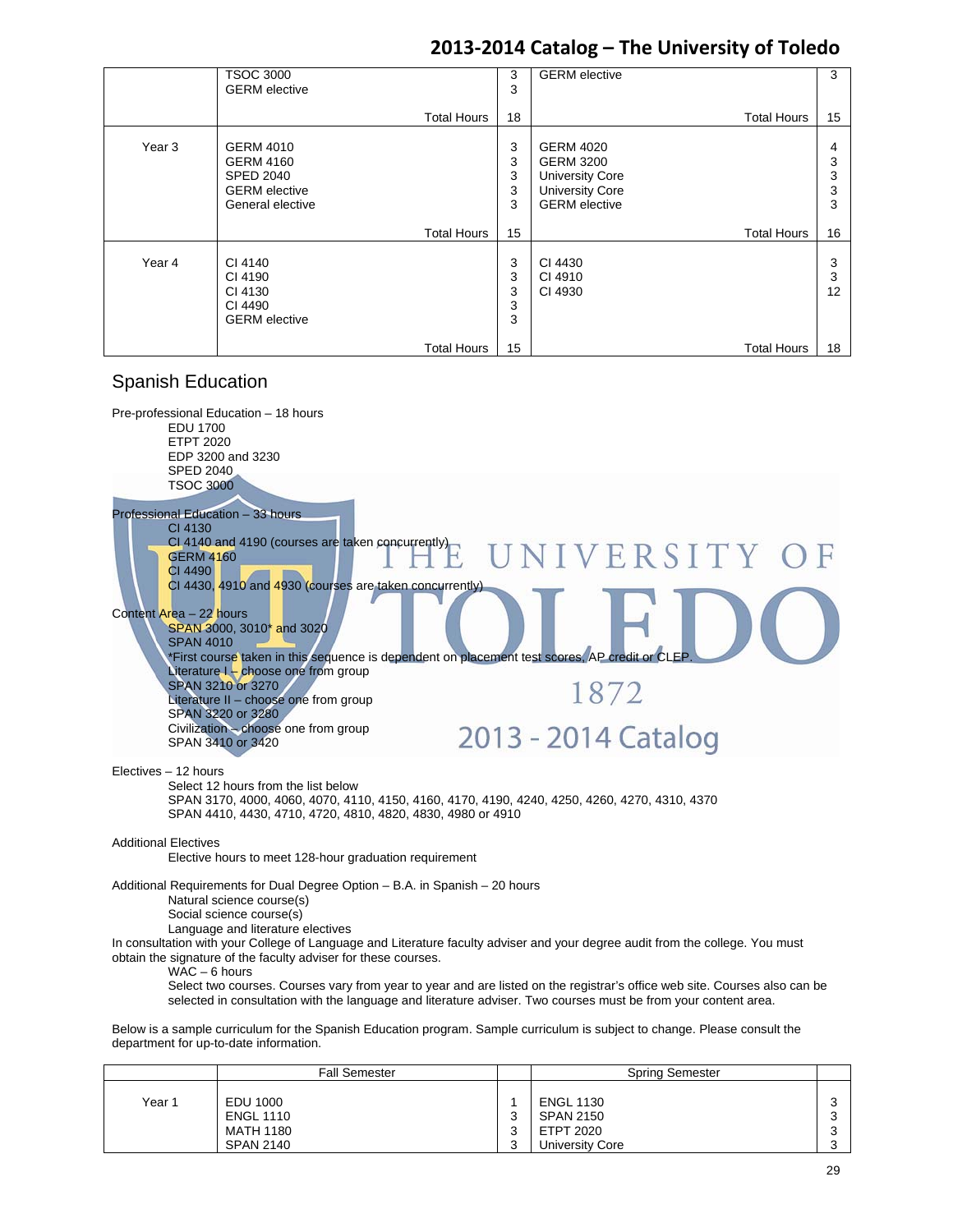|                   | <b>University Core</b> | 3  | <b>University Core</b> |                    | 3                         |
|-------------------|------------------------|----|------------------------|--------------------|---------------------------|
|                   | <b>University Core</b> | 3  |                        |                    |                           |
|                   |                        |    |                        |                    |                           |
|                   | <b>Total Hours</b>     | 16 |                        | <b>Total Hours</b> | 15                        |
|                   |                        |    |                        |                    |                           |
| Year <sub>2</sub> | <b>SPAN 3000</b>       | 3  | <b>SPAN 3210</b>       |                    | 3                         |
|                   | <b>EDU 1700</b>        | 3  | <b>SPAN 3010</b>       |                    | 3                         |
|                   | EDP 3200               | 3  | EDP 3230               |                    | 3                         |
|                   | <b>TSOC 3000</b>       |    |                        |                    |                           |
|                   |                        | 3  | <b>University Core</b> |                    | 3                         |
|                   | <b>SPAN</b> elective   | 3  | <b>SPAN</b> elective   |                    | 3                         |
|                   | <b>Total Hours</b>     | 15 |                        | <b>Total Hours</b> | 15                        |
|                   |                        |    |                        |                    |                           |
| Year 3            | <b>SPAN 3320</b>       | 3  | <b>SPAN 4010</b>       |                    | 4                         |
|                   | <b>SPAN 3020</b>       | 3  | <b>SPAN 3410</b>       |                    | 3                         |
|                   | <b>SPAN 4120</b>       | 3  | <b>University Core</b> |                    | 3                         |
|                   |                        | 3  |                        |                    | $\ensuremath{\mathsf{3}}$ |
|                   | <b>SPED 2140</b>       |    | <b>University Core</b> |                    |                           |
|                   | <b>SPAN</b> elective   | 3  | <b>SPAN</b> elective   |                    | 3                         |
|                   | General elective       | 3  |                        |                    |                           |
|                   | <b>Total Hours</b>     | 18 |                        | <b>Total Hours</b> | 16                        |
|                   |                        |    |                        |                    |                           |
| Year 4            | CI 4140                | 3  | CI 4430                |                    | 3                         |
|                   | CI 4190                | 3  | CI 4910                |                    | $\mathbf{3}$              |
|                   |                        |    |                        |                    |                           |
|                   | CI 4130                | 3  | CI 4930                |                    | 12                        |
|                   | CI 4490                | 3  |                        |                    |                           |
|                   | <b>SPAN</b> elective   | 3  |                        |                    |                           |
|                   | <b>Total Hours</b>     | 15 |                        | <b>Total Hours</b> | 18                        |
|                   |                        |    |                        |                    |                           |

### Career and Technical Education Non-Degree (Licensure Only)

Courses in career and technical education may be arranged to complete Ohio's licensure requirements for teaching in a vocational school or for teaching in a technical college, business and industry. Each prospective vocational teacher will combine occupational experience with academic course work to complete the degree requirements. Recent work experience has been the foundation of vocational education that assures recipients state-of-the-art technical instruction.

Any person who has five years of recent work experience in any occupation (or a combination of work experience and college credit) may be eligible for the initial two-year teaching licensure in that occupation. Teaching eligibility will be determined by submitting the completed Qualification Evaluation Form for Vocational Teacher (VE 36) to the employing school and completing examinations prescribed by the Judith Herb College of Education and vocational program to verify basic skills and technical competence in the teaching field.

Individuals recruited from business and industry with less than a bachelor's degree in vocational education may receive a Five-Year Vocational License after having completed the following requirements. tional License after having completed the following requirements.<br>1. Performance – evidence of satisfactory performance as an instructor and the recommendation of the Judith Herb College

- of Education, Health Science and Human Service
- 2. Experience two years of supervised teaching experience on provisional vocational licensure
- 3. Professional preparation completion of a minimum of 24 semester hours of teaching improvement work.
- 4. Completion of an entry-year program

# **Judith Herb College of Education**

**Amy Allen,** 2003, assistant professor B.E., M.Ed., Ph. D. The University of Toledo

**Svetlana Beltyukova**, 2005, associate professor Ph.D. Kiev Linguistic University; M.E., Ph.D., The University of Toledo

#### **Edward Cancio, 2007, associate professor**

B.S., M.S.E., University of Wisconsin, Ph.D. Utah State University

**Leigh Chiarelott**, 2007, professor B.A., M.S., Northern Illinois University; Ph.D., The Ohio State University

#### **Charlene M. Czerniak**, 1989, professor

B.A., The University of Toledo; M.Ed., Bowling Green State University; Ph.D., The Ohio State University

**Victoria Dagosinto-Kalniz**, 2010, lecturer BIS, Lourdes College; M.A., Ph.D., The University of Toledo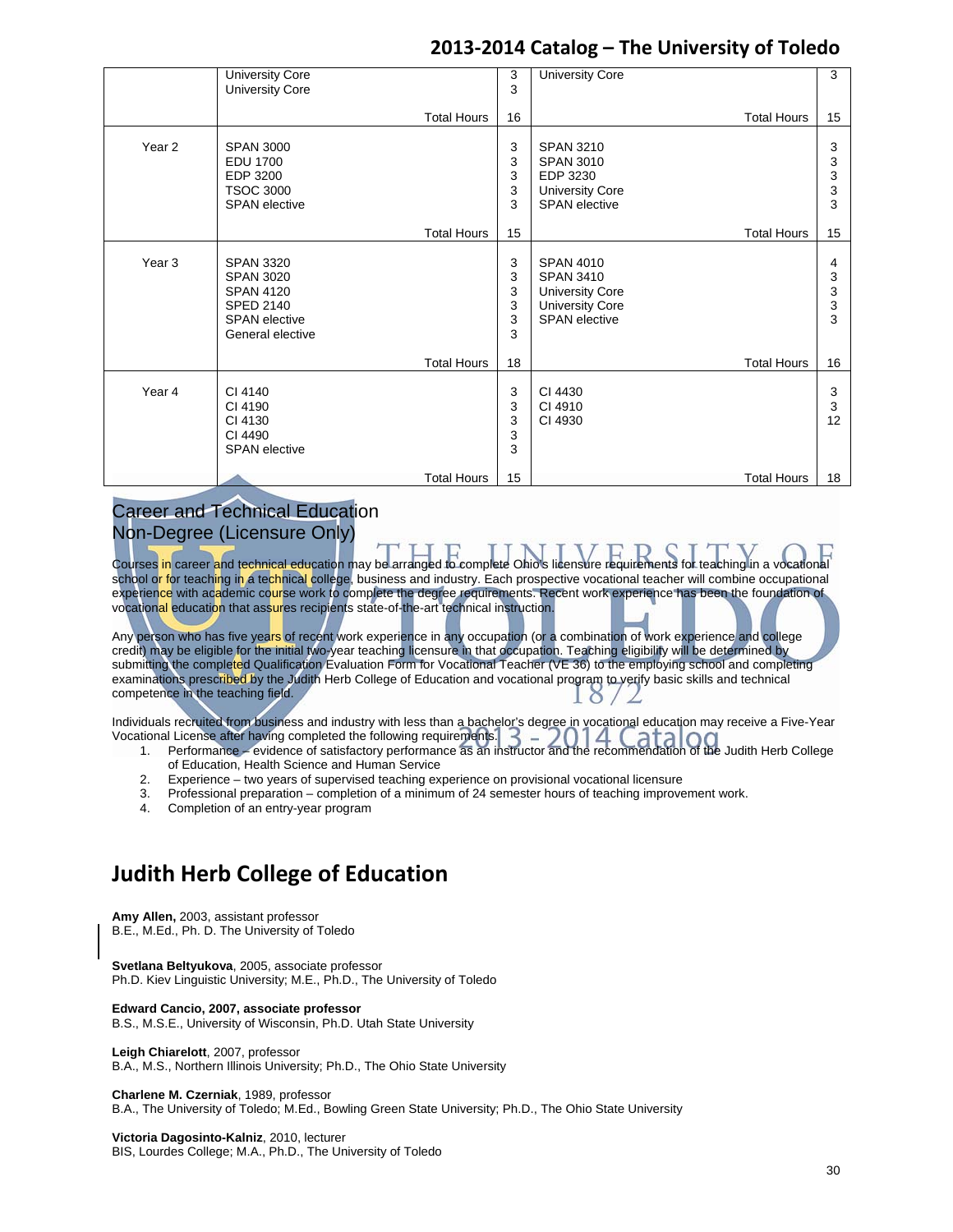**Ron Davis, 2008** lecturer B.A., University of Ashland, M.A., University of Akron

**Jenny Denyer**, 2003, associate professor B.A., Xavier University; M.A., Michigan State University; Ph.D., Michigan State University

**Patricia Devlin,** 2002, associate professor B.S.Ed., California State University; M.A., Ed.D., Eastern Michigan University

**Laurie A. Dinnebeil**, 1993, professor B.A., Dominican College of Blauvelt; M.A.T., Augustana College; Ph.D., Utah State University

**Mary Ellen Edwards,** 1994, professor B.S., University of Wisconsin; M.A., Ph.D., New School for Social Research

**Florian Feucht**, 2008, assistant professor Diplom, Ph.D., Carl von Ossietzky University; Ph.D. University of Nevada, Las Vegas

**Christine M. Fox**, 1994, professor B.A., Miami University; M.A., Cleveland State University; Ph.D., Kent State University

**Penny Poplin Gosetti**, 1994, associate professor B.A., University of California - Los Angeles; M.S., California State University - Long Beach; Ph.D., University of Oregon

**Linda Gubbe**, 2010, assistant professor B.A., M.A., Eastern Michigan University

**Lynne Hamer,** 2002, associate professor B.A., Hamline University; M.A., Ph.D., Indiana University

**Susanna Hapgood**, 2006 assistant professor B.A., University of New Hampshire; M.A., Ph.D. University of Michigan

**Noela Haughton**, 2007, associate professor B.S., The University of the West Indies; M.S., Ph.D., The Pennsylvania State University

**Patricia Hollopeter**, 2010, lecturer B.A., Ohio Northern; M.Ed., EdS, University of Toledo

**Paul E. Hubaker,** 2002, lecturer B.E., M.E., Ed.S., The University of Toledo

**Debra Johanning**, assistant professor A.S., Kishwaulkee Community College; B.S., M.S., Northern Illinois University; Ph.D., Michigan State University

**Joan Kaderavek**, 2009 Distinguished University Professor and interim chair B.A., Miami University; M.A., The Ohio State University; Ph.D., Bowling Green State University

**Marcella Kehus**, 2005 assistant professor B.A., MACT, Michigan State University; Ph.D., Oakland University

**Virginia L. Keil**, 2001, associate professor & executive associate dean and director of teacher education B.S. Ed., Bowling Green State University; M.Ed., Ph.D., The University of Toledo

**Lisa A. Kovach,** 2002, associate professor B.A., M.A., Ph.D., The University of Toledo

**Revathy Kumar**, 2001, professor B.Sc., University of Bombay; B.Ed., M.Ed., Bangalore University; M.A., Annamalia University; Ph.D., University of Michigan

**Judy Lambert**, 2004, assistant professor B.S., Fayetteville State University; M.A., Ph.D., North Carolina State University

**Sakui W. Malakpa**, 1986, professor B.S., Florida State University; Ed.M., Ed.D., Harvard University

**Renée J. Martin**, 1986, professor B.S., M.S., University of Wisconsin - LaCrosse; Ph.D., Iowa State University

**Susan Modarai**, 2008, lecturer B.A., McGill University; M.A., University of Toledo; Ph.D., University of Toledo

**Susan Parks**, 2010, lecturer B.A., Suny College Cortland; M.A., Elmira College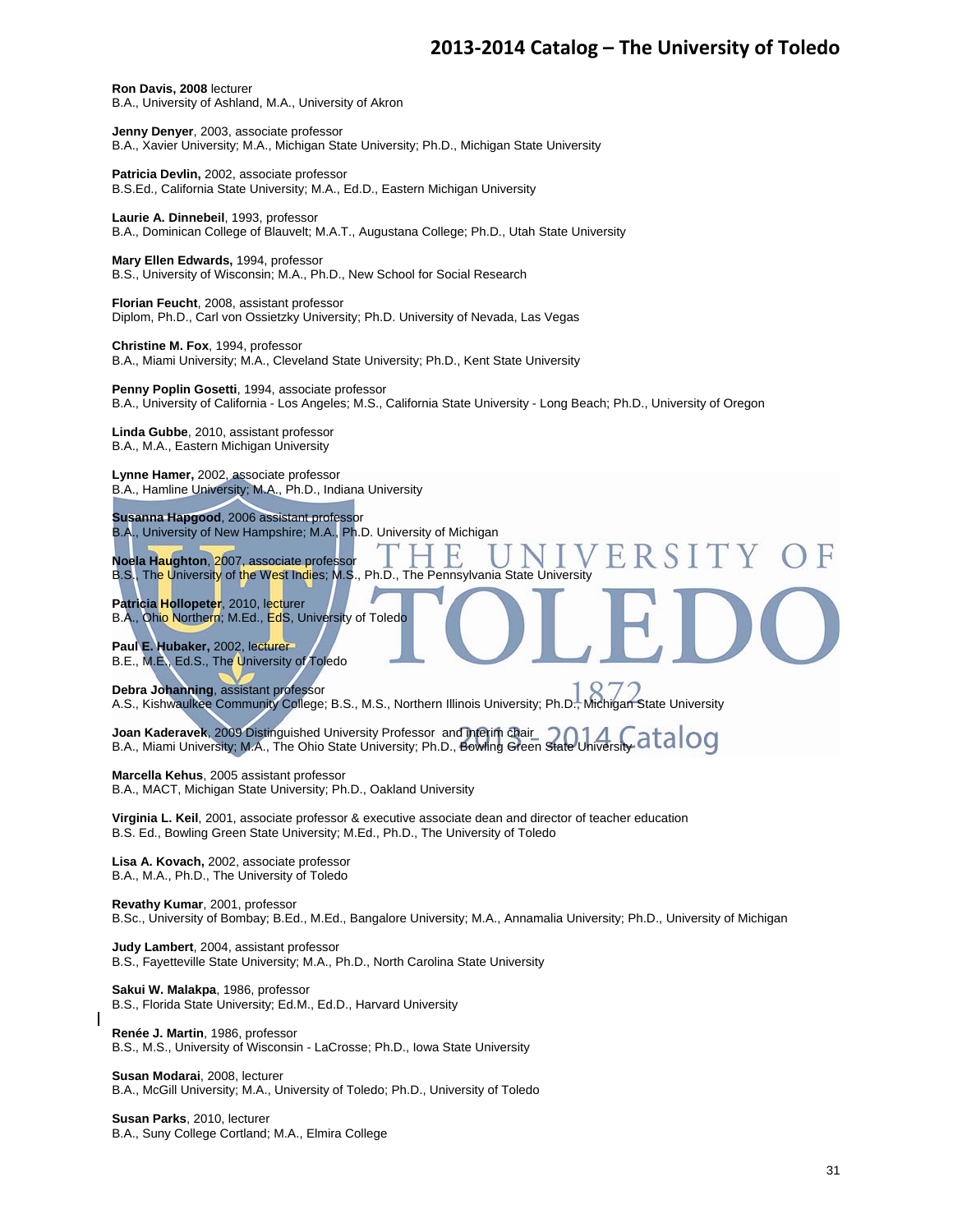#### **Sekhar Pindiprolu**, 2005, associate professor

B.S., Nagarjuna University; B.M.R., Osmania University; M.Ed. Kurukshetra University; M. Phil., Jarnia Millia University; Ph.D., Utah State University

**Celia Regimbal**, 1986, associate professor B.S.P.E., M.S.P.E., University of Florida; Ed.D., University of North Carolina

**Cynthia Richard**, 2010, lecturer B.E., M.Ed., University of Toledo

**Charles Rop**, 1996, associate professor A.B., Calvin College; Ph.D., Michigan State University

**Katie Rosales**, 2010, lecturer B.A., Bethel College

**Tony R. Sanchez,** 2003, professor B.S., M.S., Ph.D., Indiana University

**Dawn Sandt**, 2008, assistant professor B.S., Baylor University; M.Ed., PhD, Texas A&M University

**Rebecca Schneider**, 2001, professor B.E., M.Ed., The University of Toledo; M.S., Ph.D., University of Michigan

**Robert Schultz**, 2001, professor B.A., B.S., M.A., The University of Akron; M.A., Ph.D., Kent State University

**Tod Shockey**, 2009, associate professor B.A., Ohio State University; M.A., Montana State University Billings; Ph.D., University of Virginia

**Ruslan Slutsky,** 2001, associate professor B.S., M.S., Ph.D., The Ohio State University

**Dale T. Snauwaert,** 2003, professor B.A., University of Illinois at Chicago, Ed.M., Ph.D., University of Illinois at Urbana - Champaign

**Colleen Stanfield**, 2010, lecturer B.A., M.Ed., University of Toledo

**Nancy Staub,** 2009, assistant professor B.S., Central Michigan University; M.A., Eastern Michigan University; E.D., University of Michigan

**Victoria C. Stewart**, 2010, assistant professor B.A., Adrian College, M.A.T., Wayne State University, Ph.D., The University of Toledo

**Gregory E. Stone,** 2002, professor B.A., Shimer College; M.A., Loyola University of Chicago; Ph.D., The University of Chicago

**Berhane Teclehaimanot**, 2001, professor B.A., St. Louis University; M.Ed., Ph.D., The University of Toledo

**Mark Templin**, 2001, professor B.E., M.A., The University of Toledo; Ph.D., University of Michigan

**Randall S. Vesely**, 2011, assistant professor B.A., University of Wisconsin Green Bay; M.S., Ph.D., University of Wisconsin Milwaukee;

**William B. Weber Jr.**, 1994, associate professor B.S., M.A., The University of Toledo; Ed.D., University of Michigan

**Richard Welsch,** 2001, associate professor and chair B.S., Youngstown State University; M.A., Ph.D., The Ohio State University

#### **Emeritus Faculty**

**John F. Ahern**, 1969, professor emeritus **Langston C. Bannister**, 1971, professor emeritus **Reemt R. Baumann**, 1966, professor emeritus **Gary E. Cooke**, 1971, professor emeritus **John R. Cryan**, 1978, professor emeritus **Dewitt C. Davison**, 1967, professor emeritus **Jerome E. DeBruin**, 1972, professor emeritus **Dwayne L. DeMedio**, 1975, professor emeritus **Thomas G. Dunn**, 1971, professor emeritus **Lester J. Elsie**, 1971, professor emeritus